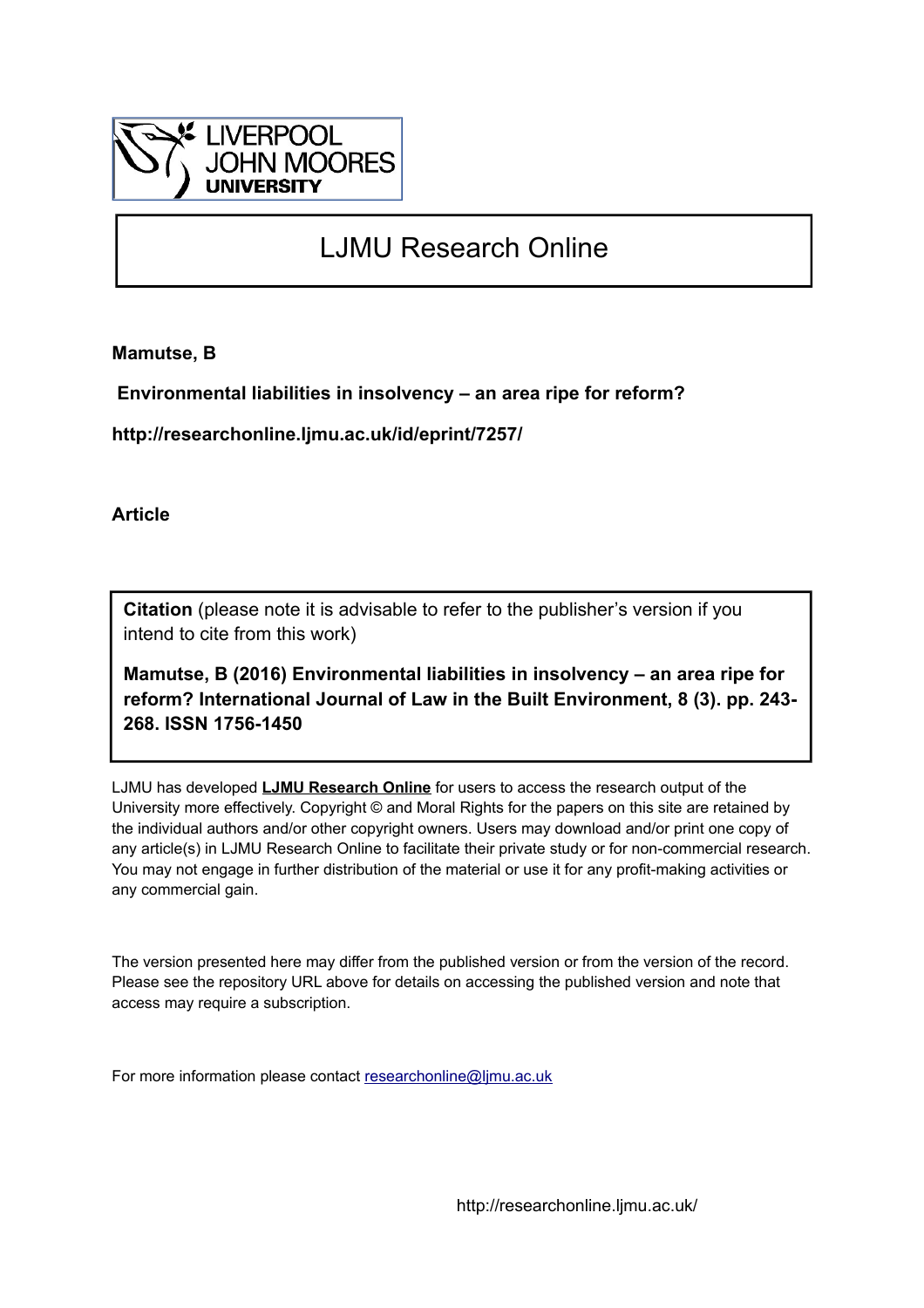**International Journal of Law in the Built Environment**



# **reform?**

|                          | Journal: I International Journal of Law in the Built Environment                                                                                |
|--------------------------|-------------------------------------------------------------------------------------------------------------------------------------------------|
|                          | Manuscript ID   IJLBE-06-2016-0007                                                                                                              |
| Manuscript Type: Article |                                                                                                                                                 |
| Keywords:                | insolvency, bankruptcy, corporate law, company law, disclaimer,<br>environmental liabilities, environmental obligations, debt, debtor, creditor |
|                          |                                                                                                                                                 |

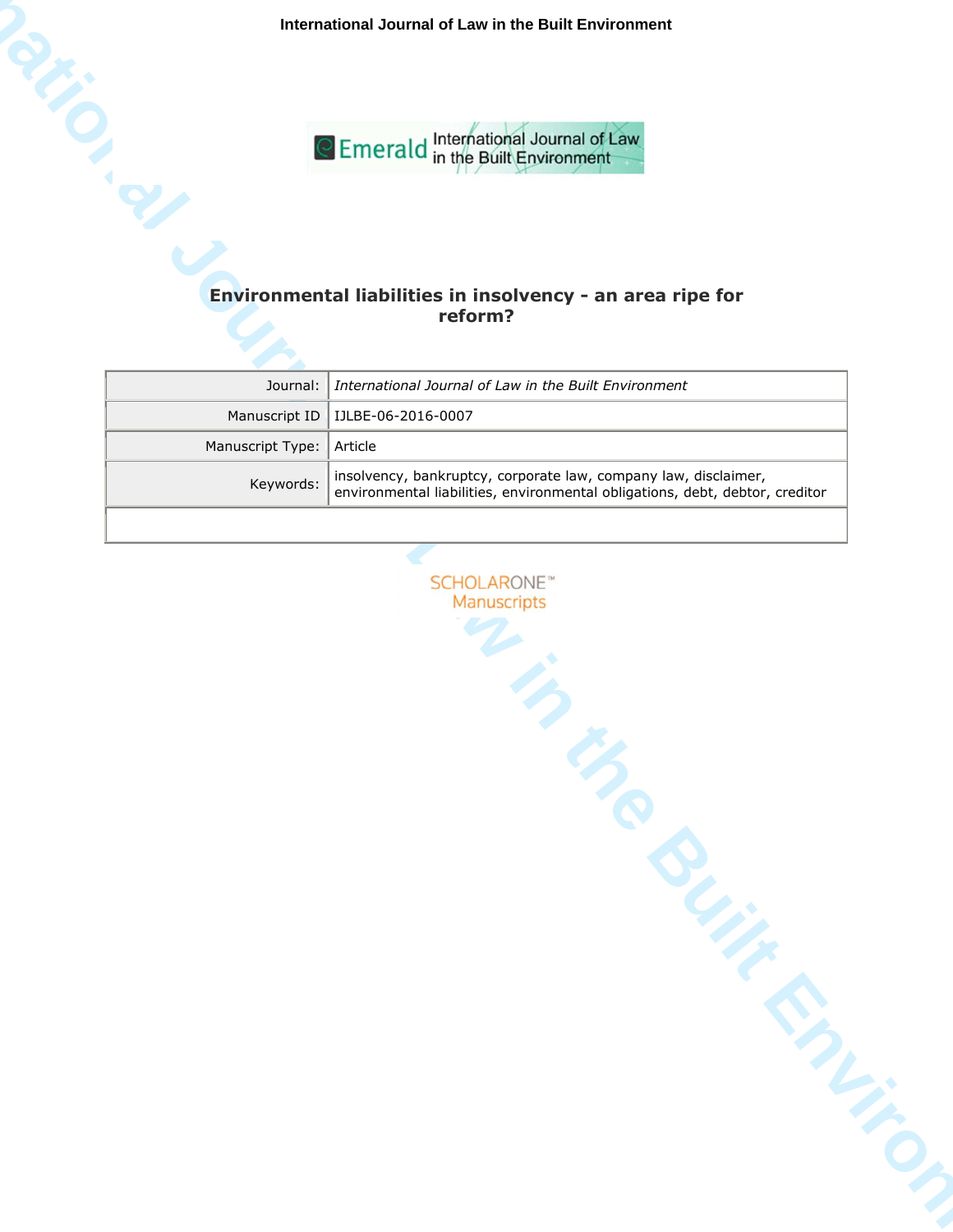## *Environmental liabilities in insolvency – an area ripe for reform?*

#### **I. Introduction**

**Page 1 of 38**<br> **International Journal distribution in the Built Environment<br>
<b>International Adventure Constraint** Construction of the Company<br> **International Adventure Constraint Construction of the Company of the Company** This paper probes the perception that the law enables companies to shed their environmental liabilities through entry into insolvency proceedings. United Kingdom ('UK') company and insolvency law explicitly acknowledge the relevance of wider interests to a company's long-term growth and the effects of its failure. For example, s.172 Companies Act 2006 mandates a director, in promoting the company's success, to have regard to matters including 'the impact of the company's operations on the community and the environment'.<sup>1</sup> The *Report of the Review Committee on Insolvency Law and Practice*<sup>2</sup> ('Cork Report') notes that the community has always been regarded as having 'an important interest' in insolvency proceedings.<sup>3</sup> It accordingly includes, among the objectives of a good modern insolvency law, the need to recognise and safeguard the interests 'of society or… groups in society [that] are vitally affected by insolvency and its outcome'.<sup>4</sup>

The practical difficulty of achieving a balance between these community/social interests and the success or survival of companies when it comes to promoting environmental interests is however illustrated by a range of judicial decisions. This includes the attempt by People and Planet, an organization campaigning for action on climate change and respect for human rights, to ensure that the UK government exercised its power as a majority shareholder of the Royal Bank of Scotland ('RBS'), in a way which compelled RBS' board of directors to

 s.172(1)(d).

<sup>&</sup>lt;sup>2</sup> Cmnd 8558, (1982).

ibid, paragraph 1734.

 $<sup>4</sup>$  ibid, paragraph 198(i).</sup>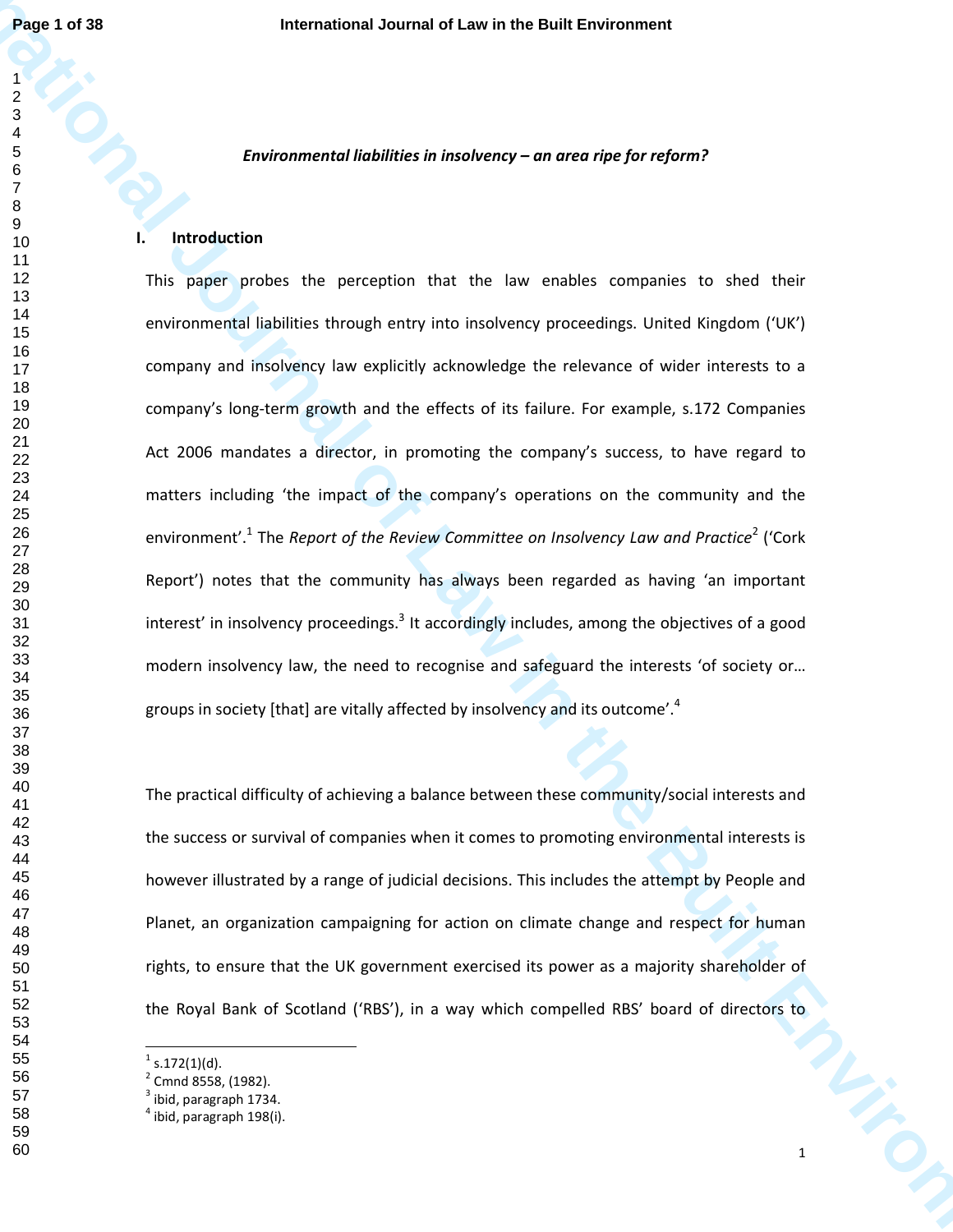pursue policies which promoted environmental and human rights considerations in accordance with the s.172(1)(d) Companies Act 2006 duty.<sup>5</sup> This application for permission to bring judicial review proceedings failed on the basis that the imposition of the government's own policies regarding combating climate change and promoting human rights would interfere with the RBS board of directors' ability to manage the company for the benefit of its shareholders as a whole. In rejecting the interventionist policy proposed by People and Planet, the court upheld the 'commercial approach'<sup>6</sup> that the government had adopted in respect of its investment in RBS (made as a result of the 'major financial support'<sup>7</sup> extended to the bank in 2008).

**International Journal of Law in the Built Environment Page 2 of 38<br>
Page 2 of 38<br>
Patrol Page 2 of 38<br>
Patrol Built Environmental of the United State Consideration in<br>
Packard of the State Considers and State Considers an** Likewise, in the absence of any special status for environmental claims in insolvency law, academic interest has centred on cases involving the use of the disclaimer provision s.178 Insolvency Act 1986 ('IA 1986'). This empowers a liquidator to disclaim onerous property (defined as 'any unprofitable contract' or property which is unsaleable or capable of giving rise to financial or other onerous obligations<sup>8</sup>), thereby terminating the company's rights, interests and obligations in respect of such property, and leaving anyone who has sustained loss or damage in consequence of the disclaimer to prove a claim as a creditor in the winding-up.<sup>9</sup> Case law has highlighted the tension between the use of this power in liquidation to achieve the 'orderly and expeditious winding up of a company's affairs'<sup>10</sup>, and the 'considerable public interest in the maintenance of a healthy environment' denoted by

<sup>&</sup>lt;sup>5</sup> [2009] EWHC 3020.

 $^6$  Ibid, [6]-[36]

 $^7$  ibid, [1].

 $^8$  s.178(3) IA 1986.

 $^9$  s.178(6) IA 1986.

Cork Report, (n.2) paragraph 1182. See e.g. *Re Celtic Extraction* [2001] Ch. 475, [42].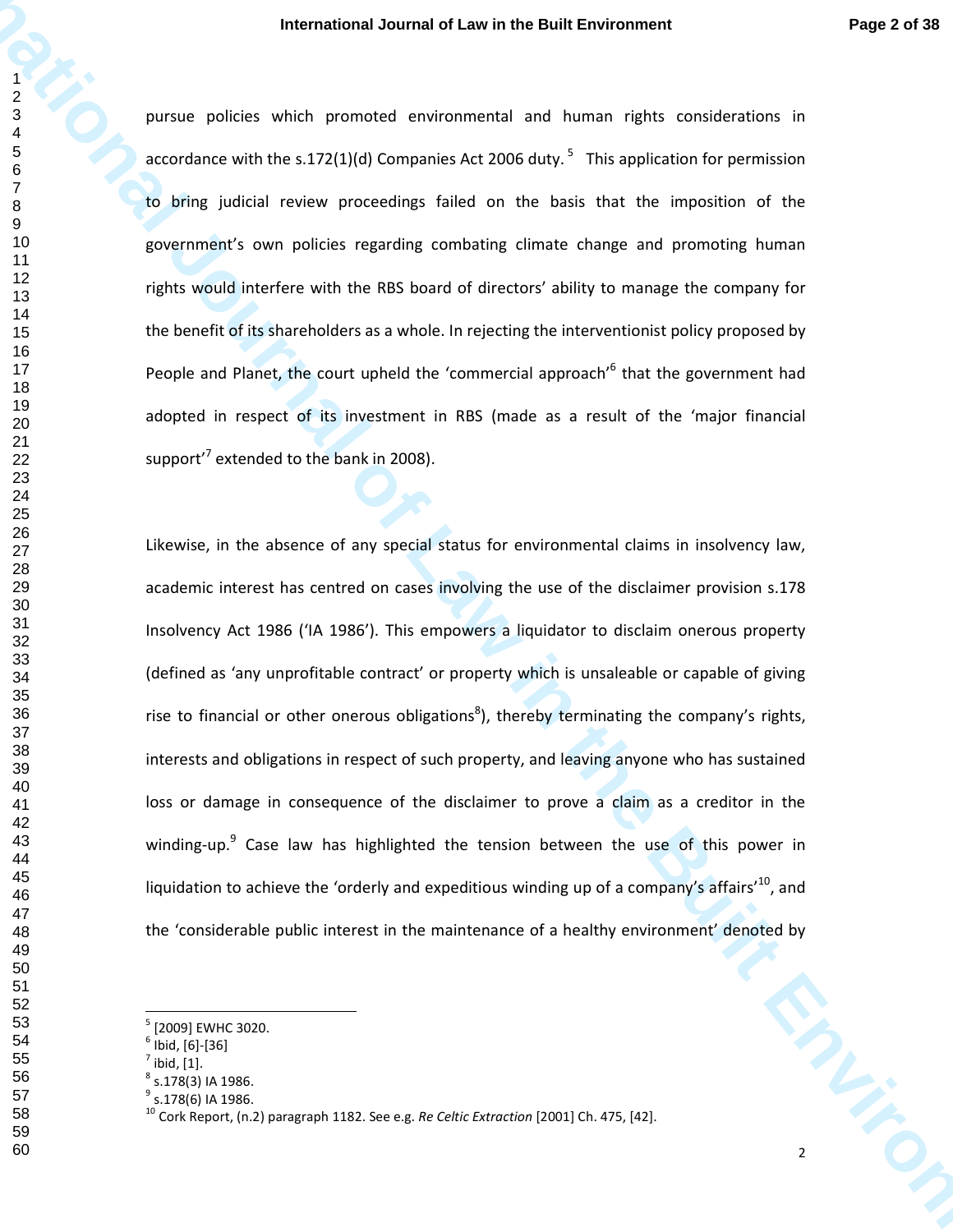**Page 3 of 38**<br> **International Journal of Law in the Built Environment**<br> **I** de politier se préside <sup>11</sup> This letter objective is enforced for example through the<br> **I** de contexte af the statutory regime annel at encampe t the polluter pays principle.<sup>11</sup> This latter objective is enforced for example through the existence of the statutory regime aimed at ensuring that 'the disposal of controlled waste does not give rise to: (i) pollution of the environment; (ii) harm to human health and; (iii) serious detriment to the amenities of the locality…collectively known in the waste management industry as "the three evils"'.<sup>12</sup> This tension has been settled in favour of the former interest, meaning that the costs of compliance with a waste management licence could not take priority over the debts owed by a company, nor could the company's assets be 'set aside to pay for future compliance with the terms of the licence'.<sup>13</sup> Thus, in the absence of clear words preventing s.178 from being applied to specific items of property or specific types of debtors, liquidators have been held to be entitled to disclaim waste management licences as onerous property.<sup>14</sup>

It may be expected that the goal of environmental protection can be more easily achieved in circumstances where the emphasis is on rescuing, rather than liquidating, a financially distressed company to ensure its continued operation. Administration proceedings, for example, have the primary goal of 'rescuing the company as a going concern'.<sup>15</sup> The Cork Committee, which recommended the introduction of the administration procedure,  $^{16}$  was conscious of the potentially disastrous impact of the 'chain reaction consequent upon any given failure' on creditors, employees and the community, a policy embraced by the House of Lords in *Powdrill v Watson*: 'This "rescue culture" which seeks to preserve viable

*Re Mineral Resources Ltd* [1999] 1 All ER 746, 757.

*Re Rhondda Waste Disposal Ltd* [2001] Ch. 57, [43]-[44].

Ibid, [39].

*Re Celtic Extraction*, (n.10)*.*

<sup>&</sup>lt;sup>15</sup> IA 1986, Schedule B1, 3(1).

(n.2), Chapter 9.

Ibid, paragraph 204.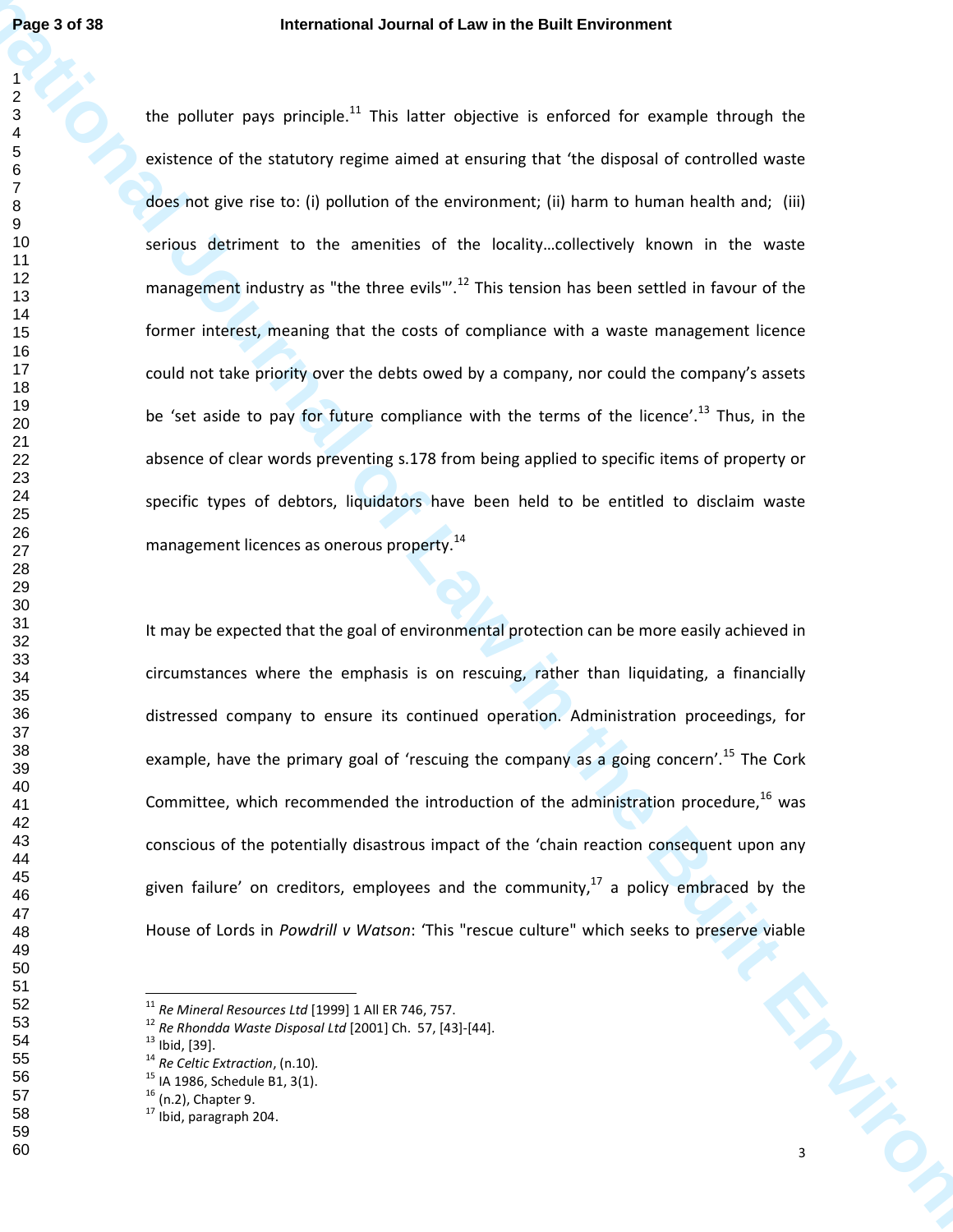**International Journal of Law in the Built Environment Page 4 of 38<br>
International of Law international or the University of AL of 1965.<sup>14</sup> However, in<br>
International or the motion that existly a more concerned with the** businesses was and is fundamental to much of the [Insolvency] Act of 1986.<sup>18</sup> However, in keeping with the notion that society is more concerned with the 'preservation of the commercial enterprise' rather than the rescue of the company per se, $^{19}$  recent insolvencies demonstrate how administration proceedings can be used to sell the profitable parts of a business, in conjunction with liquidation proceedings aimed at the disclaimer of environmental liabilities. UK Coal Operations Ltd entered administration in July 2013, and swiftly carried out a 'restructuring [of the majority of its business and assets] following sophisticated advice<sup>'20</sup> before entering liquidation to enable the liquidators (who were the same individuals as the administrators) to disclaim onerous liabilities<sup>21</sup> - in particular a damaged colliery, which would otherwise have cost more than £100,000 per week to maintain.<sup>22</sup> Similarly, the liquidation of two major coal mining operators in 2013, Aardvark (TMC) Ltd ('ATL') and The Scottish Coal Company Ltd ('SCC'), was structured in such a way that viable mining sites which were capable of being immediately transferred were sold to the purchaser Hargreaves Services plc ('HSP'), while more problematic mining sites which were not capable of being transferred immediately were hived down to ATL/SCC subsidiaries – the shareholding in which would in due course be conveyed to HSP.<sup>23</sup> The remaining sites which carried substantial restoration liabilities were disclaimed by the liquidators.<sup>24</sup> While recourse to the disclaimer powers (which are only available in

<sup>&</sup>lt;sup>18</sup> [1995] 2 A.C. 394, 442.

 Cork report (n.2) paragraph 193; S. Frisby, 'In Search of a Rescue Regime: The Enterprise Act 2002' (2004) 67 Modern L.Rev. 247, 248-249.

*Re UK Coal Operations Ltd* [2013] EWHC 2581, [2].

*Re UK Coal Operations Ltd* ibid, [5].

<sup>&</sup>lt;sup>22</sup> Statement by PwC, *Ocanti Opco Limited – in Liquidation (formerly UK Coal Operations Limited* available from http://www.pwc.co.uk/services/business-recovery/administrations/ukcoal.html (accessed 31 July 2016) See news releases by HSP: *Acquisition of Assets from Aardvark (TMC) Ltd* (16 May, 2013) and *Acquisition of Assets from The Scottish Coal Company Ltd* (5 July, 2013) - available from

http://www.hsgplc.co.uk/investors/regulatory-news.aspx (accessed 31 July 2016); and *Firmin v Aardvark (TMC) Ltd* [2013] EWHC 1774, [2].

Ibid; *Firmin v Aardvark (TMC) Ltd* ibid, [5].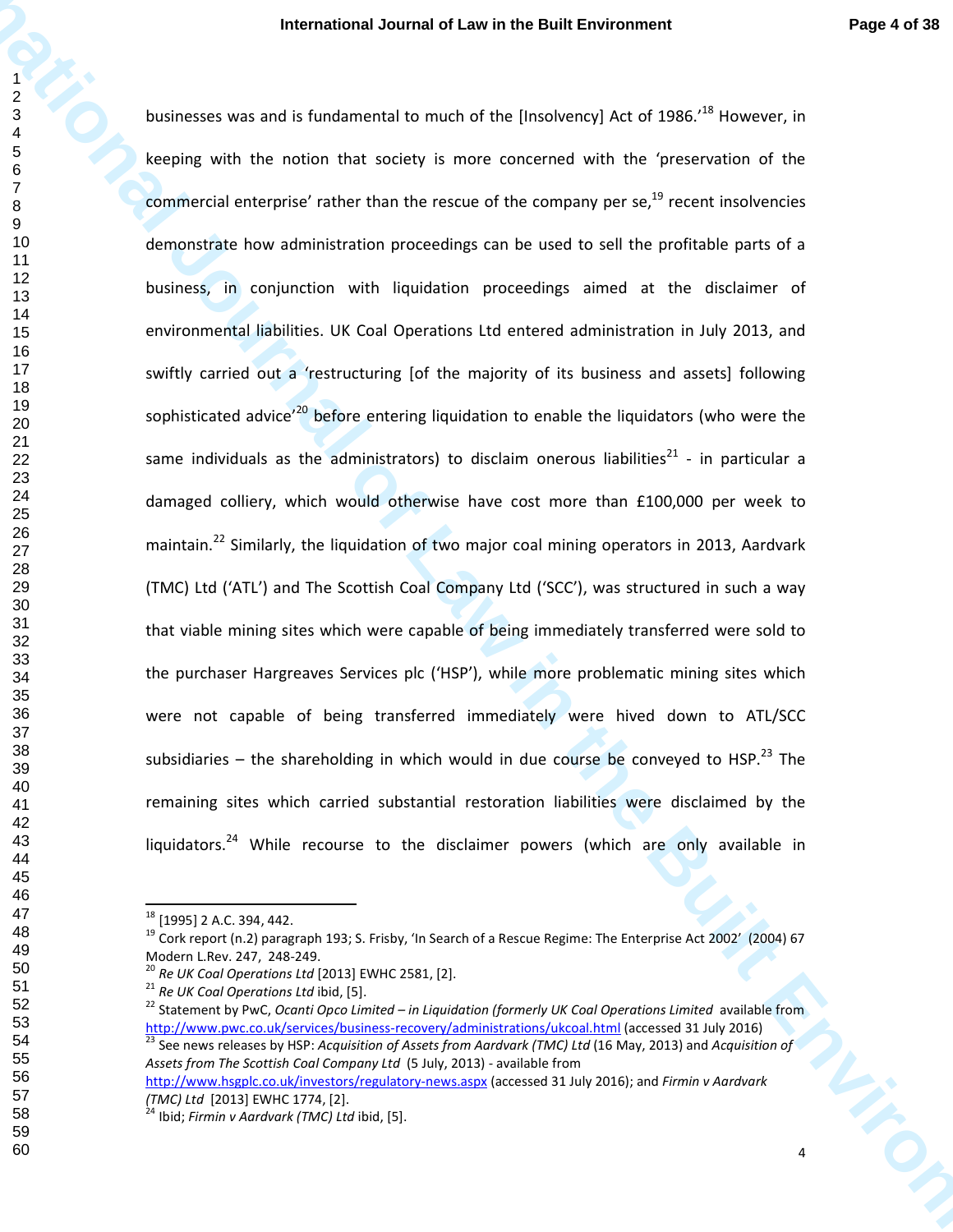liquidation proceedings)<sup>25</sup> was justified on the ground of avoiding prejudice to unsecured creditors, it is evident that the transactions as a whole were viewed as being widely beneficial. A significant number of jobs were preserved and on-going production was secured, $^{27}$  and the number of properties requiring disclaimer was minimized.<sup>28</sup>

**Page 5 of 38**<br>
International Journal of Law in the Built Environment<br>
1 conditions, in the Built Environment of a solicity of a solicity of the Built Environment<br>
2 conditions, it is reduced that the transportation as a c This handful of examples indicates, at the very least, that the interplay between company/insolvency and environmental law is not quite clear-cut. In particular, the treatment of the mining sites in the recent UK Coal, Aardvark and Scottish Coal Company liquidations shows how insolvency proceedings are capable of being used in a rather strategic way, with a view to mitigating (rather than sidestepping) environmental liabilities. It has been questioned, based on previous case law, $^{29}$  whether it should fall to the judiciary to resolve the 'complex policy issues' arising in the clashes between environmental and insolvency law.<sup>30</sup> In similar vein, it may be debated whether the distinct solutions arrived at

s.178(1) and (2) IA 1986 – 'This [section applies] to a company that is being wound up in England and Wales … [T]he liquidator may, by the giving of the prescribed notice, disclaim any onerous property…'

 See e.g. *Firmin v Aardvark (TMC) Ltd*, ((n.23) [6]): 'The reason why the joint liquidators wish to disclaim the onerous properties immediately is to prevent them from generating liabilities which will prejudice the company's creditors'; *Re Directions, Nimmo* [2013] CSOH 124, [7]: 'The noters wish to protect SCC's unsecured creditors and the bank, as holder of the floating charge, from the dissipation of the proceeds of disposal of SCC's assets which continued performance of the statutory obligations will entail'; Statement by PwC, *Ocanti Opco Limited – in Liquidation (formerly UK Coal Operations Limited (n.22): 'The costs of securing and holding* the [damaged] mine … would have been an expense and, as such, these costs would have been paid ahead of the dividend to creditors.'

<sup>&</sup>lt;sup>27</sup> PwC statement, ibid: 'As part of the restructuring the Administrators were able to protect around 1,500 Company jobs …Over 400 jobs will also be preserved as part of the wider restructuring, under a separate insolvency process'; news release by HSP (n.23): *Acquisition of Assets from Aardvark (TMC) Ltd* (16 May, 2013) – 'Hargreaves has committed to offer employment to 237members of staff' on completion of restructuring.

<sup>&</sup>lt;sup>28</sup> News release by HSP, ibid: 'In comparison with an unstructured liquidation, we have saved or created over 230 jobs and been able to continue mining operations at two of the key sites. The number of properties that have had to be disclaimed by the liquidators have been significantly reduced.'

 *Re Celtic Extraction* (n.10); *Re Mineral Resources* (n.11); *Re Rhondda Waste Disposal* (n.12); *Environment Agency v Hillridge Ltd* [2003] EWHC 3023; *Re Wilmott Trading Ltd (in liquidation) (Nos 1 and 2)* [1999] 2 B.C.L.C. 541.

 $^{30}$  J. Armour, 'Who Pays When Polluters Go Bust?' (2000) 11 L.Q.R. 200, 204. See also A. Keay and P. de Prez, 'Insolvency and Environmental Principles: a Case Study in a Conflict of Public Interests' [2001] 3 Env L Rev 90; A. Keay and P. de Prez, 'Should Insolvent Companies Pay? The Search for Environmental Principle' (2001) 9(1) Env. Liability 11.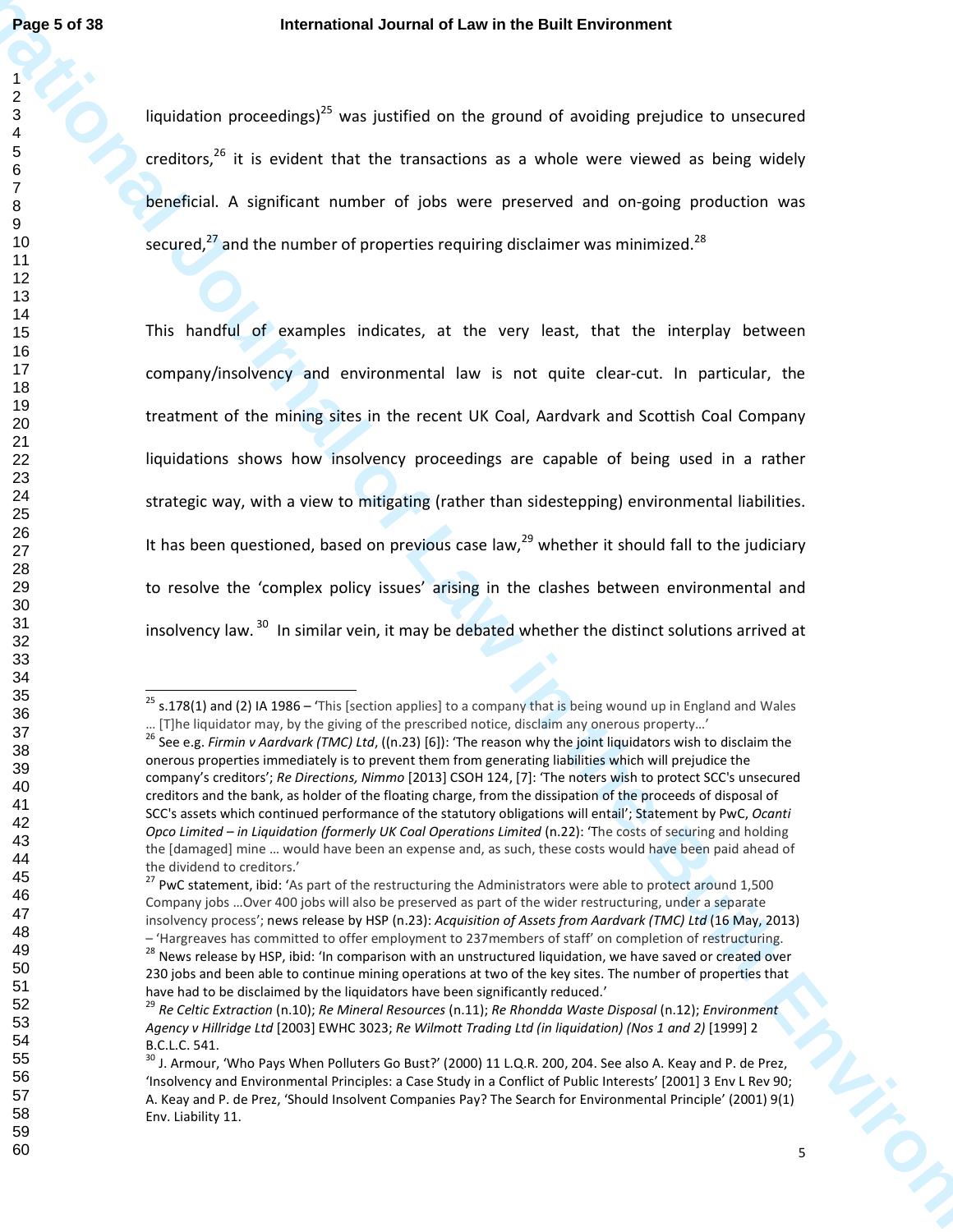in the UK Coal, Aardvark and Scottish Coal Company liquidations, led by debtors and purchasers of their businesses/assets with limited court involvement, form the most advantageous response. The central issue, of how best to manage conflicts between environmental and insolvency law, should be considered in light of recent lessons from the United States ('US'), outlined below.

#### **II. 'Scary stories' in the US**

**International Journal of Law in the Built Environment Page 6 of 38**<br> **In the UK Cori, Antonin and Social Cori Company Revisions, will by detects and<br>
<b>Page 6 of Strainers of the businessments** can be mainted source form t The research for this paper was motivated by an empirical study conducted in the US by Lawton and Oswald, published in 2008.<sup>32</sup> Against the background of criticisms and calls for the reform of environmental, corporate and bankruptcy law triggered by high-profile cases, they sought to determine 'whether firms are indeed inappropriately using bankruptcy as a way to escape environmental liabilities on any sort of pervasive, wide-scale basis'.<sup>33</sup> They argued that radical revisions of these areas of law should be preceded (and justified with reference to) some investigation into the existence and nature of the problem, compared to the 'scary stories' which had so far dominated the discussion surrounding the subject.<sup>34</sup> This is echoed in an analysis of the role of empirical data in formulating bankruptcy policy, which observes that policy responses premised on anecdotes risk being disproportionate: 'A statute may deploy vast enforcement resources to prevent or punish behaviours that rarely

 See for example *Firmin v Aardvark (TMC) Ltd*, (n.23) – the court granted the liquidators permission to exercise certain powers prior to the holding of a creditors' meeting under the IA 1986; and *Re UK Coal Operations Ltd* (n.20)– the court grant the administrators permission, in the interests of commercial necessity to dispense with the requirements to send proposals to creditors regarding the purpose of the administration and convene creditors' meetings to consider such proposals, in accordance with the IA 1986.

 A. Lawton and L. Oswald, 'Scary Stories and the Limited Liability Polluter in Chapter 11' (2008) 65 Wash.& Lee L.Rev. 451.

Ibid, 457.

Ibid, 454.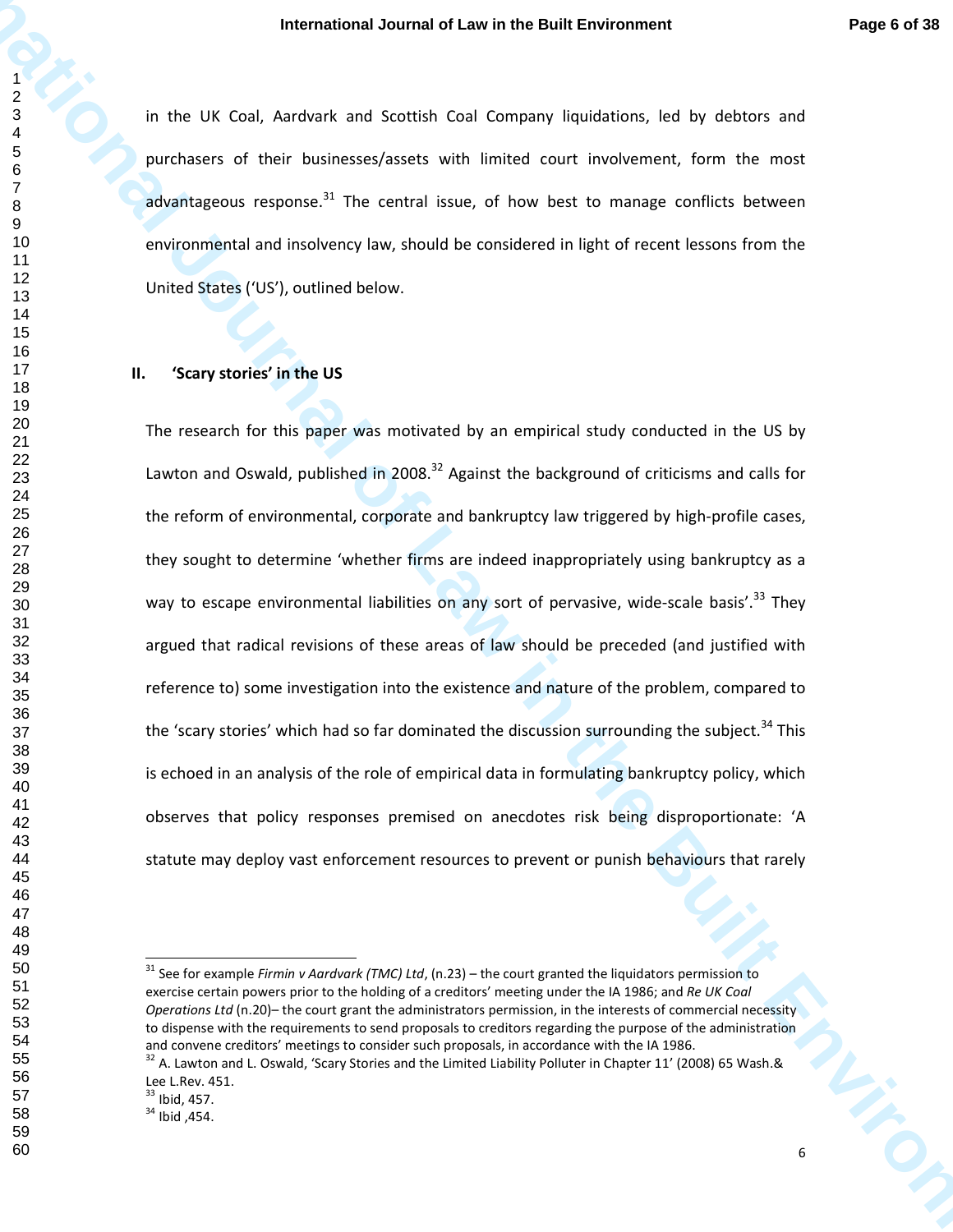occur.<sup>35</sup> It was therefore crucial to look beyond the unsubstantiated claims and anecdotal reports of the routine evasion of environmental liabilities through the initiation of bankruptcy proceedings.<sup>36</sup>

**Page 7 of 38**<br>
International dournal of Law in the Built Environment<br>
2 occur.<sup>19</sup> it was divertice to the terrorism in the Built Environmental<br> **International of the multiple content of environmental liabilities through** Lawton and Oswald recognised the difficulties of collecting data regarding environmental liabilities which could arise at state or federal level, through statute or common law, and take the form of various obligations such as penalties, repayment of clean-up costs and remediation orders. Coupled with the absence of official data on bankruptcy cases involving environmental issues, this meant that it was necessary to conduct this exploratory study with 'a narrow but manageable set of data'.<sup>38</sup> They accordingly focused on Chapter  $11^{39}$  bankruptcy reorganisation cases filed during the year 2004, with a view to ascertaining the following:

First, how many firms in the data set reported environmental violations, liabilities, or other obligations? Second, of these firms, in how many instances did the environmental issues play a role in the bankruptcy filing? Third, of the firms in which environmental matters caused, even in part, the bankruptcy filing, in how many cases did the debtor end up shifting the cost of the environmental cleanup to the taxpayer? Fourth, even if environmental obligations did not play a role in the decision to file for bankruptcy, did the debtor avoid paying for environmental remediation either by invoking the Bankruptcy Code's abandonment power or the right

<sup>&</sup>lt;sup>35</sup> T. Sullivan, E. Warren, J. Westbrook, 'The Use of Empirical Data in Formulating Bankruptcy Policy' (1987) 50 L.C.P. 195, 207.

Lawton and Oswald, (n.32) 456.

Ibid, 457.

Ibid, 458.

<sup>&</sup>lt;sup>39</sup> US Bankruptcy Code, Title 11 Chapter 11 U.S.C.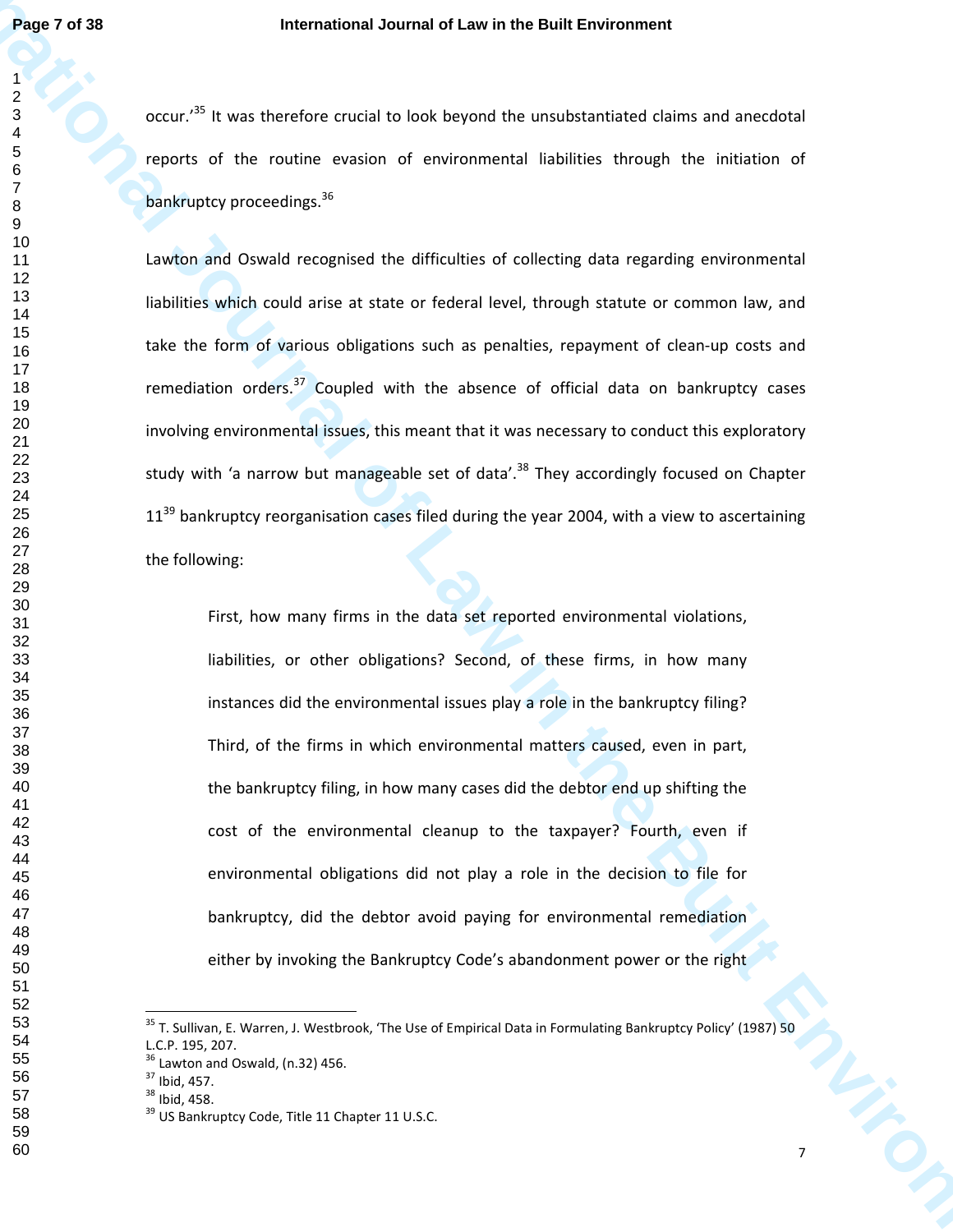to discharge? Finally, is there any evidence that parent corporations effectively shift the cost of environmental cleanup to the taxpayers by creating subsidiaries with insufficient assets to pay for their environmental obligations?<sup>40</sup>

**International Journal of Law in the European Environment Page 8 of 38**<br> **International of Sichland Control in the Built Environment Page 8 of 38**<br> **International of the Built Environmental density to the Page 8 of 38**<br> **I** The findings of the study challenged many widely-held beliefs regarding the scale of the problem and the pressing need for legal reform. One view, for example, was that companies routinely avoided environmental liabilities by declaring bankruptcy, effectively exploiting the 'loophole' whereby debt obligations are discharged through insolvency.<sup>41</sup> The study in fact found that environmental liabilities or violations influenced the decision to enter into Chapter 11 bankruptcy proceedings in less than 1% of the cases studied.Similarly, there was little support for the notion that the bankruptcy process enables the burden of the costs of environmental remediation to be pushed onto taxpayers through State intervention to clean up sites: overall, the bankruptcy process did not enable such debtors to transfer the burden of environmental remediation costs to taxpayers through State intervention.<sup>43</sup> In fact, the discharge of environmental debts occurred in less than 2% of the cases examined, indicating that 'the shedding of environmental liabilities through the bankruptcy discharge simply is not a common problem'.<sup>44</sup> However, on the rare occasions where debtors successfully discharged their environmental obligations, the debts were substantial<sup>45</sup> (though it was questionable whether this could justify comprehensive legal

Lawton and Oswald, (n.32) 458.

<sup>&</sup>lt;sup>41</sup> Ibid, 472-473; K. Bergmann, 'Bankruptcy, limited liability and CERCLA: closing the loophole and parting the veil' (2004) University of Maryland Public Law and Legal Theory Accepted and Working Research Paper Series No. 2004-02, 12-19.

<sup>&</sup>lt;sup>42</sup> Lawton and Oswald, ibid 494.

Ibid, 510.

Ibid, 522.

Ibid, 522-525.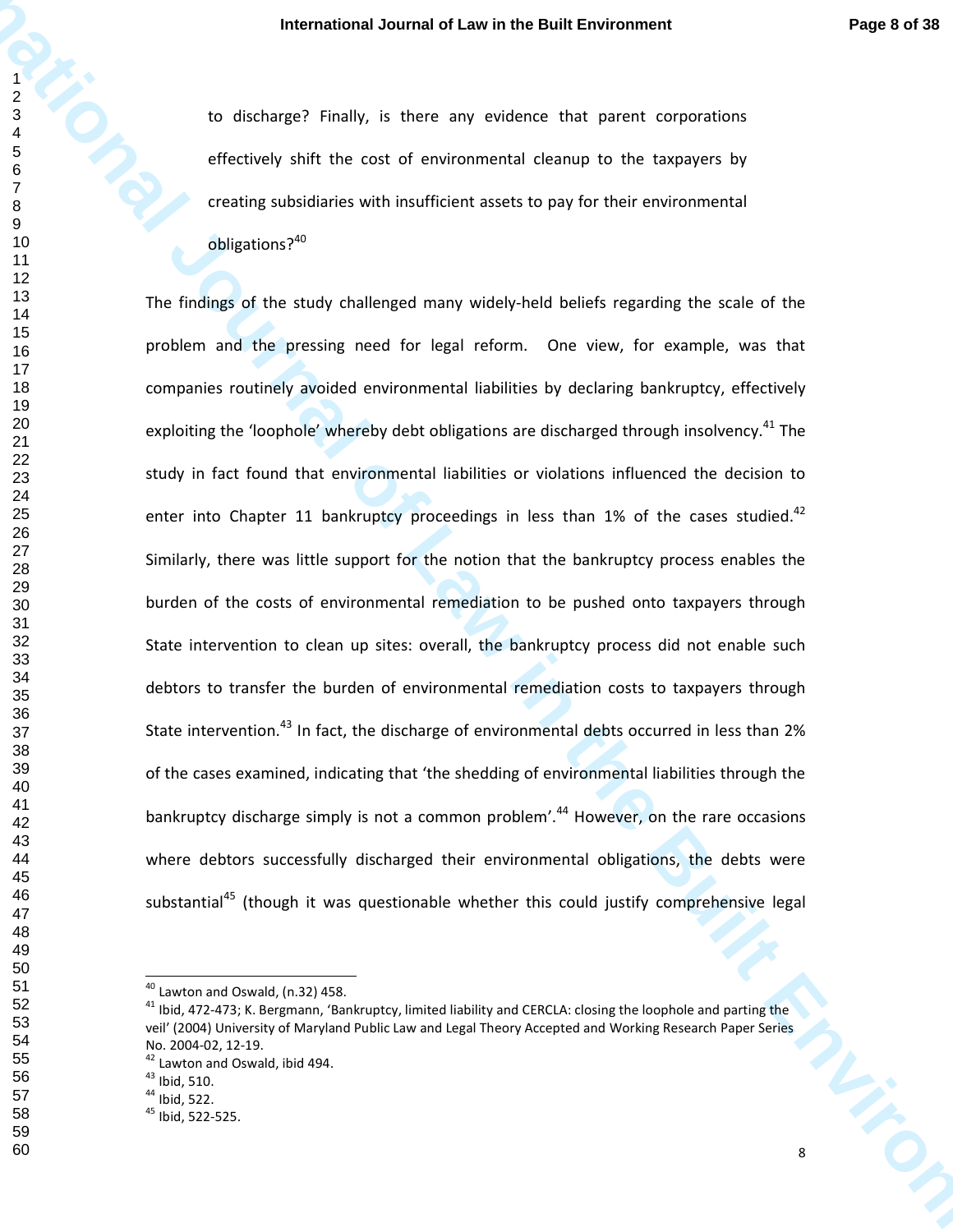**Page 19 of 38**<br> **International Journal of Law in the Built Environment**<br> **I** referre<sup>nt</sup>). This the student was also to contain inside the study of the University in<br> **I** accordance with \$504 of the Us Benkelping Lode, <sup>1</sup> reform<sup>46</sup>). Thirdly, the abandonment of contaminated property in Chapter 11 proceedings in accordance with §554 of the US Bankruptcy Code, $^{47}$  a procedure broadly similar to the power of disclaimer under UK Insolvency Act s.178 (outlined in Part I above), and seen in the US as 'a loophole through which debtors pass in order to avoid their cleanup obligations under state and federal environmental laws', was found to be 'an extremely rare event'. $49$ It had been successfully invoked '[i]n only one case - less than one tenth of one percent of the total number of cases'.<sup>50</sup> Finally, in terms of corporate structure and organisation, the perception that companies endeavoured to structure their operations in such a way as to ensure that the risks or burden of environmental liabilities were borne by subsidiaries with insufficient assets to fulfil their obligations, thereby shielding the parent company's assets, <sup>51</sup> was examined. Of the small minority of firms in the data set where environmental liabilities or violations had influenced the decision to file for bankruptcy, none was a subsidiary.<sup>52</sup> Thus, the data did not substantiate the impression 'that the world of Chapter 11 [bankruptcy] is disproportionately populated by shell subsidiary corporations with significant environmental liabilities'.<sup>53</sup>

 Lawton and Oswald accordingly concluded that in the absence of 'any empirical evidence demonstrating more widespread abuse, proposals for the reform of bankruptcy, environmental or corporate law are based on nothing more than scary stories<sup>'54</sup>. Their study

Ibid, 525.

 §554 (a):'After notice and a hearing, the trustee may abandon any property of the estate that is burdensome to the estate or that is of inconsequential value and benefit to the estate', broadly similar to disclaimer power in IA 1986, s.178.

474; Bergmann, (n.41) 12

Lawton and Oswald, (n.32) 514.

Ibid, 458.

<sup>&</sup>lt;sup>51</sup> Ibid, 454 and 456. See Bergmann (n.41), 20: this can deter parent companies 'from practicing responsible environmental management or from supervising subsidiaries to ensure sound environmental practices'. <sup>52</sup> Lawton and Oswald ibid, 494.

Ibid, 526.

Ibid, 527.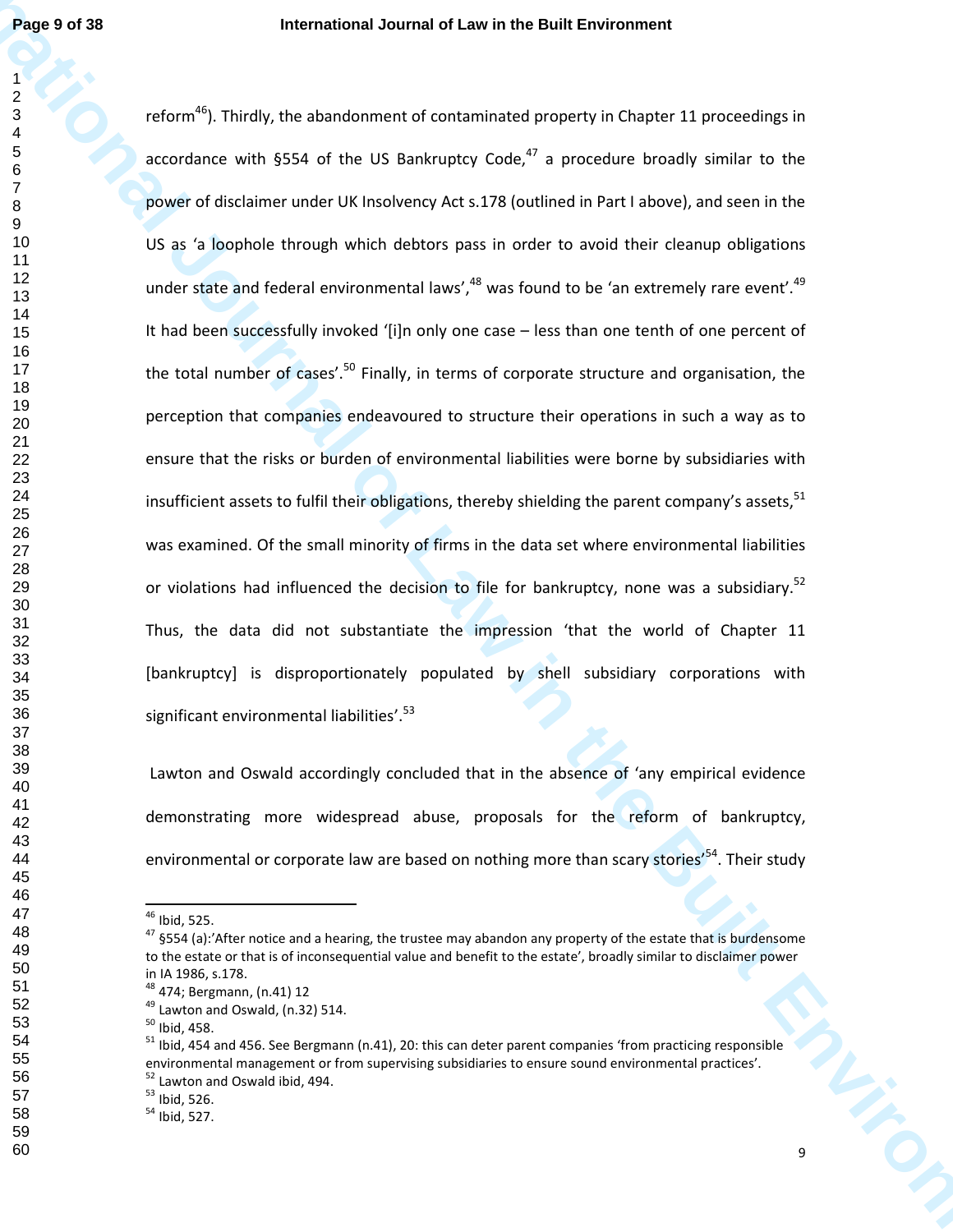cast doubts on the view of bankruptcy ('insolvency' in the UK) as 'the last loophole for polluters',<sup>55</sup> which facilitates the discharge of a company's obligations through its restructuring, winding-up or dissolution, bringing about the externalization of the costs of environmental obligations which should borne by polluters.<sup>57</sup> This outcome is of interest from a UK perspective, given the similarities in context.

#### **III. The insolvency 'shelter' from environmental obligations in the UK**

**International Journal of Law in the Euli Environment Page 10 of 38**<br> **International of Law international of Law international of Law international of Law increase the School School<br>
<b>International of Law international of** Lawton and Oswald's observation that there were no data disclosing the real extent of the use of bankruptcy proceedings to escape environmental liabilities, 'only unsupported assertions and anecdotal "evidence"<sup>158</sup> is reflected in the UK where, beyond a few reported cases,<sup>59</sup> there is no statistical evidence of the extent to which insolvency mechanisms do in fact facilitate the discharge of environmental claims.<sup>60</sup> Nor is there any official data regarding the number of insolvency cases involving environmental claims; this information would have to be extracted from the individual public records of corporate insolvency

<sup>&</sup>lt;sup>55</sup> Bergmann (n.41), 2; D. Baker, 'Bankruptcy – the Last Environmental Loophole?' (1993) 34 S.Tex.L.Rev.379. <sup>56</sup> J. Van Patten and R. Puetz, 'Bankruptcy and Environmental Obligations: the Clash between Private Relief and Public Policy' (1990) 35 S.D.L.Rev. 220, 220.

 See e.g. J. Boyd, 'Compensation for Oil Pollution Damages: The American Oil Pollution Act as an Example for Global Solutions?': 'Bankruptcy and corporate dissolution defeat the law's ability to force polluter cost internalization by allowing many firms to abandon environmental responsibilities after reaping short-term financial gains. Nonrecoverable environmental obligations are more than a theoretical possibility. The U.S. landscape is littered with environmentally damaging operations that were either abandoned entirely or left unreclaimed due to bankruptcy'; M. Faure and J. Hu (eds) *Prevention and Compensation of Marine Pollution Damage: Recent Developments in Europe, China and the US* (Kluwer, 2008), 157. (n.32), 456.

<sup>&</sup>lt;sup>59</sup> In addition to those cited in n.29, see *County Durham Environmental Trust Ltd v Twizell* [2009] EWHC 2173. See however Shelbourn's comments linking increased 'burden of environmental protection' with growth in the number of companies in financial difficulties, and referring to the departure of a number of landfill operators from the sector (some via the insolvency route) as a result of increased regulation: C. Shelbourn, 'Waste Management and the Insolvent Company' 2000 J.P.L 134, 138; and C. Shelbourn, 'Waste Management Sites, Insolvency and Long Term Financial Provisions - the Story Continues...' 2004 J.P.L. 697, 706.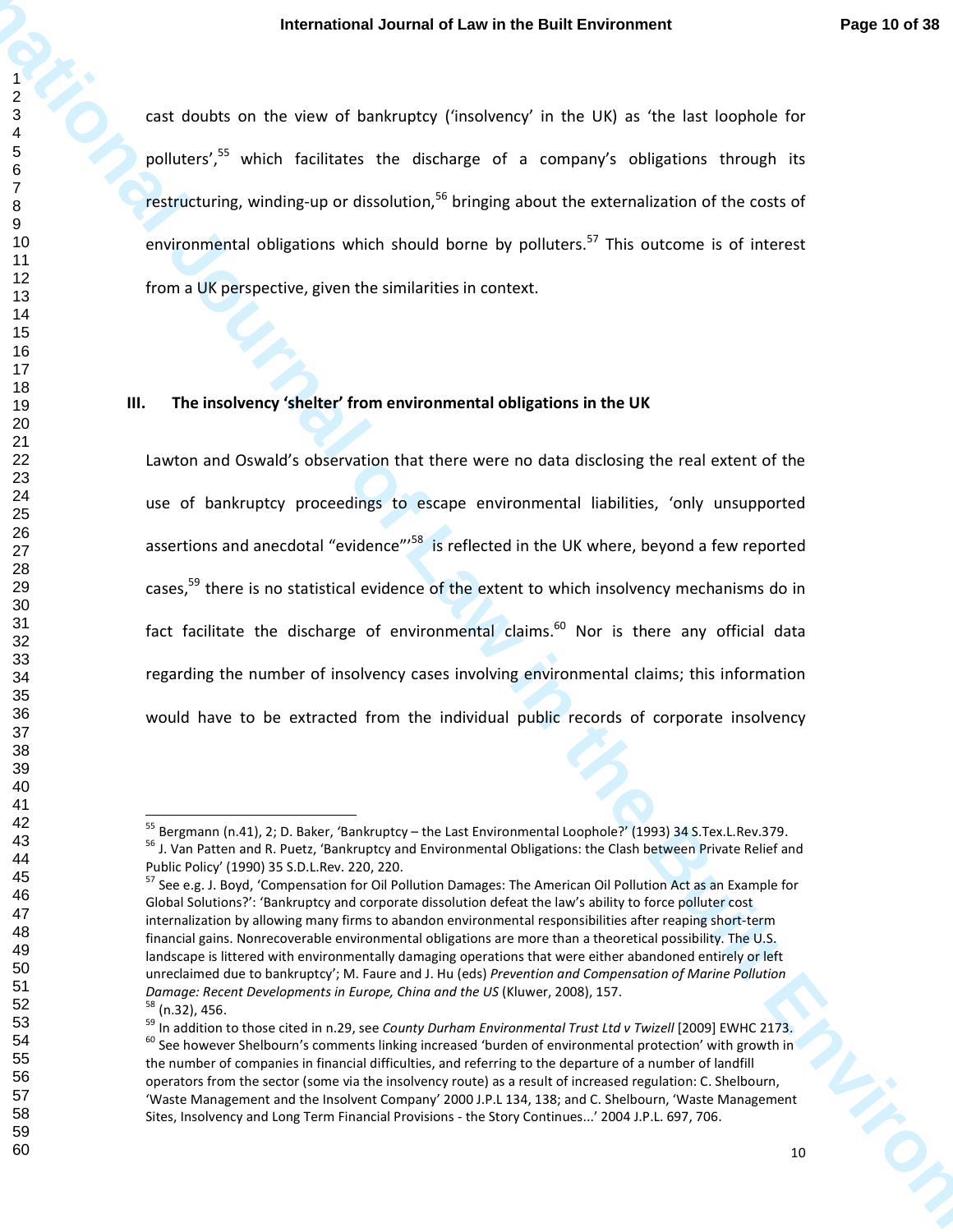$cases$ <sup>61</sup> While the Insolvency Service is currently releasing company liquidation statistics broken down by industrial sector, environmental claims can arise in a variety of areas, such as mining and quarrying, manufacturing, transportation, energy or water supply. The absence of numerical data which provides a breakdown of the different types of creditors involved in a particular insolvency proceeding is an additional constraint.  $63$ 

**Page 11 of 18.**<br>
International Journal of Law in the Businessmin company indication statistics<br>  $\frac{3}{4}$ <br>
Cause  $\frac{1}{4}$ <br>
Cause  $\frac{1}{4}$ <br>
Cause  $\frac{1}{4}$ <br>
Cause  $\frac{1}{4}$ <br>
Cause  $\frac{1}{4}$ <br>
Cause  $\frac{1}{4}$  is more and Similarly, the conflict which Lawton and Oswald identified between environmental legislation which aims to impose responsibility for remedying contamination in accordance with the polluter pays principle, and the 'fresh start' provided for debtors by the bankruptcy regime, releasing them from their debts and ensuring equitable distribution of their assets among their creditors, is evident in some UK cases. As mentioned in Part I above, this includes cases where the courts have been called upon to resolve the question 'whether a Waste Management Licence granted pursuant to the provisions of [Part] 11 of the Environmental Protection Act 1990 … and held by a company can be disclaimed by a liquidator of that company pursuant to s.178 of the Insolvency Act 1986'.<sup>65</sup> In *Re Celtic* Extraction Ltd,<sup>66</sup> the established authority on this point, the Court of Appeal concluded that a liquidator could disclaim a waste management licence on the basis that it was onerous property, finding that it could not be inferred from the legislation that the application of the 'polluter pays' principle extended to cases where the polluter could not pay, thus shifting the costs onto its unsecured creditors. This decision was considered to have provided 'a potentially useful mechanism by which insolvency practitioners may avoid environmental

R. Tarling, 'The absence of insolvency data' 2013 Co Law 234.

 'Industry breakdown' link accessible from, e.g., https://www.gov.uk/government/statistics/insolvencystatistics-january-to-march-2016 (accessed 31 July 2016).

Tarling,  $(n.61)$ .

 $<sup>64</sup>$  Lawton and Oswald, (n.32) 460.</sup>

*Re Mineral Resources*, (n.11) [1] – emphasis added.

*Re Celtic Extraction* (n.10).

*Re Celtic Extraction* ibid, [39].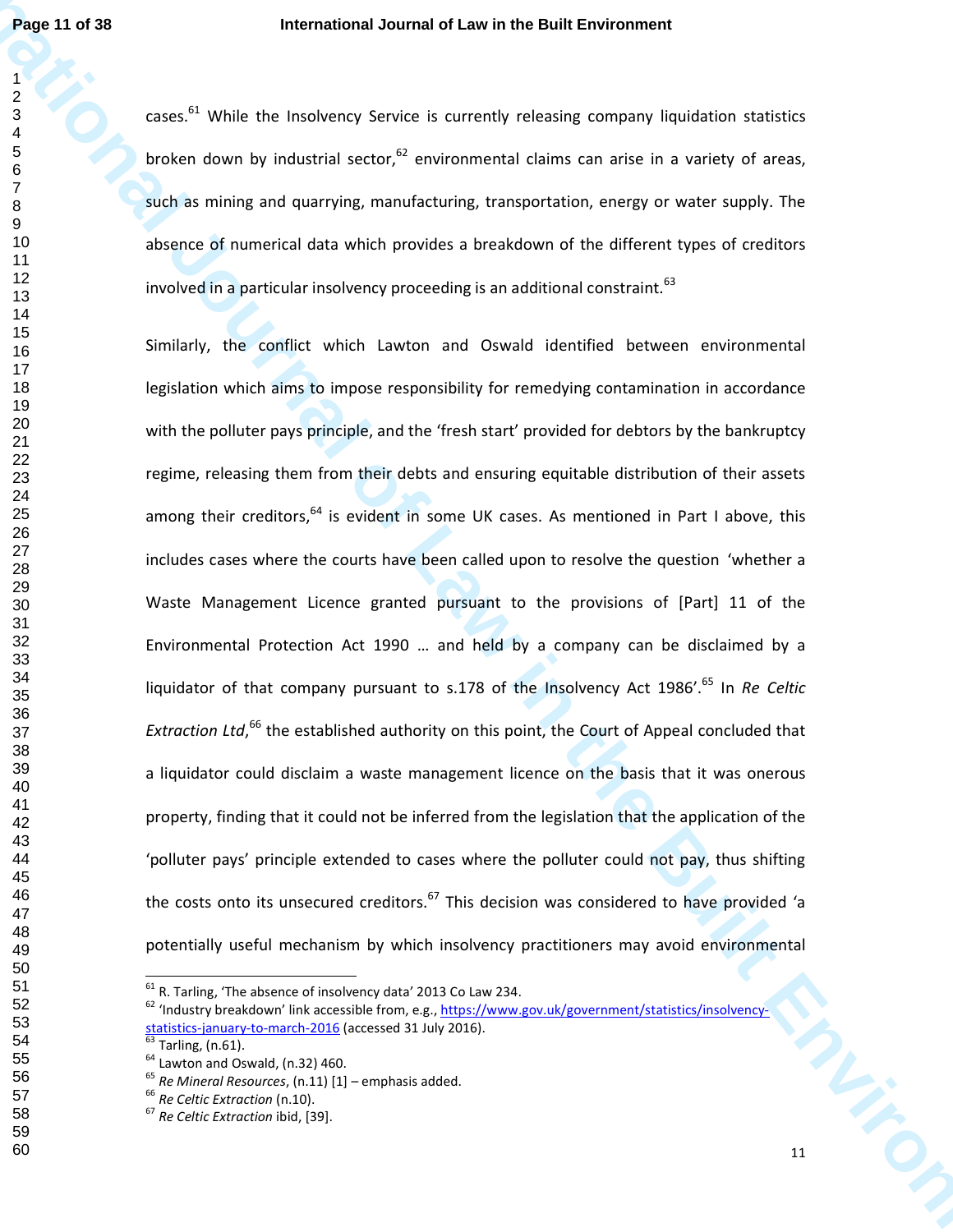**International Journal of Law in the Built Environment Page 12 of 38**<br> **International relative in the Built Environment Packar and the Built Environment Characteristics in the Context<br>
of the mass vesual order arrester met** liabilities facing companies in liquidation'.<sup>68</sup> Furthermore, the observation that the outcome of this case would create perverse incentives for creditors to push for their debtors' liquidation 'in order to *reduce* the quantum of clean-up costs which they would have to bear in administration or similar proceedings' and thereby protect the debts they would recover from being further diminished<sup>69</sup> is borne out in the recent Scottish Coal and UK Coal insolvencies. As sketched in Part I above, in these instances liquidation proceedings were embarked on for the purpose of enabling the disclaimer power (which applies only to companies which are being wound  $up^{70}$ ) to be used to minimise the insolvent estate's exposure to clean-up costs  $-$  a motivation acknowledged in the litigation concerning the abandonment of statutory licences and land held by the Scottish Coal Company Ltd.<sup>71</sup>

The disclaimer facility also enabled the liquidators of UK Coal Ltd to dispense with a firedamaged colliery on the basis that this 'was a high risk site with substantial liabilities attaching to it. The costs of securing and holding the mine … would have been an expense and, as such ... would have been paid ahead of the dividend to creditors'.<sup>72</sup> Similarly to the case of Scottish Coal, this entry into liquidation for the purpose of disclaiming sites and/or statutory licences proved necessary notwithstanding the fact that it had been possible to sell or restructure the bulk of the debtors' business or assets.<sup>73</sup> Thus, although the case law

 $^{68}$  Shelbourn, 'Waste Management and the Insolvent Company' (n.60), 138.

 $<sup>69</sup>$  (n.30), 204 (original emphasis).</sup>

See (n.25).

 *Re Directions, Nimmo* (n.26), [6]-[7] – 'SCC's directors applied for the company to be wound up rather than appoint an administrator because it was insolvent and did not wish the cost of performing its environmental obligations to use up the funds realised from the sale of its assets. . . . . The [liquidators] wish to protect SCC's unsecured creditors and the bank, as holder of the floating charge, from the dissipation of the proceeds of disposal of SCC's assets which continued performance of the statutory obligations will entail.' appeal judgment *Re Scottish Environment Protection Agency* [2013] CSIH 108.

<sup>&</sup>lt;sup>72</sup> http://www.pwc.co.uk/business-recovery/administrations/ukcoal/index.jhtml (accessed 31 July 2016). See also *Firmin v Aardvark TMC Ltd* (n.23), [6] and [20]-[21].

<sup>&</sup>lt;sup>73</sup> PWC statement http://www.pwc.co.uk/business-recovery/administrations/ukcoal/index.jhtml; news release by purchaser Hargreaves Services plc 'Acquisition of Assets from The Scottish Coal Company Limited) in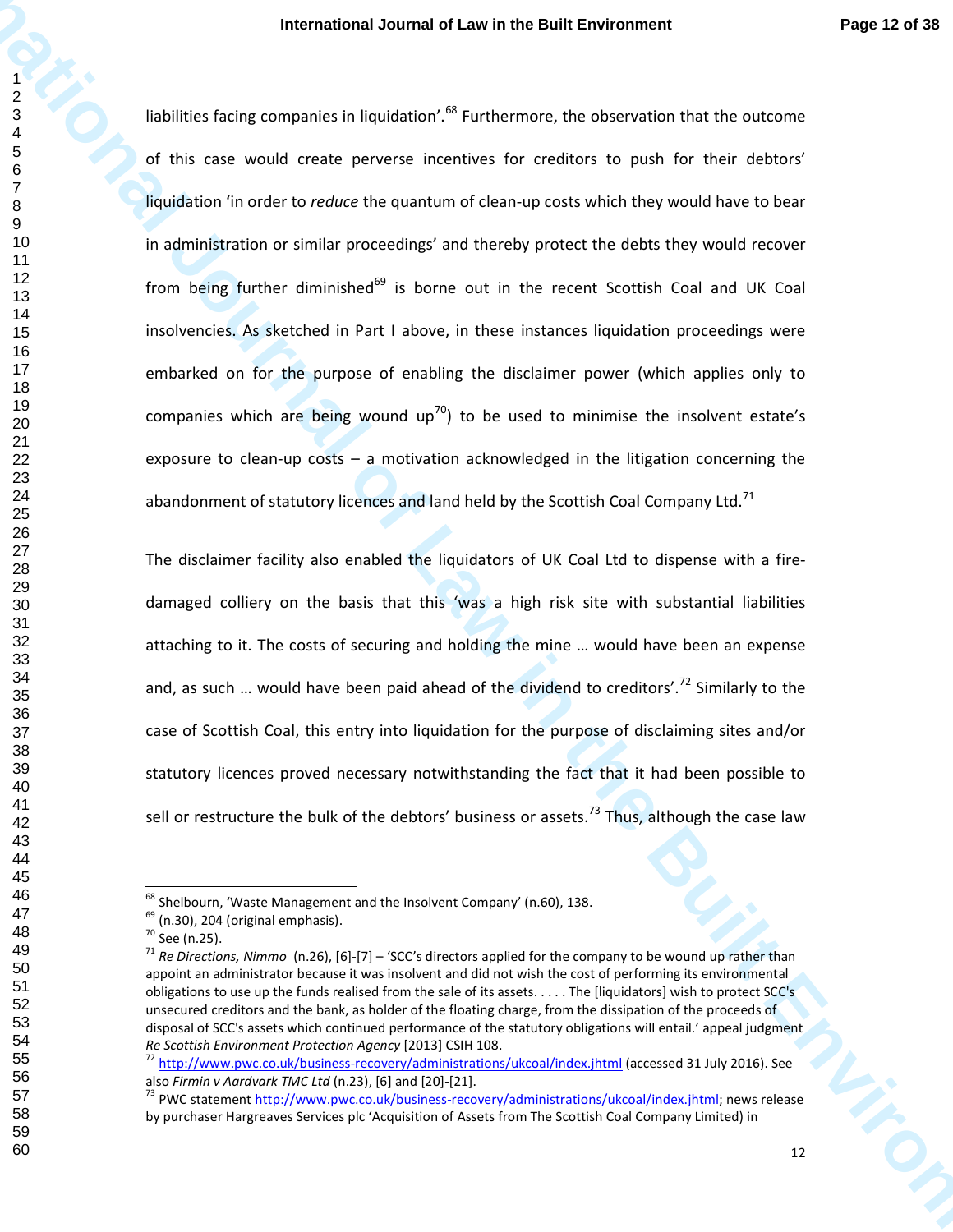regarding the conflict between environmental law and insolvency law has grappled with the question of whether the Environmental Protection Act 1990 should prevail over the Insolvency Act 1986,<sup>74</sup> as outlined in Part I above with reference to the recent liquidations of UK Coal Ltd, Aardvark (TMC) Ltd and Scottish Coal, it has to some extent proved possible in practice for the parties to a corporate insolvency (i.e. the administrators/liquidators, debtor organizations, and purchasers of the business/assets) to mediate these competing interests.

**Page 13 of 38**<br> **International Journal of Law in the Built Environmental of the Built Environmental of the Built Environmental Section 2014<br>
<b>International of the Environmental Presenting Artists and Section 2014 and Sect** Against the backdrop of prominent cases such as *Re Celtic Extraction Ltd*, it is unsurprising that calls for the UK legislature to address the conflict between environmental and insolvency law have been based on significant judicial decisions, rather than widespread perceptions of the abuse or strategic use of insolvency proceedings. Specific concerns relate to the resolution of the conflict between these areas of law by the judiciary rather than through legislation, particularly where this creates uncertainty regarding the status of environmental claims.<sup>76</sup> The questions whether an environmental regulator is entitled to prove its claim in liquidation as an unsecured creditor following successful disclaimer of a statutory licence.<sup>77</sup> or environmental liabilities eniov some priority status as liquidation expenses,<sup>78</sup> have not been conclusively settled. Prompted by the most recent judgment (in the Scottish Coal Company liquidation) regarding the question whether the fulfilment of

l

liquidation) ("Scottish Coal")' 5 July 2013; available from http://hsprod.investis.com/ir/hsp/ir.jsp?page=newsitem&item=1546188226560000 (accessed 31 July 2016); *Firmin v Aardvark* ibid, [5].

 See e.g. *Re Wilmott Trading Ltd* (n.29), 553, referring to the conclusion in *Re Mineral Resources* (n.11) 'that where the insolvency legislation appeared to collide with the environmental protection legislation ... the environmental protection legislation should prevail'; and the rejection in *Re Celtic Extraction* (n.10), [46]) of the notion that s.35(11) Environmental Protection Act and s.178 Insolvency Act 1986 'are mutually inconsistent and irreconcilable'.

<sup>&</sup>lt;sup>75</sup> Shelbourn 'Waste Management Sites, Insolvency and Long Term Financial Provisions ...' (n.60), 707; Keay and de Prez, (n.30), 101-111.

Armour, (n.30) 203-204.

 D. Case and P. de Prez, 'The Power of Disclaimer and Environmental Licences' 2000 Insolv.L. 87, 90; *Re Scottish Environment Protection Agency* (n.71), [146]; *Re Mineral Resources Ltd* (n.11), 758-760.

 *Re Scottish Environment Protection Agency* ibid, [143]-[145]; P. Cranston, 'The impudence of liquidators: the scope and limits of disclaimer' (2014) 7 C.R.& I. 3.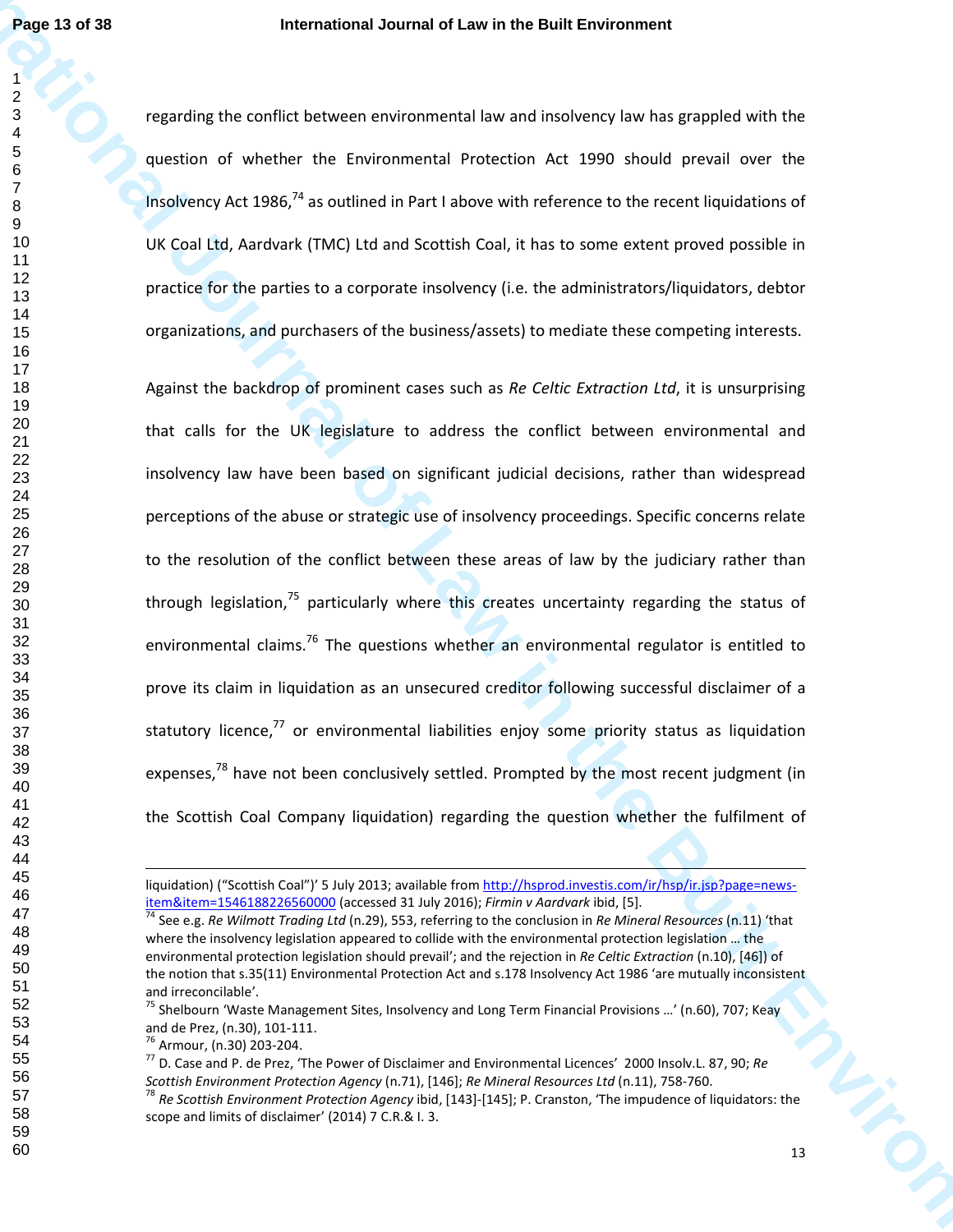environmental liabilities should prevail over repayment to creditors, the UK Insolvency Lawyers Association urged that any compelling 'policy arguments for making creditors meet environmental liabilities before the state steps in … should be [adopted as] a matter of conscious insolvency policy, following debate and bearing in mind the potentially significant and unpredictable nature of such environmental liabilities'.<sup>79</sup>

Adding to this cautionary note, this paper argues that any shift in insolvency policy towards allowing environmental liabilities to be satisfied before repayment to creditors, should furthermore be informed by an analysis of the means by which environmental law and policy mechanisms enable the scale of such liabilities to be minimised, and thus affect the need for reform. It begins by highlighting and evaluating some relevant factors below.

# **IV. Factors limiting the incidence of environmental claims in the UK**

**International Journal of Law in the Built Environment Page t4 of 38**<br> **International Total Scheme Stress Stress Scheme Stress Scheme Stress Scheme Stress Scheme Stress Scheme Stress Scheme Stress Scheme Stress Scheme Sche** Baird contends that where environmental regulations are seen to have a limited effect in the context of insolvency, firms may be encouraged to initiate proceedings to avoid their obligations.<sup>80</sup> Conversely, as argued in this paper, the effectiveness of the policies and regulations which apply outside insolvency can reduce the motivation or likelihood for companies to resort to proceedings as a means of escaping their environmental obligations. It is therefore worth examining how far insolvency risks are directly considered and/or mitigated through tools such as (a) the operation of the contaminated land regime, (b) criminal sentencing practice, and (c) the growing emphasis on the environment as a tool for economic growth. These are considered in turn below.

 'Scottish Coal Company - Disclaimer, environmental liabilities and liquidation expenses' Bulletin No. 533 (2014).

 $^{80}$  D. Baird, 'A World Without Bankruptcy (1987) 50 L.C.P. 173,190-191.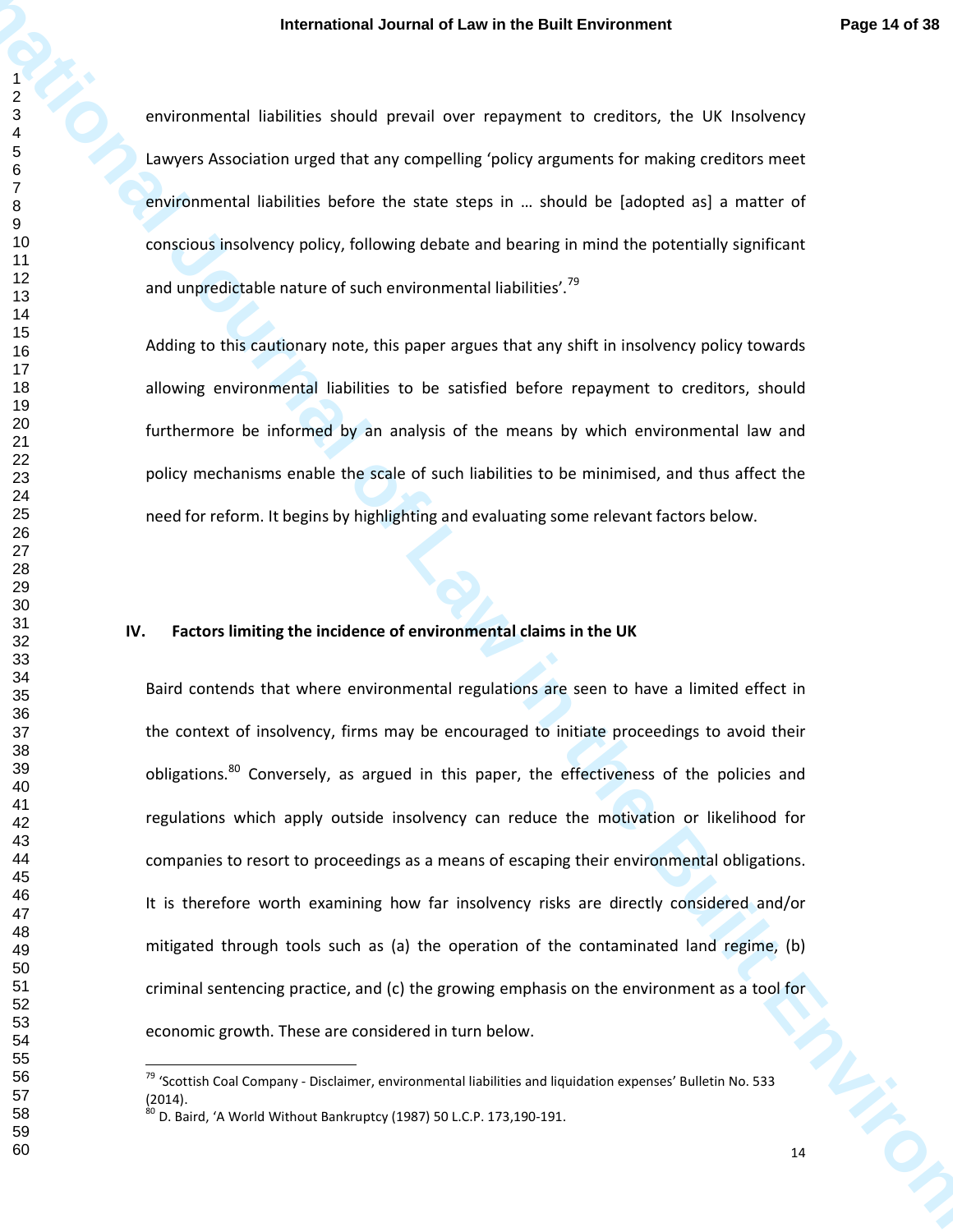# **IV(a) Role of the contaminated land regime**

**Page 15 of 38**<br> **International of Law in the Built Environment<br>
<b>International of the contentioned land environmental land decays at linguous case<br>
International of the Contentioned land decay for the Built Environmental<br>** The regime for dealing with historical problems of contaminated land occupies an important place among the different types of financial obligations related to the environment which can arise. The costs of remediating contaminated land can be substantial – running into millions of pounds.  $81$  and therefore potentially overwhelming for a debtor. The original polluter of the land may be incapable of fulfilling its responsibility to bear these costs<sup>82</sup> - a problem which can be especially acute with respect to polluting businesses which have ceased trading.<sup>83</sup> From the perspective of an enforcement authority, it becomes necessary to attach responsibility to another 'appropriate person' such as an owner or occupier of the contaminated land.<sup>84</sup> However, the complexity of the process of identifying and imposing liability on appropriate persons can involve local authorities in expensive legal wrangles. and this can prove a deterrent to enforcement activities aimed at ensuring that contaminated sites are cleaned up. More generally, inherent flaws in the statutory regime for the remediation of contaminated land (laid down in Part 2A Environmental Protection Act 1990) may be seen to have rendered it unworkable, to the extent of hampering its

 The regime is aimed at dealing with land 'that poses a significant risk to health or the environment, where there is no alternative solution' – Department for Environment, Food and Rural Affairs, *Environmental Protection Act 1990: Part 2A Contaminated Land Statutory Guidance* (Crown, 2012), 2. Recent examples of extensive liability include a polluted limestone quarry in Wales – 'NRW finally recoups costs for toxic quarry' *ENDS* (25 August 2015), and a 20 kilometre plume of contaminated groundwater in Hertfordshire – 'Redland and Crest to start site clean-up' *ENDS* (26 March 2010).

 In accordance with its obligations under the Environmental Protection Act 1990 ('EPA 1990'), s.78F(2)-(3). S. Evans, 'Contaminated land: how to fix Part 2A' 2014 *ENDS* 467, 38. See e.g. *Environment Agency v Hillridge* (n.29), where the trust fund set aside under the conditions of a waste management licence became vested in the Crown as *bona vacantia* once the licence was disclaimed in the company's liquidation – thwarting the Environment Agency's recourse to the fund for the purpose of cleaning up the contaminated land. In accordance with the EPA 1990, s.78F(4)-5).

 The history and operation of the Part 2A regime are comprehensively analysed by V. Fogleman: 'The contaminated land regime: time for a regime that is fit for purpose' Part 1: (2014) 6(2) I.J.L.B.E. 43, and Part 2: (2014) 6(2) I.J.L.B.E. 129.

 S. Evans, 'Insurance recovery: a blank cheque for contaminated land?' *ENDS* (24 September 2013). In examples cited in n.81 above, the companies which were pursued by the regulators denied responsibility.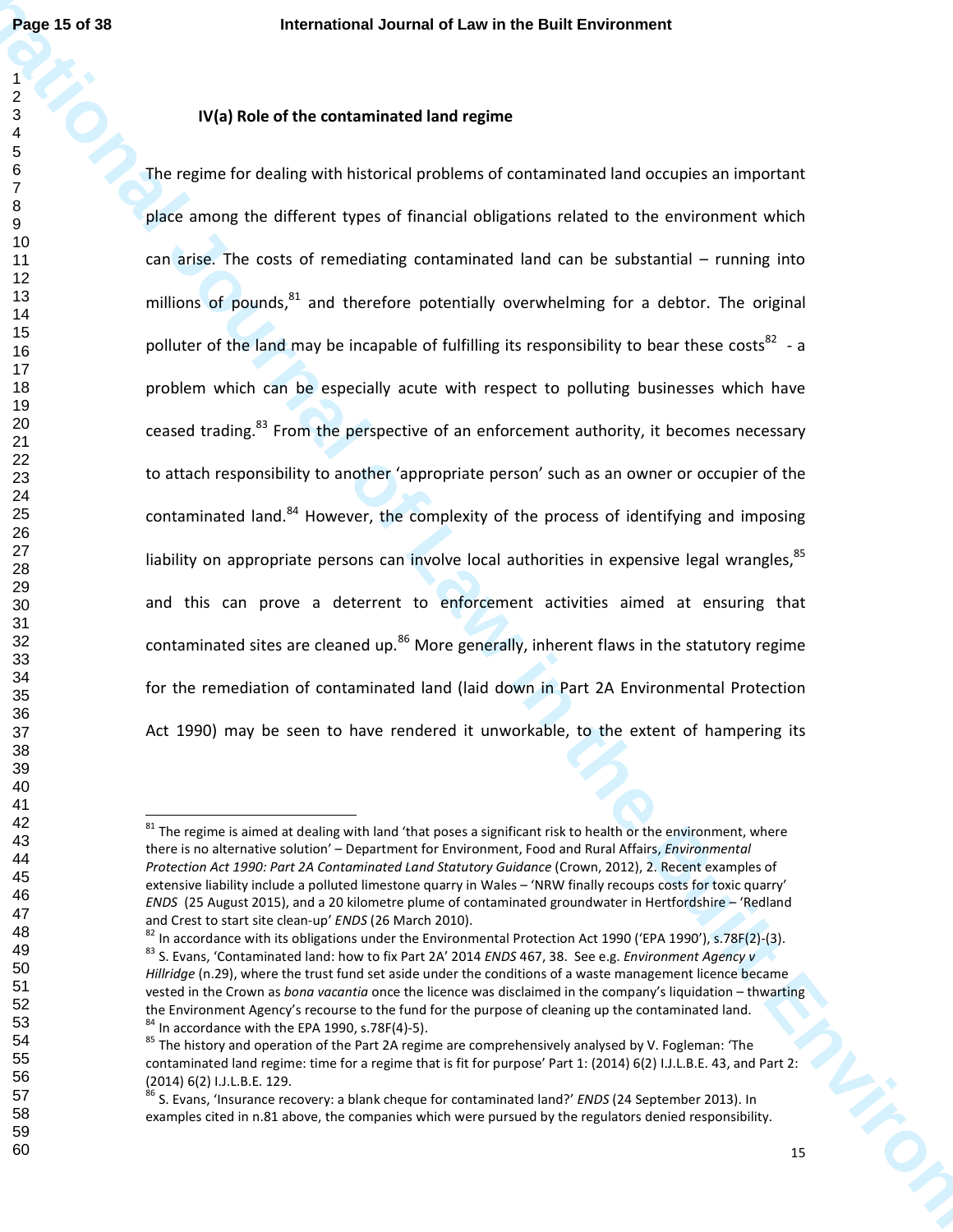ability to facilitate the voluntary remediation of contaminated land. Notwithstanding these difficulties, two particular aspects of the regime's operation play a considerable part in controlling the risk of insolvency arising from remediation obligations. For the purposes of this paper, it is therefore instructive to consider how the planning system enables the costs of cleaning up contaminated sites to be privately absorbed by developers, and the manner in which the hardship criteria embodied in the Part 2A statutory regime provide a means of anticipating and negating the possibility of claims for remedial costs being reflected among the debts payable in an insolvency.

**International Journal of Law in the Built Environment Page 14 of 38**<br> **International of The Construction Construction Constrained International of the Built Environment<br>
The extend of Law in the Built Environmental of the** Recent reviews of the progress made in dealing with contaminated land in England and Wales have identified the planning system as foremost among the methods of remediating existing contamination.<sup>88</sup> The use of the planning regime to deal with contaminated land by facilitating the development of such sites was estimated at 80-90% of contaminated sites in England and Wales between 2000 and 2007 (and 93% in Wales by the end of 2013). The Environment Agency regards this as 'a very cost-effective way to manage land contamination as those who will benefit from the development usually pay to remediate it', compared with the taxpayer-funded cost of a regulatory intervention.<sup>90</sup>

This use of the planning system is complemented by the Part 2A statutory regime for dealing with contaminated land, which is targeted at contamination posing unacceptable

 V. Fogleman, 'The contaminated land regime: time for a regime that is fit for purpose (Part 2)' (2014) 6(2) I.J.L.B.E. 129, 135.

 *Dealing with Contaminated Land in England and Wales* (Environment Agency, 2009), 5; *The State of Contaminated Land in Wales* (Natural Resources Wales, 2016), 10.

*Dealing with Contaminated* Land ibid, 6; *The State of Contaminated Land*, ibid.

 *Dealing with Contaminated Land* ibid,5. See *The State of Contaminated Land*, (n.88): '…development of land through the planning process means that the cost of dealing with contaminated land is born (sic) by those likely to benefit from the redevelopment. Taking regulatory action is usually a last resort and can mean that the taxpayer has to bear some of the cost.'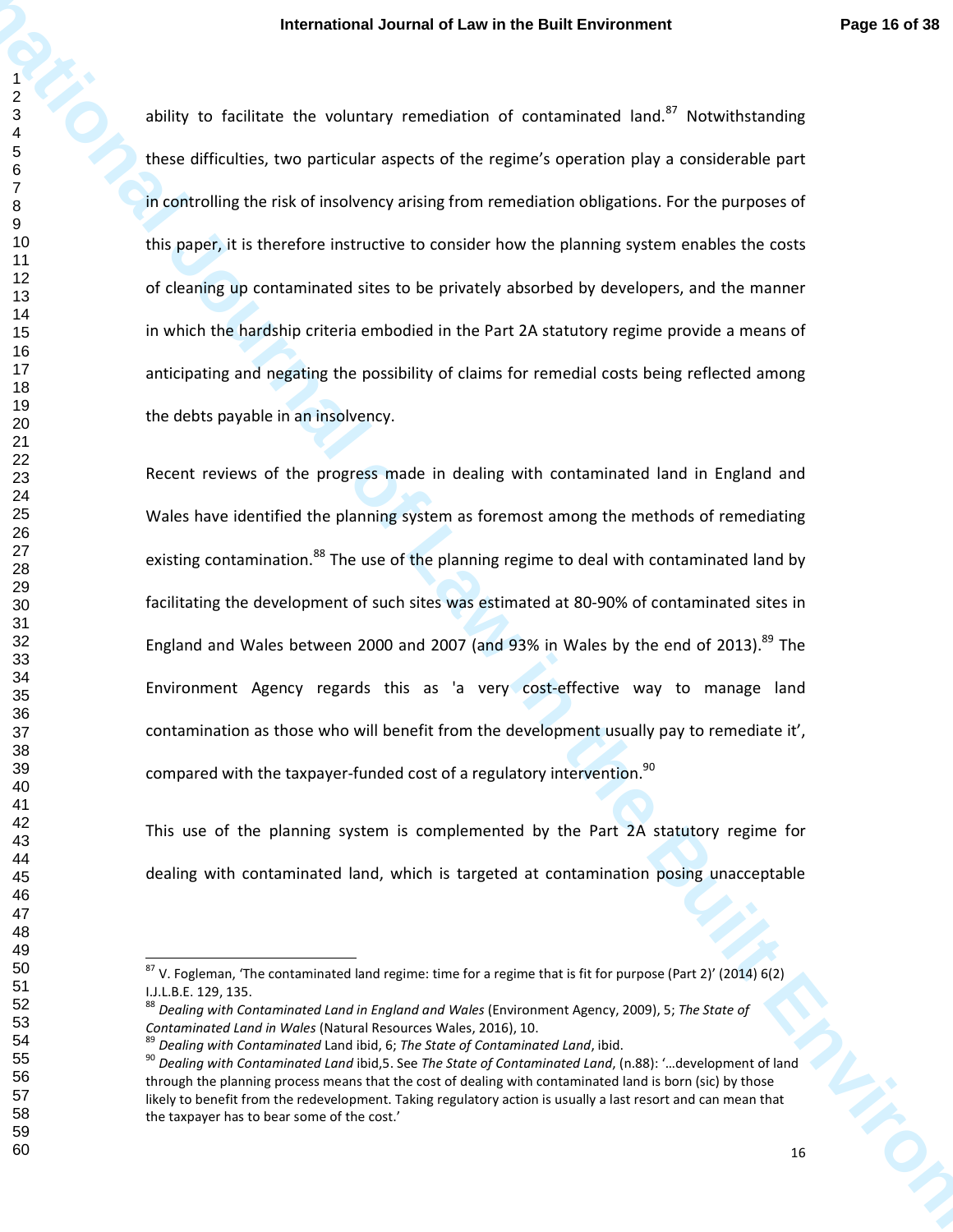**International Journal of Law in the Built Environment** risks to human health and the environment'.<sup>91</sup> The policy objective underlying Part 2A of ensuring that 'the burdens faced by individuals, companies and society as a whole are proportionate<sup>'92</sup> is supported by the enforcement authorities' power, in situations where they have engaged in remediation activities and are entitled to recover the reasonable costs thereof from the appropriate person(s), to have regard to 'any hardship which the recovery may cause to the person from whom the cost is recoverable', in deciding whether to seek recovery of some or all of the costs. $^{93}$  With respect to small or medium-sized enterprises, relevant considerations include whether recovery of the full cost involved 'would mean that the enterprise is likely to become insolvent and thus cease to exist; and … if so, the cost to the local economy of such a closure'.<sup>94</sup> If the cost to the local economy of an enterprise's closure appears to outweigh the remediation costs borne by the enforcing authority, 'the authority should consider waiving or reducing its costs recovery to the extent needed to avoid making the enterprise insolvent'.<sup>95</sup> Local authorities' decisions regarding cost recovery may also be informed by relevant policies on promoting enterprise or encouraging economic development.<sup>96</sup>

It would therefore seem unlikely that remediation costs would play a significant role in bringing about the insolvency of a company, or in fact have a strong presence among the environmental claims. This is reinforced by the indication in the Department for Environment, Food and Rural Affairs' ('Defra') cost recovery guidance that it is unnecessary to waive or reduce costs where 'it appears that the enterprise would be likely to become insolvent whether or not recovery of the full cost takes place; or … that the enterprise could

<sup>96</sup> Ibid, 8.18.

*Part 2A Contaminated Land Statutory Guidance* (n.81), 1.4-1.5.

Ibid, 1.4.

EPA 1990, s.78(P)(2); 'enforcing authority' defined s.78A(9).

*Part 2A Contaminated Land Statutory Guidance* (n.81), 8.14. Small/medium-sized enterprise defined 8.17.

<sup>&</sup>lt;sup>95</sup> Ibid, 8.15.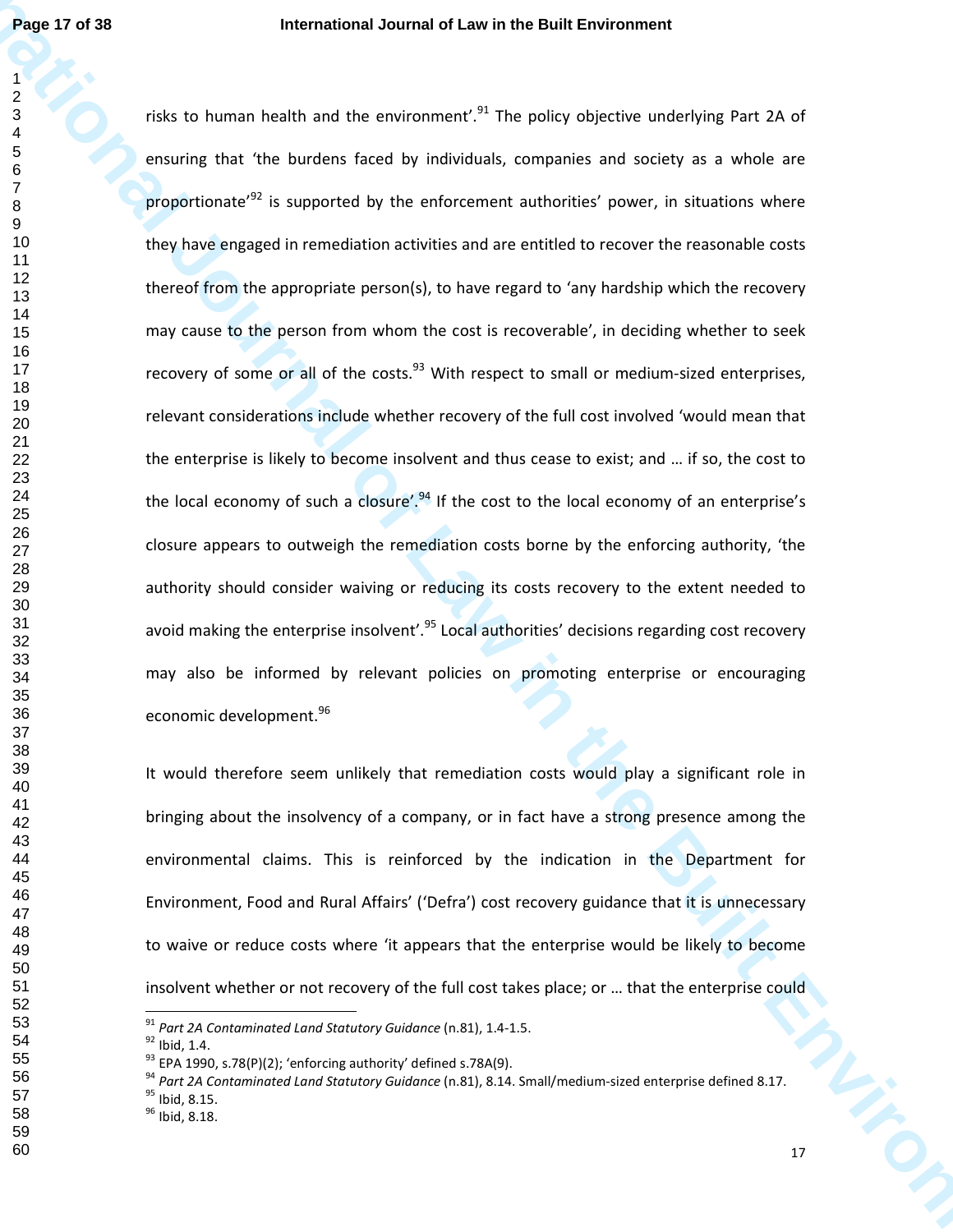be kept in, or returned to, business even it does become insolvent under its current ownership<sup>'.97</sup> Despite the long-standing concern that businesses are able to 'escape environmental and other liabilities through careful corporate structuring', enforcing authorities are precluded from waiving or reducing costs where they are 'satisfied that an enterprise has deliberately arranged matters so as to avoid responsibility for the costs of remediation'.<sup>99</sup>

**International Journal of Law in the Built Environment Page 13 of 33**<br> **International international of Law international of Law international of Law in the Built Environmental set of<br>
<b>International of the Built Environmen** 13 W. Thus, a closer study of the handling of contaminated land in the UK shows that the 'polluter pays' principle is not strictly enforced, insofar as the costs of remediation may be shouldered by private sector developers or absorbed by the State through a costs waiver or reduction by an enforcing authority. This is borne out by recent evidence indicating that local authorities make limited efforts to recover remediation costs from current owners or occupiers of land, especially homeowners (rather than the parties directly responsible for the presence of the contaminating substance).<sup>100</sup> Lees notes that this reticence is apparently premised on the assumption that it follows from the notion of fairness underlying the 'polluter pays' principle that it would be 'unfair to make an individual pay to clean up harm which was not caused by his or her actions'.<sup>101</sup> The operation of the Part 2A regime furthermore reveals the extent to which at enforcement level, hardship criteria can be applied to avert insolvency in what may be considered 'genuine' cases: that is, instances where an enterprise would not face insolvency if it were not for its liability for remediation costs, or it is prevented by such liability from returning to a state of solvency.

Ibid, 8.16.

<sup>98</sup> Lawton & Oswald, (n.32) 460-461

*Part 2A Contaminated Land Statutory Guidance* (n.81), 8.16.

 E. Lees, 'Interpreting the contaminated land regime: should the 'polluter' pay?' 2012 Env. L. Rev. 98, 102. Ibid, 103.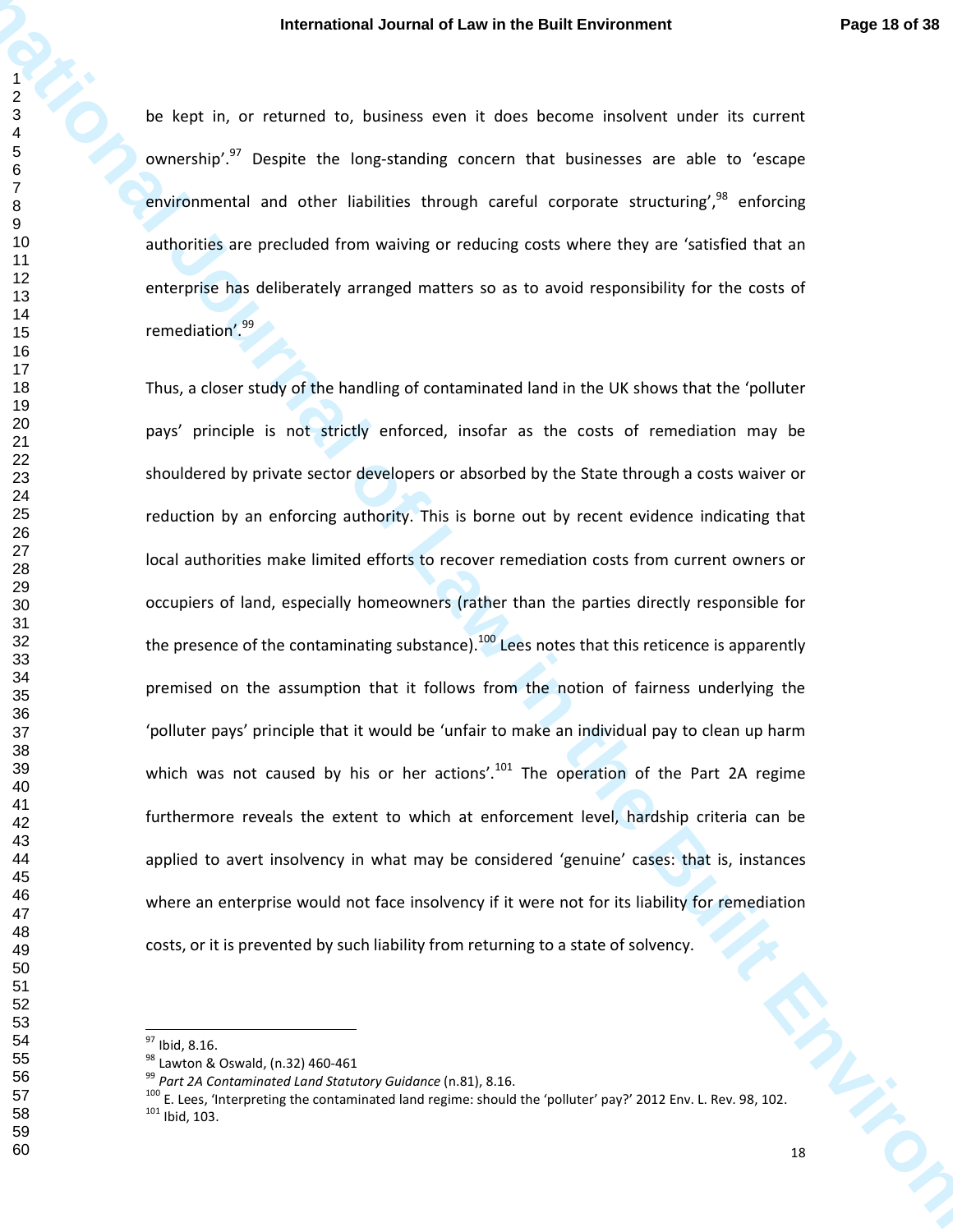# **IV(b) Role of criminal sentencing policy and practice**

**Page 13 of 38**<br> **International Journal of Law in the Built Environment<br>
<b>International and continue the Built Environment Continue of Built Environment<br>
<b>International of Constitution**<br> **International and continue of the** The impact of criminal sentencing policy and practice is likewise strongly relevant in considering the extent to which fines for environmental offences may cause or contribute to a company's failure, or encourage recourse to insolvency proceedings. Although environmental enforcement techniques have been expanded through the introduction of the civil sanctions framework<sup>102</sup> aimed at providing 'a more proportionate and flexible response to cases of regulatory non-compliance normally dealt with in the criminal courts',<sup>103</sup> the criminal law continues to play a vital role in relation to serious breaches of environmental law.<sup>104</sup> Hence, this analysis focuses on the effectiveness of criminal sentencing policy and practice in reducing the potential for sanctions arising from a company's breach of its environmental obligations to contribute/lead to its insolvency.

The strength of this element should be regarded against the backdrop of a recent review of sentencing for environmental offences in the UK. The review highlighted concerns that fines were not sufficiently high, did not reflect the severity of offences or have an adequate deterrent effect, and that there were inconsistencies in fines involving similar offences committed by similar offenders across the country.<sup>105</sup> Research identified magistrates' limited experience of sentencing environmental offences due to the infrequency with which these came to court, and their 'lack of confidence' in evaluating the seriousness of offences

Introduced by the Regulatory Enforcement and Sanctions Act 2008 ('RES Act').

 Department for Business Enterprise and Regulatory Reform, *Regulatory Enforcement and Sanctions Act 2008: Guidance to the Act* (Crown, 2008), 7; RES Act, Explanatory Notes paragraphs 3-9.

R. Macrory, 'Sentencing guidance for large companies' 2014 *ENDS* 469, 29.

<sup>&</sup>lt;sup>105</sup> Sentencing Council, *Environmental Offences Guideline Consultation* (Crown, 2013), 5.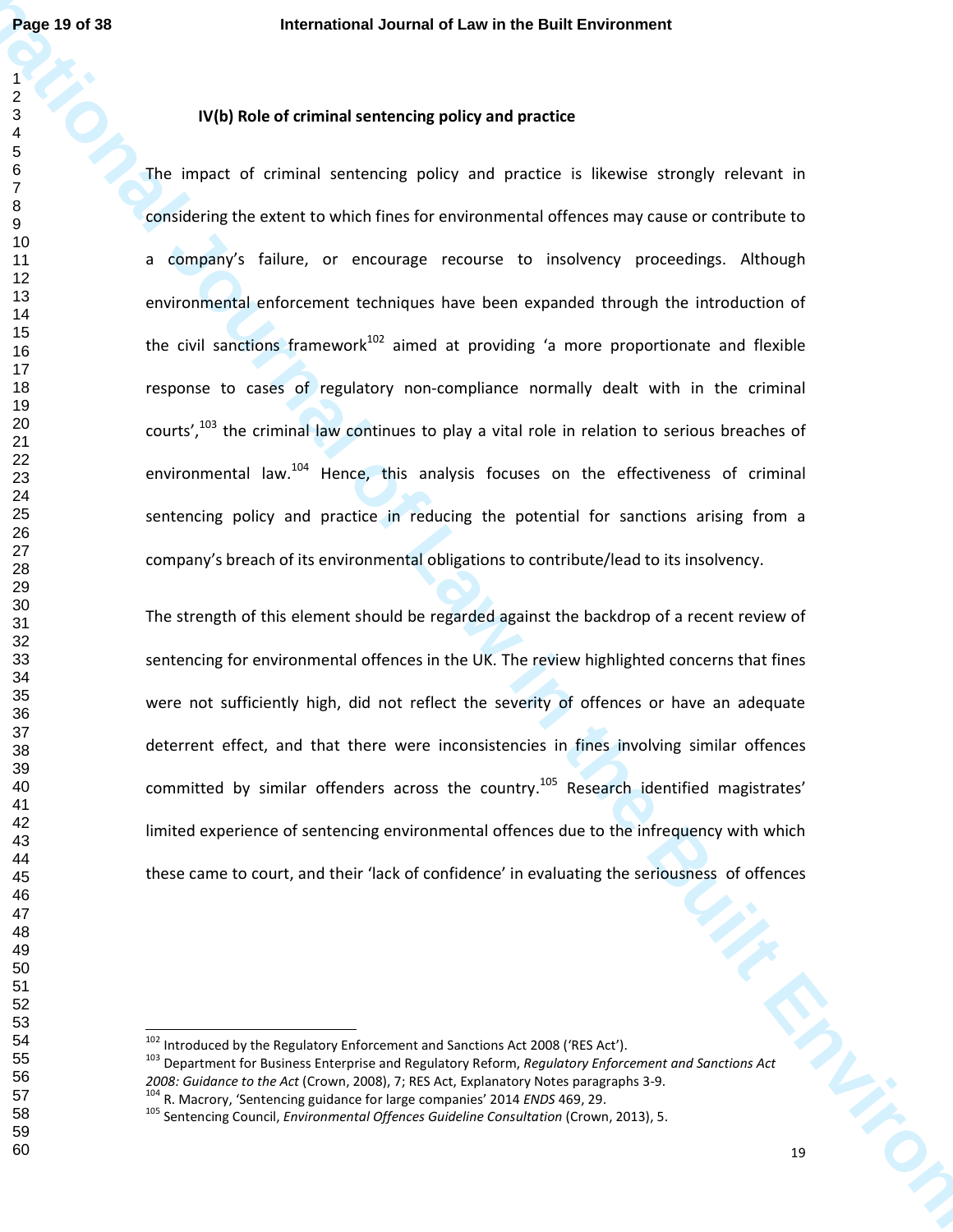and appropriate levels of fines, especially with respect to corporate offenders.<sup>106</sup> Levels of fines 'in some relatively severe cases involving corporations were too low'.<sup>107</sup>

**International Journal of Law in the Built Environment Page 20 of 28<br>
and a system the first dimension of Law international or the Built Environment Control of Law in the Built of Law in the Built of Law in the Built of La** Sentencing guidelines for environmental offences, released following the review, govern 'high volume offences'<sup>109</sup> under key environmental legislation.<sup>110</sup> The guidelines emphasise that compensation orders should be considered as a first step for injury, loss or damage, and prioritised over financial penalties where an offender is of limited means.<sup>111</sup> This specific prompt<sup>112</sup> may assist in overcoming past judicial unease regarding the role of the criminal courts in dealing with 'complex compensation issues', and lead to a predominance of compensation orders over fines in relation to financially distressed companies. In determining the appropriate level of fine to impose according to the seriousness of the offence, aggravating factors include evidence of its wider impact (e.g. on the community) or its commission for financial gain.<sup>114</sup> Conversely, mitigating factors include steps taken to remedy the problem, voluntary payments made to remedy the harm caused, and the absence of commercial motivation or lack of financial gain.<sup>115</sup> The guidelines furthermore dictate a series of steps whereby the court determines that its sanction 'removes any economic benefit derived from the offending' and is proportionate to the offender's means, notably taking account of the principle that

*Environmental Offences: Definitive Guideline* (n.108), 3 and 14.

Ibid.

Sentencing Council, *Final resource assessment: Environmental Offences* (Crown, 2014), 8.2.

Sentencing Council*, Environmental Offences: Definitive Guideline* (Crown, 2014).

I. Kaminski, 'Sentencing guidelines raise fines for environmental offences' *ENDS Report* (26 February 2014).

*Definitive Guideline* ibid, 4.

Sentencing Council, *Environmental Offences: Response to Consultation* (Crown, 2014), 4.

*R v Thames Water Utilities Ltd* [2010] EWCA Crim 202, [39].

*Definitive Guideline* (n.108)*,* 11.

 Ibid. As with aggravating factors, this list is non-exhaustive. In the first case applying these guidelines, *R v Thames Water Utilities Ltd* [2015] EWCA Crim 960: 'In environmental pollution cases [relevant mitigating features] will include prompt and effective measures to rectify the harm caused by the offence and to prevent its recurrence, frankness and co-operation with the authorities, the prompt payment of full compensation to those harmed by the offence, and a prompt plea of guilty. In addition, significant expense voluntarily incurred – so-called "reparation" – in recognition of the public harm done should be taken into account…' (at [[41]).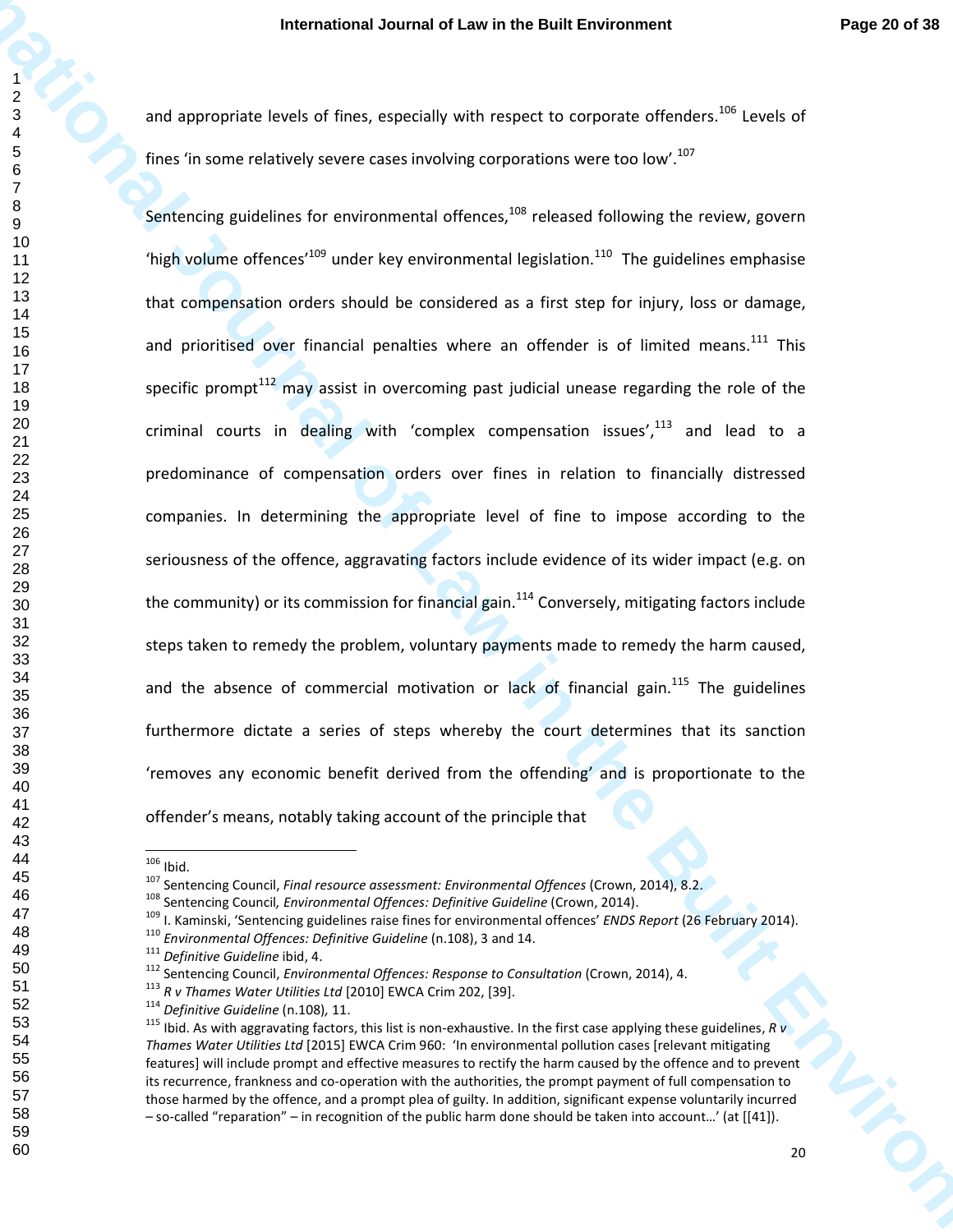The combination of financial orders must be sufficiently substantial to have a real economic impact which will bring home to both management and shareholders the need to improve regulatory compliance. **Whether the fine will have the effect of putting the offender out of business will be relevant; in some bad cases this may be an acceptable consequence**.'<sup>116</sup>

**Page 21 of 38**<br> **International of Law international of Law in the Built Environment<br>
<b>International of Law increase the Built Environment Built Environment<br>
International of the State State of Participa Ten and Built Envi** Further 'factual elements' relevant to increasing or reducing the proposed fine include the extent to which a fine impairs the offender's ability to compensate victims or make the organisational changes necessary to improve compliance, and the impact of the fine on employees, customers/service users and the local economy.<sup>117</sup> In considering an offender's ability to pay a financial penalty, the court has 'the power to allow time for payment or to order that the amount be paid in instalments'.<sup>118</sup> The existence of corporate group relationships, viewed in academic literature as a means of curbing liability through the use of subsidiaries which are undercapitalised or subject to intra-group transfers of value, is relevant to the adjustment of fines insofar as a court considering an offender's financial circumstances may be influenced by any demonstration 'that the resources of a linked organisation are available and can properly be taken into account'.<sup>120</sup>

 *Definitive Guideline* (n.108), 12 (emphasis added).

Ibid, 13.

Ibid, 12.

<sup>&</sup>lt;sup>119</sup> F. Easterbrook and D. Fischel, 'Limited liability and the corporation' (1985) 52 University of Chicago Law Review 89, 111; H. Anderson, 'Parent Company Liability for Asbestos Claims: Some International Insights' (2011) 31 LS 547, 551; A. Ringleb and S. Wiggins, 'Liability and Large-Scale Long-Term Hazards' (1990) 98 J.Pol.Econ.574; M. Carey, 'Piercing the Veil When Corporate Subsidiaries Commit Torts' (2008) http://ssrn.com/abstract=1309302, 32-33 (accessed 31 July 2016). See in particular Hansmann and Kraakman's indication in 1991 that a large proportion of small firms entering all hazardous industries in the US were motivated primarily by a desire to avoid liability for consumer, employee and environmental harms; In addition, empirical evidence indicated that increasing exposure to tort liability (including potentially massive liability for environmental harms) had led to widespread reorganisation of businesses to evade damage claims – H. Hansmann and R. Kraakman, 'Toward Unlimited Shareholder Liability for Corporate Torts' (1991) 100 Yale L.J. 1879, 1881.

*Definitive Guideline* (n.108), 6.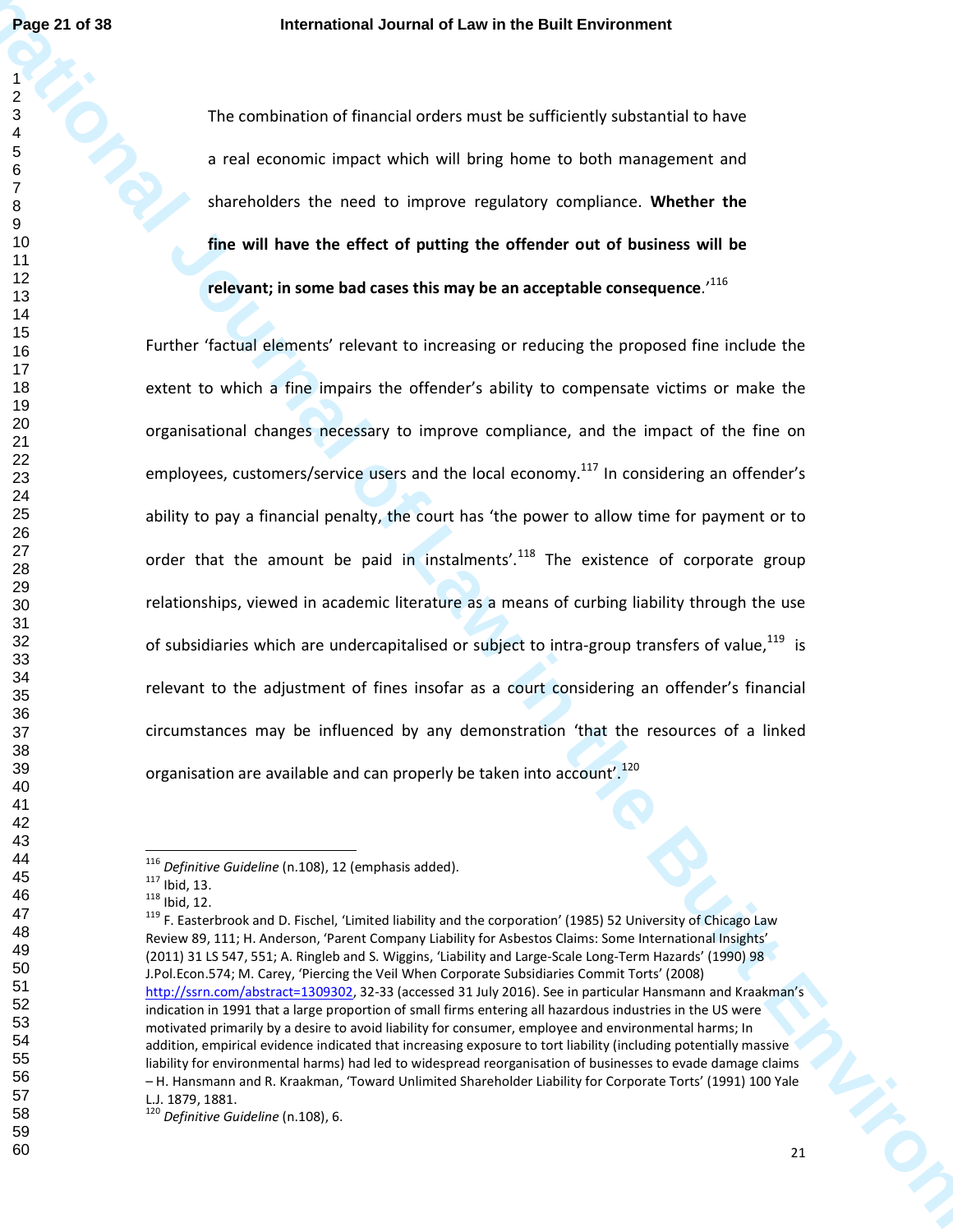**International Journal of Law in the Built Environment Page 22 of 38<br>
International University of the Street of Companies registered in the Built Environment<br>
The country overall discretize to model the servence solution t** in line The courts' overall discretion to mould the sentence to individual circumstances suggests that the need for an insolvency shelter for companies subject to criminal sanctions is minimal. At the same time, the inadequate sentencing of corporate offenders prior to the introduction of the guidelines (among the reasons for reform in this area, as identified above), diminishes the possibility that an insolvency 'loophole' was relied on in the past as a means of evading criminal penalties. Historically in fact, an offender's substantial voluntary reparation for harm could negate the need for a compensation order, and provide a strong mitigating factor in support of a reduction in the deterrent (and possibly punitive) element of a fine. In *R v Thames Water Utilities Ltd*, decided in 2010,<sup>122</sup> the offender's 'unprecedented [voluntary] payment and pledge of the total sum of £500,000 – a sum vastly in excess of any which the court could have ordered by way of compensation' was among the mitigating features weighed against the seriousness of the offence.<sup>123</sup> The Court of Appeal noted that a misleading impression may be created in such circumstances where 'on the face of the court record, a relatively modest sentence may have been imposed for what was, in fact, an offence which would normally attract a higher (or possibly much higher) sentence'.<sup>124</sup> Thus, seemingly low fines might not adequately reflect the extent to which an offender has internalised the costs of its harmful activities, sometimes well beyond the amount of any potential compensation order. $^{125}$  The implementation of the new sentencing guidelines may have the same impact: in the first decision involving their application, incidentally also *R v Thames Water Utilities Ltd,* the Court of Appeal considered that '[c]lear and accepted evidence from the Chief Executive or Chairman of the main board that the

*Environmental Offences: Response to Consultation* (n.112), 8.

*R v Thames Water Utilities Ltd* [2010] EWCA Crim 202.

Ibid, [50].

Ibid.

Ibid, [49].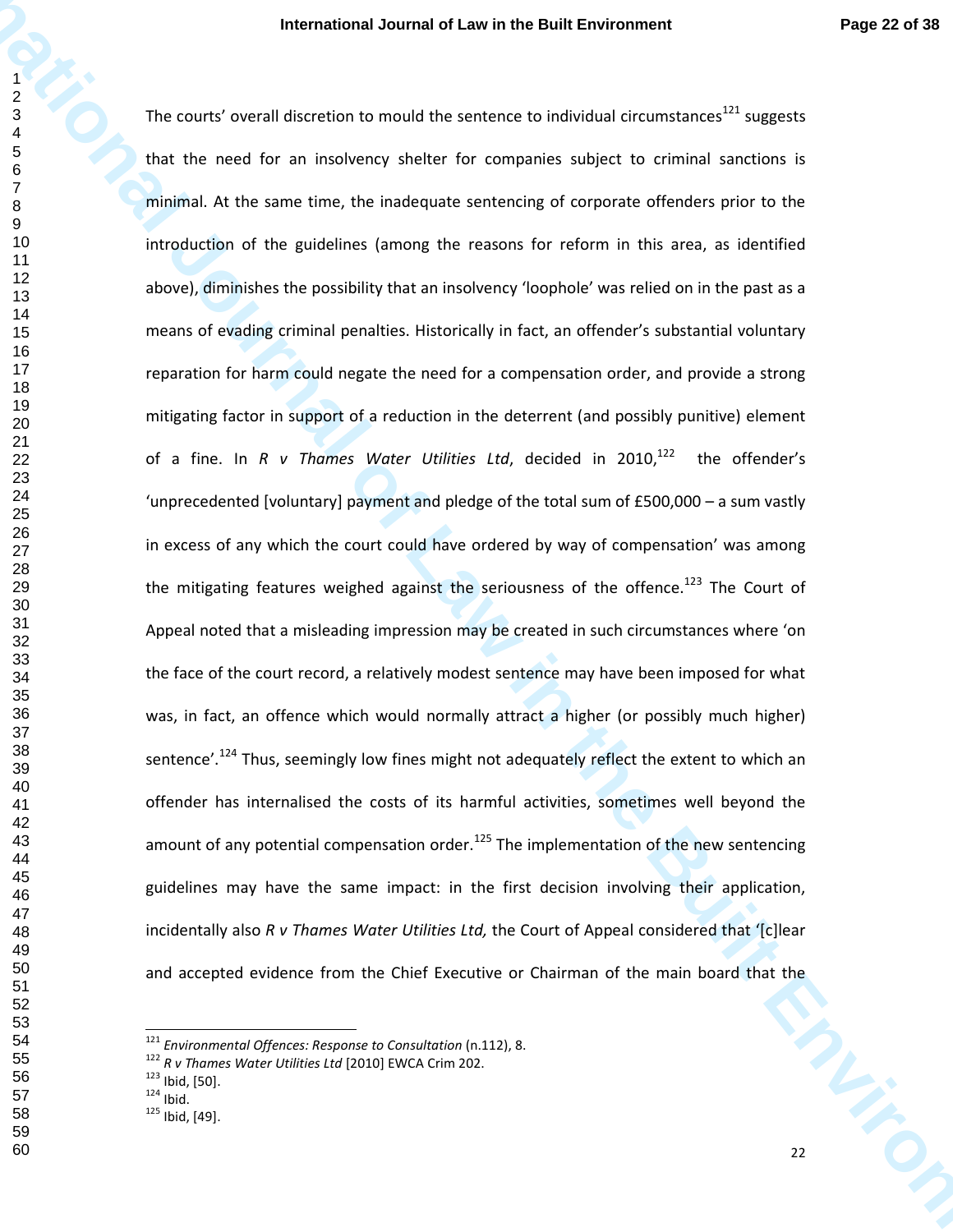main board was taking effective steps to secure substantial overall improvement in the company's fulfilment of its environmental duties would be a significant mitigating factor'.<sup>126</sup>

**International Journal of Law in the Built Environment** While an escalation in the levels of fines imposed in cases involving offences committed by companies is predicted following the release of the new sentencing guidelines, the requirement for sentences to be proportionate<sup>128</sup> will affect the levels of fines imposed on certain types of companies. For small companies, it is recognised that a 'degree of overlap' should be maintained between the range of sentences applicable to individual offenders and to small companies, to prevent disparities between sentences for small companies and unincorporated enterprises with similar characteristics (e.g. sole trader or family-run business).<sup>130</sup> This enables artificial distinctions to be avoided, but from the point of view of any investigation, it also means that data regarding the effect of environmental liabilities on small companies would not easily be generalizable.

Non-generalizability is also evident in the sentencing of large companies, where in taking account of the financial circumstances of an offender, it is seen as being of 'particular importance<sup> $132$ </sup> that fines should be fixed so as to ensure 'that the message is brought home to the directors and members of the company (usually the shareholders)'.<sup>133</sup> The recent Court of Appeal decision in *R v Sellafield Ltd; R v Network Rail Infrastructure Ltd*<sup>134</sup> illustrates how this objective is applied in relation to environmental and health and safety offences committed by companies with a turnover exceeding £1 billion.

*R v Thames Water Utilities Ltd* [2015] EWCA Crim 960, [41].

*Final resource assessment* (n.107), 8.2.

*Definitive Guideline* (n.108), 12.

*Guideline Consultation* (n.105), 24.

 *Response to Consultation* (n.112), 19-20; *Definitive Guideline* (n.108), 7-10.

<sup>&</sup>lt;sup>131</sup> s.164 Criminal Justice Act 2003.

*R v Thames Water Utilities* (n.126), [35].

 *R v Sellafield Ltd; R v Network Rail Infrastructure Ltd* [2014] EWCA Crim 49, [6]. ibid.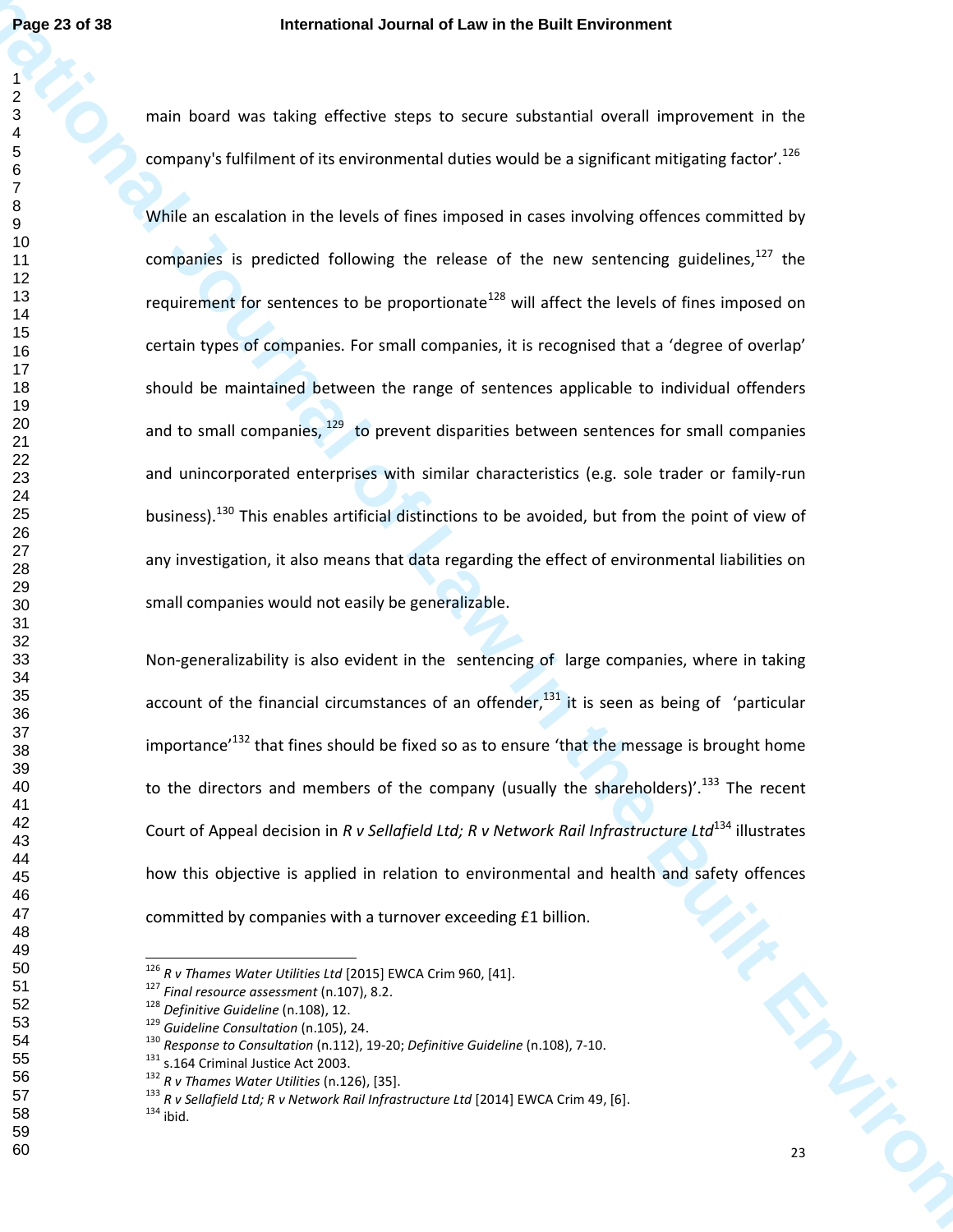**International Journal of Law in the Built Environment Page 24 of 38<br>
In matter involved assets by Seleible Luc (SC, and Network Pail Infrastructure LU<br>
CINER) agence for the Built Environment of Seleible Luc (SC, and Netw** This matter involved appeals by Sellafield Ltd ('SL') and Network Rail Infrastructure Ltd ('NRIL') against fines between £500,000-£700,000 for breach of requirements for the storage and disposal of radioactive waste, and a collision at an unmanned level crossing respectively, on the basis that the fines were manifestly excessive. Comparing the governance of SL with that of NRIL, the Court of Appeal considered that it was evident that the imposition of a fine would affect them differently. As an 'ordinary commercial company',<sup>135</sup> SL's shareholders enjoyed profits by way of dividend and were few enough in number to be able to hold the directors to account for criminal breaches and future compliance; $^{136}$  whereas NRIL was owned by a parent body which was a 'not for dividend company<sup>137</sup> and invested its profits in the railway infrastructure 'for the public benefit'.<sup>138</sup> A substantial fine could therefore harm the public interest by undermining investment in the rail network and creating a deficit which would necessitate support from State funds.<sup>139</sup> The court nonetheless had regard to evidence that directors' bonus remuneration had been reduced partly due to NRIL's poor safety record, a material factor in cases 'where a fine inflicts no direct punishment on anyone':

If…a bonus incentivises an executive director to perform better, the prospect of a significant reduction of a bonus will incentivise the executive directors on the board of companies such as Network Rail to pay the highest attention to protecting the lives of those who are at real risk from its activities. In short, it will demonstrate to the court the company's

- $^{135}$  Ibid, [7].
- Ibid, [56].
- Ibid, [57].
- Ibid, [69].
- Ibid.
-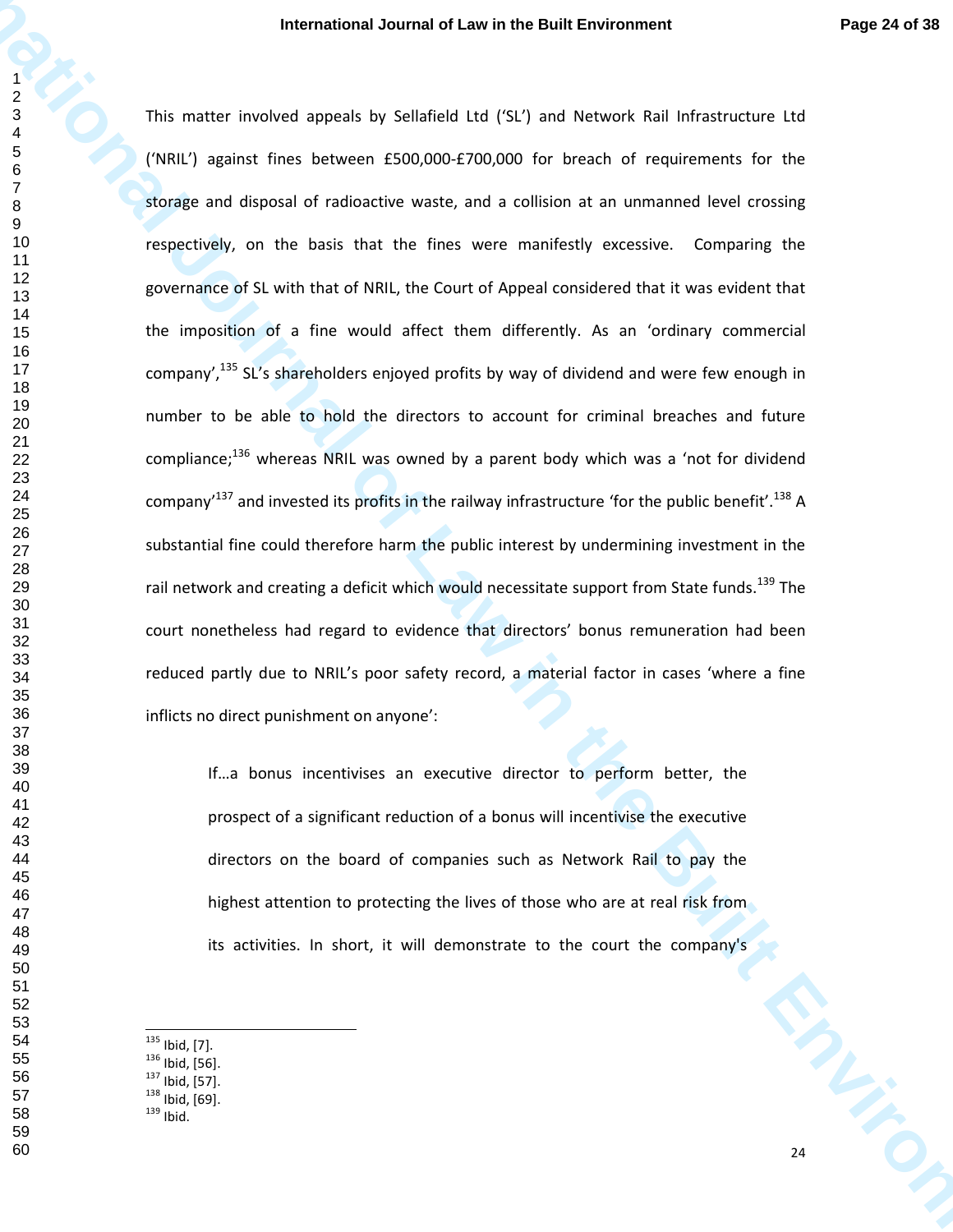efforts, at the level of those ultimately responsible, to address its offending behaviour, to reform and rehabilitate itself and to protect the public. $^{140}$ 

**Page 22 of 38**<br> **International Journal of Law in the Built Environment**<br> **International Journal of Constraint Constraint Constraint Constraint Constraint Constraint Constraint Constraint Constraint Constraint Constraint C** N Vicient Thus, with respect to companies fulfilling a 'public' role, apparently low levels of fines may be complemented by the financial loss borne by their management. Together with the pressure exerted on directors by significant fines imposed on large commercial concerns such as SL (equivalent to slightly 'more than a week's profit and about 2% of its weekly income<sup>141</sup>), these sentencing factors are capable of being among the less visible contributors to the changes in corporate conduct aimed at averting or minimising future liability. This is reinforced by the Court of Appeal judgment in *R v Thames Water Utilities*  Ltd,<sup>142</sup> which indicates that in sentencing very large commercial organisations run for profit, the courts are not bound to adhere to, or even to start from, the range of fines provided by the Sentencing Council in relation to large organisations.<sup>143</sup> In the most severe of these cases, regard to an offender's full financial circumstances<sup>144</sup> could well result in a fine representing 'a substantial percentage, up to 100%, of the company's pre-tax net profit for the year in question ... even if this results in fines in excess of  $£100$  million'.<sup>145</sup> These are consistent with the size of fines imposed in the financial services sector for breach of regulations.<sup>146</sup> In the same vein, it may be anticipated that the necessity of bringing home the aggravating effect of repeated offences to directors and shareholders in this context will bring about a significant increase in the level of fines, to an extent that would be 'sufficient

- Ibid, [70].
- Ibid, [65].
- (n.115).
- Ibid, [36].
- Ibid, [40].
- Ibid. Ibid*.*
-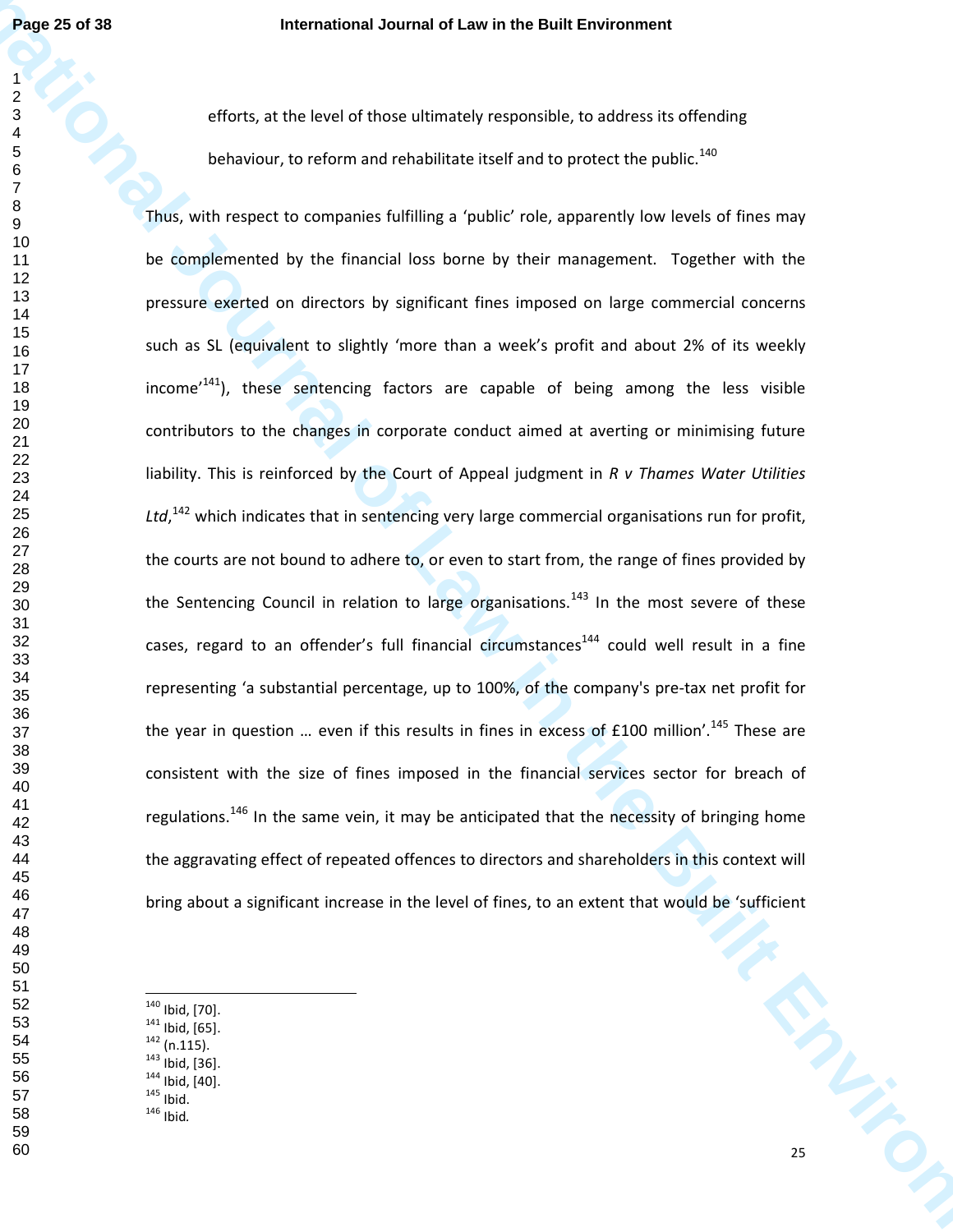**International Journal of Law in the European est. The Specifical Control of Law international of Law international Control of Law increases and the Control of Law increases and the Control of Law international of the Cont** to have a material impact on the finances of the company as a whole'.<sup>147</sup> Dismissing this appeal against a £250,000 fine, the Court of Appeal asserted that it would not have hesitated to uphold 'a very substantially higher fine<sup> $148$ </sup> – an outcome in keeping with its stance in previous cases involving environmental offences, against interfering with fines markedly greater than six figures.<sup>149</sup> The financial implications of criminal sentencing practice should accordingly produce a severely punitive or deterrent effect<sup>150</sup> for large and very large companies, as compared with small and medium enterprises, a point emphasised in the judgment:

Even in the case of a large organisation with a hitherto impeccable record, the fine must be large enough to bring the appropriate message home to the directors and shareholders and to punish them. In the case of repeat offenders, the fine should be far higher and should rise to the level necessary to ensure that the directors and shareholders of the organisation take effective measures properly to reform themselves and ensure that they fulfil their environmental obligations.

The impact of this approach has been noted by the Environment Agency's director of legal services, who discerns that a significant result of the introduction of the sentencing guidelines has been 'far greater engagement from senior managers of large companies' in

Ibid.

Ibid, [46].

Ibid, [38].

<sup>&</sup>lt;sup>150</sup> Purposes of sentencing set out in Criminal Justice Act 2003, s.142.

 (n.115), [42]. See more recently I. Kaminski, 'Yorkshire Water nets record-breaking £1.1 m fine for sewage pollution' *ENDS* (29 April 2016).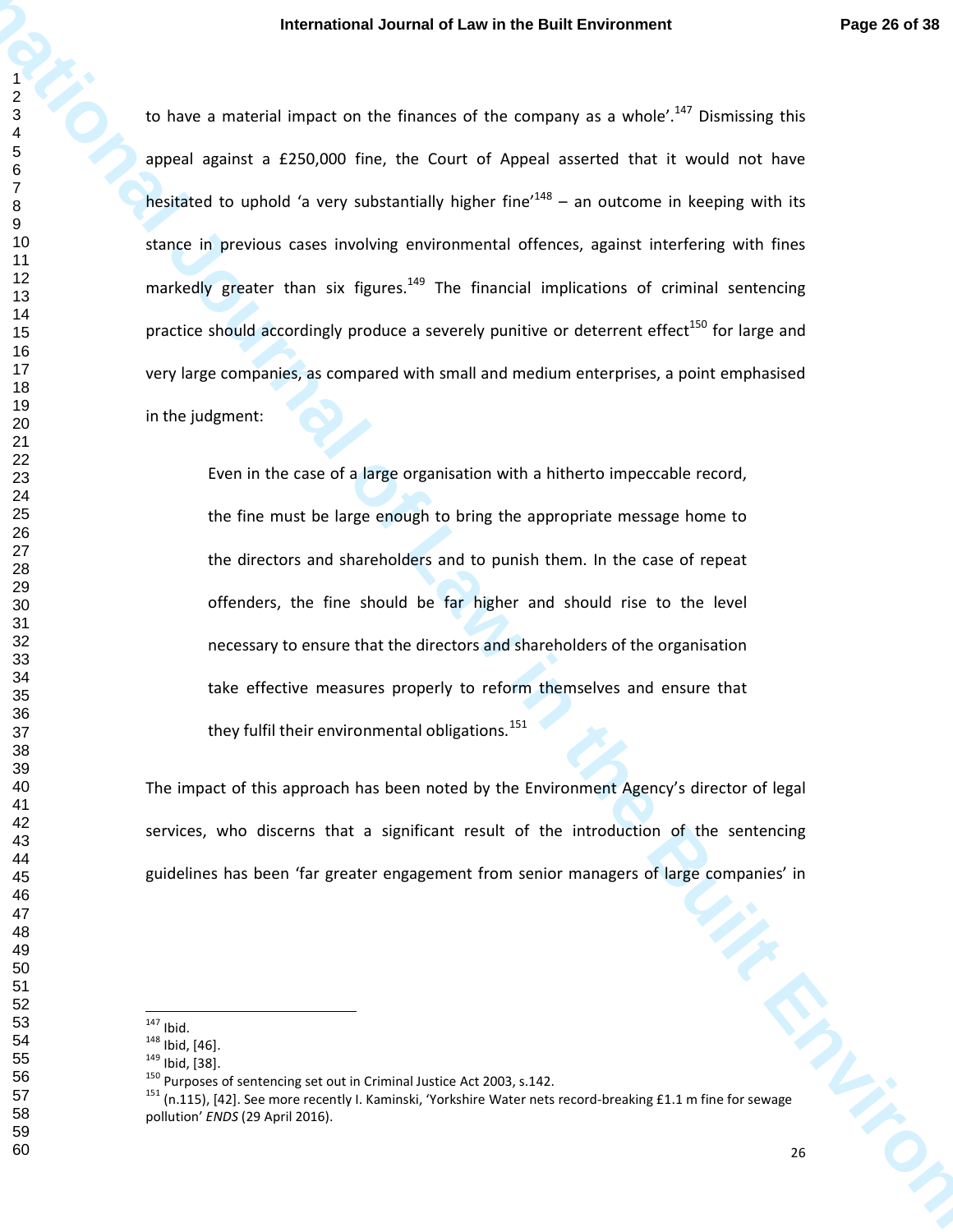response to demands from the courts for 'repeat offenders to explain at a senior level what they are doing to prevent recurrences rather than leave mitigation to junior managers'.<sup>152</sup>

These developments in criminal sentencing should not be viewed in isolation. Changes in enforcement strategies may help, more generally, to reduce the number of criminal fines imposed on companies. The recent fall in waste crime prosecutions in England for example, is attributed to the Environment Agency's 'proactive approach of targeting particular offenders', reserving prosecution for 'more prolific and serious offenders'.<sup>153</sup> An improvement in the effectiveness of the Agency's operations may be attributable to its increased reliance on intelligence resources, enhanced collaboration with other agencies, and new data collection and enforcement techniques.<sup>154</sup>

**Page 27 of 38**<br> **International Journal of Law in the Built Environment<br>
<b>I**<br> **International of the Built Environment**<br> **I**<br> **I** the procedure of the Built Environmental of the University Substitute of Law including the Bu AMERICA The scale of prosecution activity with respect to environmental offences is accordingly limited in its capacity to reveal the full part played by criminal sanctions in triggering or encouraging entry into insolvency proceedings. While this may be seen as a consequence of the breadth and effectiveness of the remediation/enforcement strategies currently employed by regulators and judicial sentencing authorities, low penalty levels or numbers of criminal enforcement sanctions may also be ascribed to deficiencies in implementation such as those identified with respect to the nature of sentencing practice in the past. Inversely, offences may be committed in an effort to stave off financial distress – in a recent prosecution of a waste management company and its director for storing 80 tonnes of illegal hazardous waste despite a previous conviction (with a £10,000 fine) and warnings

P. Kellett, The EA's approach to enforcement undertakings' 2016 *ENDS* 493.

 *Cracking Down on Waste Crime: Waste Crime Report 2012-2013* (Environment Agency, 2013), 13. Ibid, 13-17.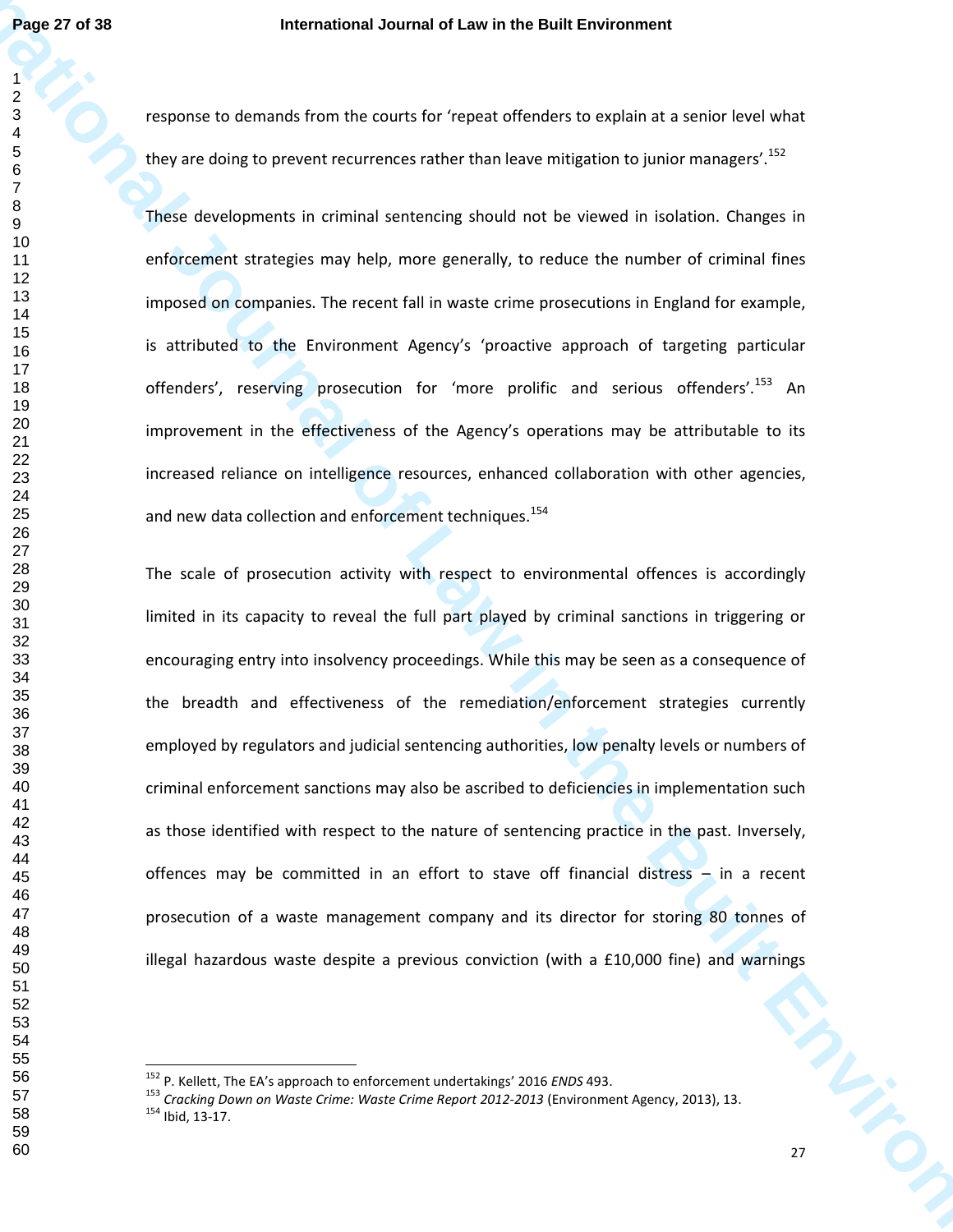from the Environment Agency, it was admitted that deliveries of waste to the site had continued 'for commercial reasons' in order to avoid insolvency.<sup>155</sup>

**International Journal of Law in the Built Environment Page 23 of 33**<br>
I from the Conference Agency, it was admitted the defenries of easter with the Nell<br>
of Conference Terms mention reasons in enter to another solution o On this basis, it is submitted that it is the effectiveness of enforcement methods which calls for thorough examination and response. This argument is supported by the independent review of the regulation of opencast coal operations in East Ayrshire, conducted following the insolvent liquidation of the Scottish Coal Company Ltd ('SCC') and Aardvark (TMC) Ltd ('ATL') – both major coal-mining operators in the area – that highlighted several failings.<sup>156</sup> These included the 'wholly deficient and defective' process in place for calculating and monitoring restoration guarantee bonds, and 'wholly inadequate' monitoring of the sites which (together with the operators' persistent breaches of their planning permission and statutory agreements) 'created extensive environmental degradation'.<sup>158</sup> A consultation launched by the Scottish Government in the wake of the collapse of SCC and ATL reflected on how regulation of the opencast coal sector could be strengthened to ensure greater restoration of sites, through various pre-emptive devices such as guarantees provided by the mining operator or its parent company, industry-led restoration schemes, the imposition of liability on landowners, increased community involvement through liaison committees and enhanced support for planning authorities or compliance monitoring activities.<sup>159</sup> Inasmuch as regulatory action through civil sanctions<sup>160</sup> or the prospect of

C. McGlone, 'Cornish waste firm fined again for permit breach' *ENDS* (21 April 2016)

 J. Mackinnon, C. Norman and J. Fowlie, *Report of Independent Review of Regulation of Opencast Coal Operations in East Ayrshire* (2014).

Ibid, 4.

Ibid.

 *Consultation on Opencast Coal Restoration and Effective Regulation* (Scottish Government, 2013) available at http://www.gov.scot/Resource/0043/00439587.pdf (accessed 31 July 2016).

<sup>&</sup>lt;sup>160</sup> See e.g. O. Pedersen, 'Environmental Enforcement Undertakings and Possible Implications: Responsive, Smarter or Rent Seeking?' (2013) 76 (2) MLR 319, 342-343: the self-reflection attendant on the process of formulating and agreeing an enforcement undertaking may bring about long-term changes in the organisation and conduct of offending bodies. I. Kaminski, 'The growing role of enforcement undertakings' *ENDS* (04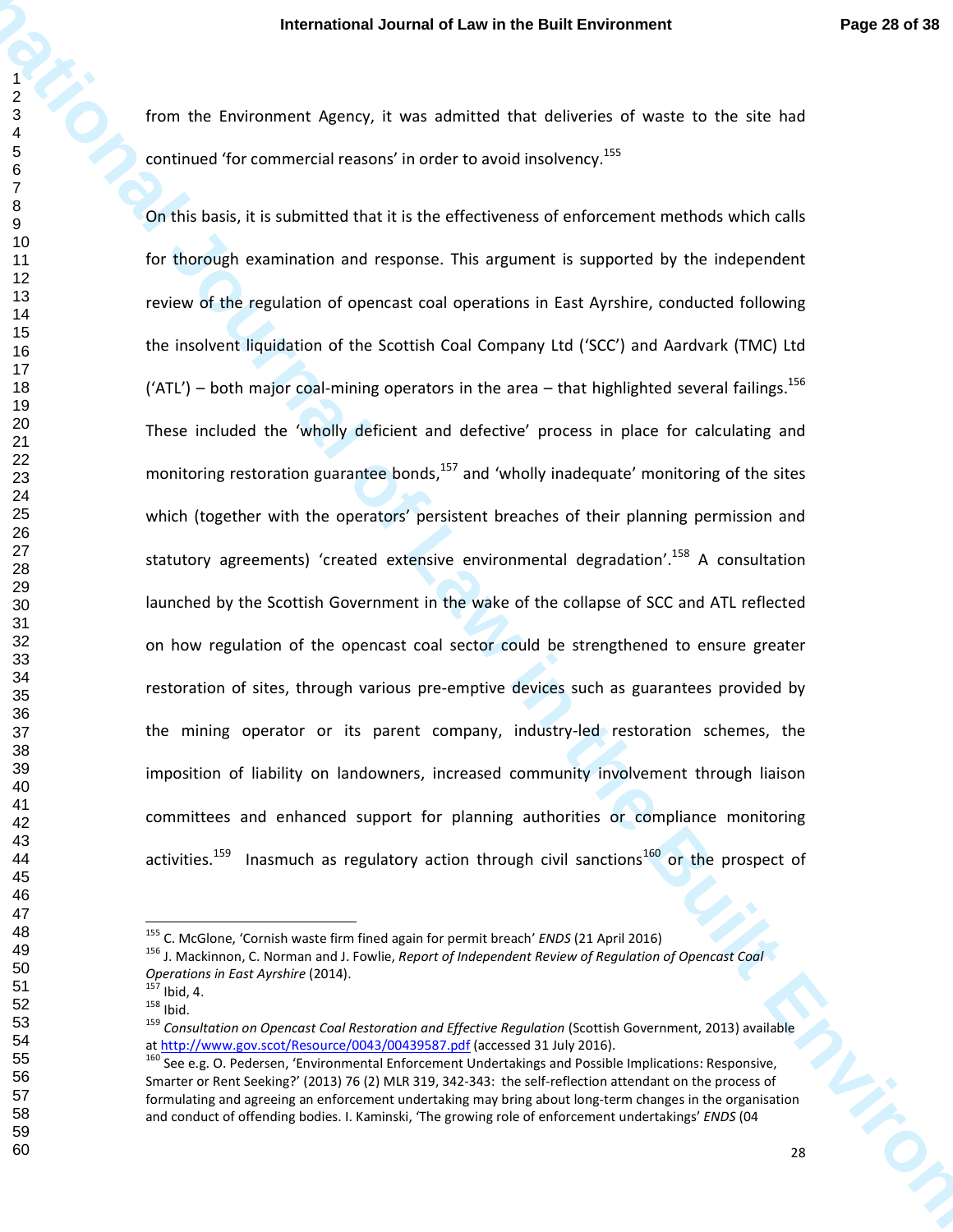**Page 23 of 18**<br>
International Environment Law in the Built Environment with environment and<br>  $\frac{3}{2}$ <br>
International Environment, this pamps conducts some local that payment of the<br>
complete requirements, this pamps cond heavy criminal fines have spurred businesses to engage more actively with environmental compliance requirements, this example implants some hope that corporate failures of this nature will provide significant markers against which governmental authorities can measure the adequacy of their enforcement policies and procedures. Such governmental considerations will become increasingly important as recognition of the contribution that environmental policy and regulation can make to economic growth becomes more widespread, as discussed below.

#### **IV(c) The role of the environment as a tool for economic growth**

## **IV(c)(i) Linking environmental interests with economic growth**

Increased emphasis in the UK on environmental policy and regulation as a tool for economic growth may further lessen insolvency risks (or incentives) for businesses. Contrary to the view that 'economic growth is … necessarily at odds with the environment', the central role of the natural environment in relation to economic activity and growth dictates that '[e]conomic and environmental performance must go hand in hand'.<sup>161</sup> This is acknowledged by Defra:

Designing policies such that the regulatory burden on the economy is minimised is essential for realising all the potential growth benefits of environmental policy – in terms of improving overall economic efficiency and in terms of securing long-term growth. Through this, environmental

l

February 2014) cites the example of an environmental consultancy seeking advice from local conservation groups on behalf of an offender.

 T. Everett, M. Ishwaran, G. Ansaloni and A. Rubin, *Economic Growth and the Environment* Defra Evidence and Analysis Series Paper 2 (Defra, 2010), 5.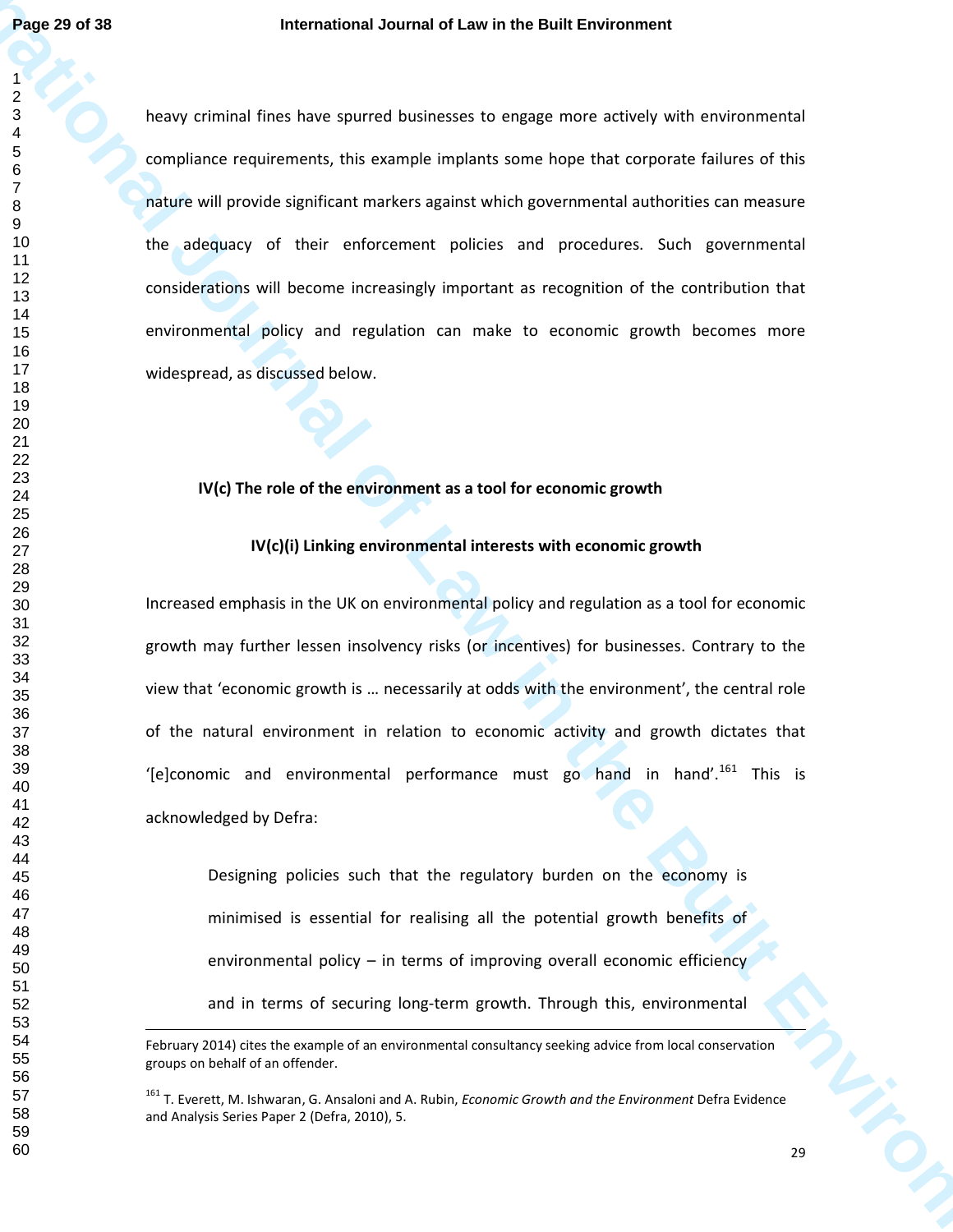policy can help increase prosperity and wellbeing – not just greater incomes but improved health, education and quality of life – for future generations.<sup>162</sup>

**International Journal of Law in the Built Environment Prope Broad State<br>
International of Law international of Law international of Law in the Built Environment<br>
International of the state of Law international of Law inte** Measures aimed at easing regulatory burdens to enable economic growth considerations to be integrated more deeply into approaches to regulation, include the duty for non-economic regulators to 'have regard to the desirability of promoting economic growth' in exercising their functions. This 'growth' duty, enacted through the Deregulation Act 2015,  $^{163}$  extends to regulators such as the Environment Agency and Natural England, seeking to ensure that their duties are performed in a proportionate manner and with due consideration to the economic consequences of their actions.<sup>165</sup> Its introduction through primary legislation signals that 'economic consequences can and should be a key factor taken into account in regulators' decision-making', <sup>166</sup> empowering regulators to 'support prosperity as well as to protect' in the exercise of their regulatory functions.<sup>167</sup> The duty is expected to propel regulators' recourse towards interventions which favour growth as well as compliance,and is thus consistent with the shift from 'traditional enforcement methods and sanctions<sup>169</sup> in the context of environmental protection. Its significance is underlined by the expectation that regulatory interventions which do not support growth should be justified.<sup>170</sup> The belief that 'protection and growth are not mutually exclusive' and regulatory frameworks are capable of contributing to both goals, has also been echoed with respect to the recent

 $\overline{\phantom{a}}$ 

 

Ibid, 42.

 s.108; *Consultation Paper – Non-economic Regulators: Duty to Have Regard to Growth* (Crown, 2013), 2.7; Government Response – Non-economic Regulators: Duty to Have Regard to Growth (Crown, 2013). *Government Response* ibid, Annex A.

ibid, 1.2.

Ibid, 2.1.

Ibid, 3.1.

Ibid, 4.10.

 

 Ibid. Ibid, 3.7.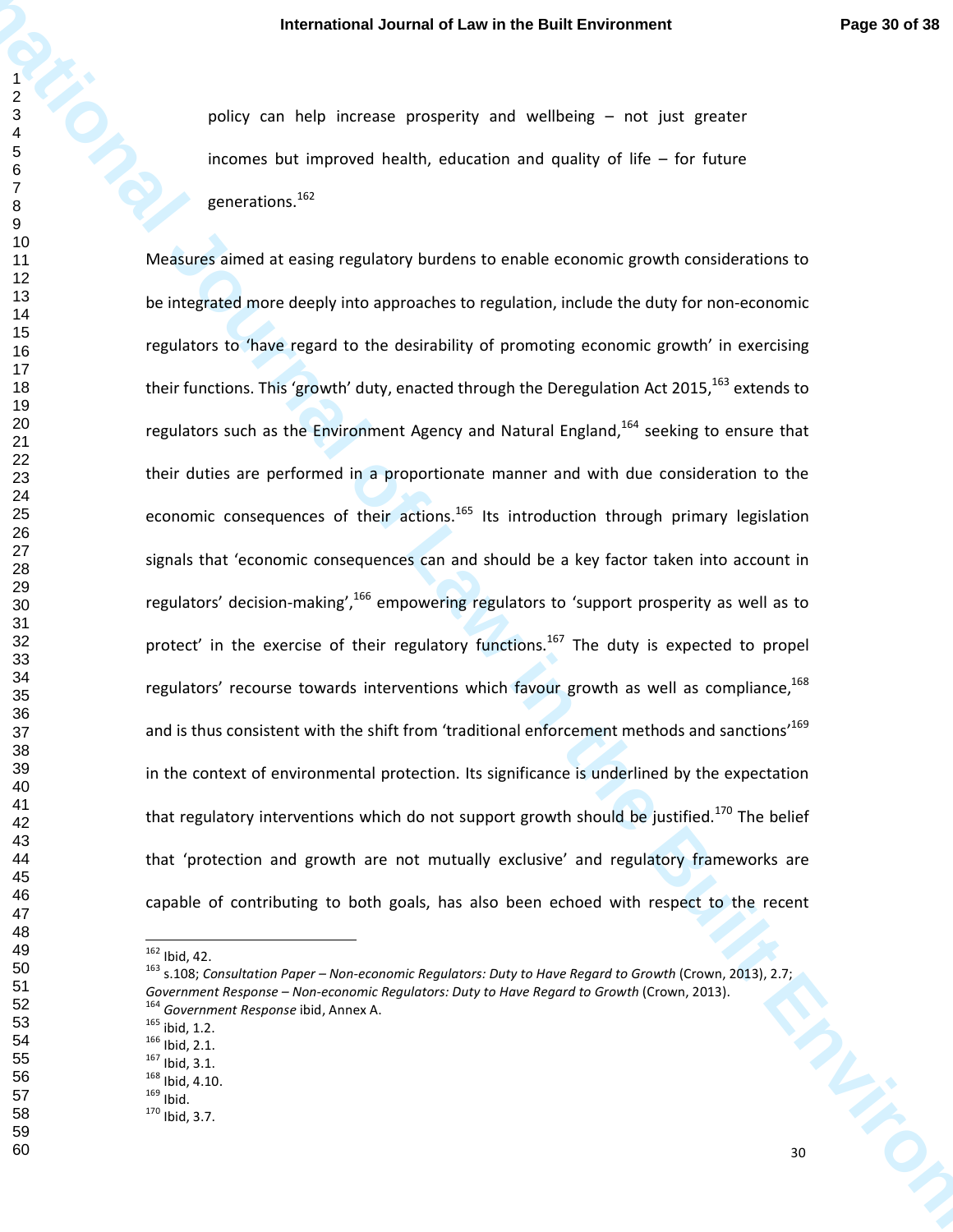**Page 31 of 38**<br> **International doursed clause for regulators, the Regulators Complete Complete Complete Complete Complete Complete Complete Complete Complete Complete Complete Complete Complete Complete Complete Complete** revision of the statutory code of practice for regulators, the Regulators' Compliance Code.<sup>171</sup> A key principle of the newly-published Regulators' Code, to which regulators are required to have regard in the adoption of policies and procedures supporting performance of their duties, is that 'regulators should carry out their activities in a way that supports those they regulate to comply and grow'.<sup>172</sup> This entails avoiding the imposition of unnecessary burdens, considering 'whether similar social, environmental and economic outcomes could be achieved by less burdensome means'; and selecting 'proportionate approaches to those they regulate, based on relevant factors including, for example, business size and capacity'.<sup>173</sup> It moreover requires regulators, in designing and reviewing their policies, procedures and practices, to evaluate the extent to which they promote economic growth, for instance by minimising the costs of compliance and the 'negative economic impacts of … regulatory activities'.<sup>174</sup>

# **IV(c)(ii) Waste policy and economic growth**

This co-option of regulatory protection interests into the economic growth agenda, although somewhat nascent, seems set to curtail rather than strengthen the likelihood of environmental claims featuring widely in corporate insolvencies. The link between environmental and economic interests is further supported by the development of policies surrounding the prevention and reuse of waste. The Government has identified a crucial priority to boost economic growth 'whilst continuing to improve the environment' through

Ibid, 1.1.

Ibid, 1.2.

Ibid, 1.2; Part 2 Legislative and Regulatory Reform Act 2006.

Department for Business Innovation and Skills, *Regulators' Code* (Crown, 2014), 3.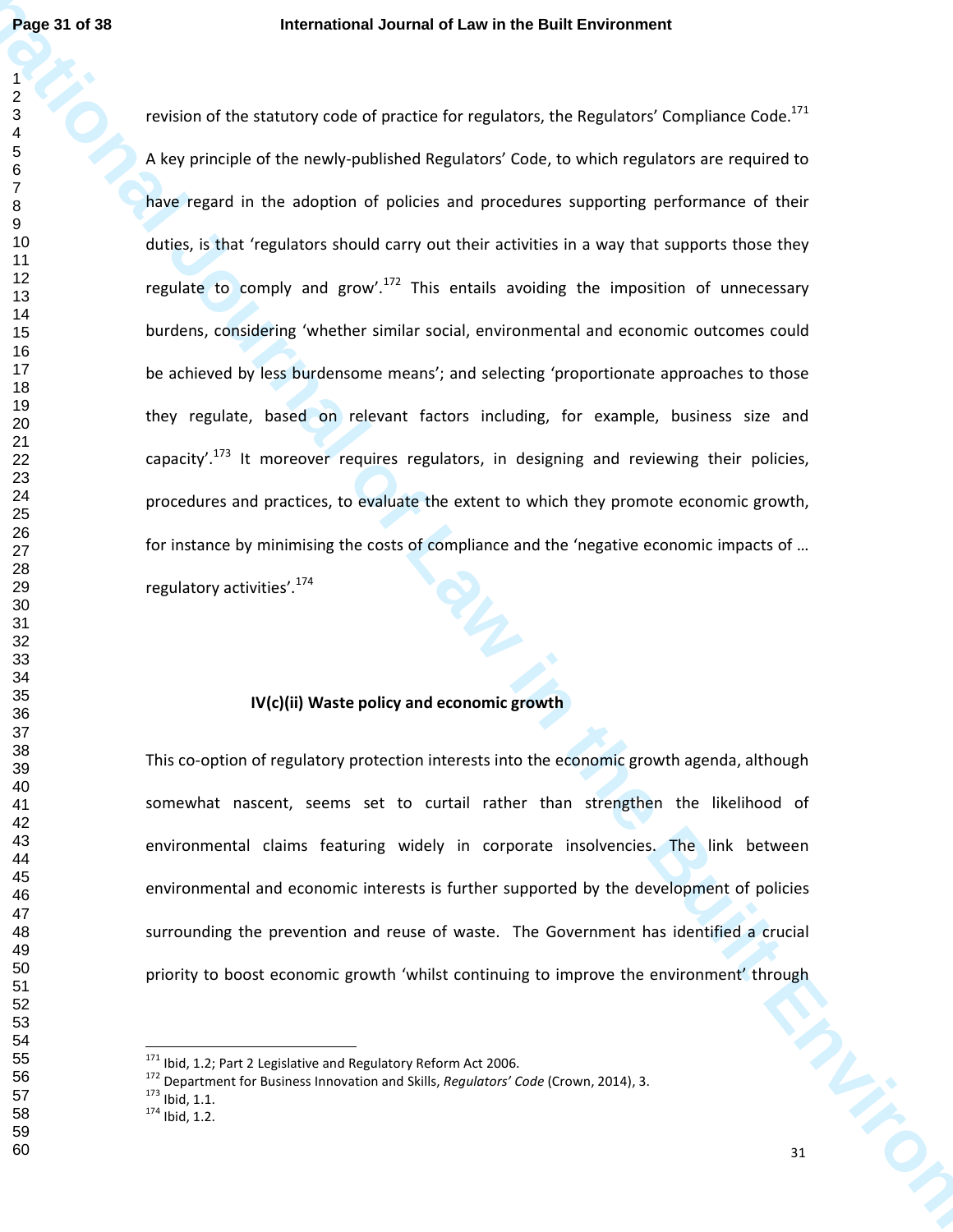**International Journal of Law in the Built Environment Page 12 of 28<br>
I de Vereluonnent of La mare resource efficient, tircular economy<sup>193</sup> Elective was<br>
procession, reduction and ranke will not only cause has more a maj** the development of 'a more resource efficient, circular economy'.<sup>175</sup> Effective waste prevention, reduction and reuse will not only enable businesses to make a major contribution to the economy, but also create savings capable of enhancing their financial position and competitiveness.<sup>176</sup> Added benefits include generating opportunities for the development of innovative products, technologies and services; and reducing the environmental impact of waste in the form of carbon emissions and the use of hazardous materials.<sup>177</sup> Similarly, the House of Lords Science and Technology Select Committee has stressed that 'environmental and economic imperatives need not be seen to be in conflict' in the context of waste policy, as a waste-based bioeconomy can yield significant financial returns and support employment.<sup>179</sup> The Government has adopted<sup>180</sup> the Committee's recommendation that responsibility for championing waste as a resource, coordinating activities across Government, and producing a long-term plan to support the extraction of maximum value from waste be conferred on a Minister in the Department for Business Innovation and Skills ('DBIS').<sup>181</sup> This accords with the Conservative Party 2020 Group's proposals for the reform of waste policy.<sup>182</sup> The Group notes the advantages of treating waste 'as a business opportunity that can drive higher profits for UK businesses' through the reduction and reuse of inputs, and the emergence of new markets for products derived

 HM Government, *Prevention is better than cure: The role of waste prevention in moving to a more resource efficient economy* (Crown, 2013), 5.

 $1^{16}$  Ibid, 25. Waste hierarchy outlined in Directive (EC) 2008/98/EC on waste [2008] OJ LOJ L 312, 22.11.2008, Article 4.

*Prevention is better than cure* (n.175), 10-11.

 *Waste or resource? Stimulating a bioeconomy* HL Paper 141 (Stationery Office, 2014), 5. Ibid, [150].

 *Government Response to the House of Lords Science and Technology Committee Report: 'Waste or resource? Stimulating a bioeconomy'* (2014); S. Inglethorpe, 'Fallon gains new role as BIS "waste champion"' *ENDS* (23 June 2014).

 *Waste or resource* (n.178), [148].

<sup>&</sup>lt;sup>182</sup> Sweating our Assets: Productivity and Efficiency Across the UK Economy (2020 Productivity and Efficiency Group, 2014).

Ibid, 19.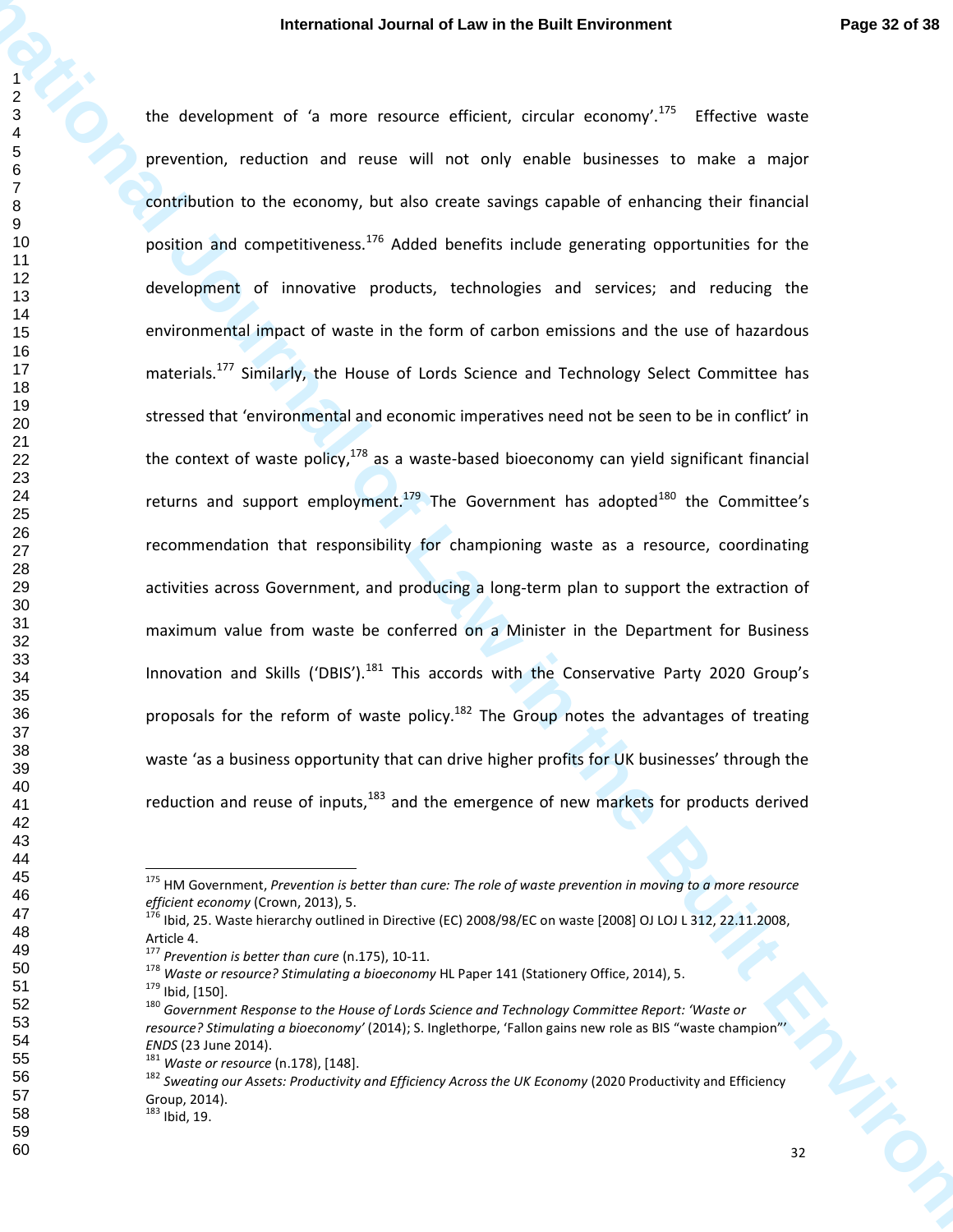**Page 33 of 38**<br>
International doursed Law in the Built Environment<br>
1 of the value of  $\frac{1}{2}$ <br>
If the value of  $\frac{1}{2}$ <br>
If the value of  $\frac{1}{2}$ <br>
If the value of  $\frac{1}{2}$ <br>
If the value of the stress in the stress o from waste.<sup>184</sup> It consequently advocates that State policy regarding waste be re-designated 'resources', with responsibility for its oversight and implementation transferred from Defra to DBIS where it would enjoy 'strong sectoral support as a commercial opportunity' rather than remaining confined to environmental considerations.<sup>185</sup> At European Union level, this outlook is expressed in policy moves aimed at transforming Europe 'into a more competitive resource-efficient economy' through measures including legislative proposals on waste targets.<sup>186</sup> It is thus widely recognised that the exploitation of economic opportunities provided by waste can contribute to a reduction in landfill<sup>187</sup> by diverting waste for the purpose of converting it into valuable assets, and promoting resource efficiency through the reuse/recycling<sup>189</sup> and enhanced durability<sup>190</sup> of products. Development of these policies may affect the incidence of claims arising from waste management operations, including potential civil claims arising from the effects of poor waste management on human health.<sup>191</sup> It may furthermore assist in easing pressures on landfill operators: the financial distress and dissolution of companies in this sector has in the past been attributed to the weight of environmental protection requirements.<sup>192</sup>

Ibid, 20.

European Commission, 'Closing the loop – An EU action plan for the circular economy'

*Sweating our Assets* (n.182).

http://ec.europa.eu/environment/circular-economy/index\_en.htm (accessed 31 July 2016); Speech by Commissioner Vella at the 2015 European Circular Economy Conference, 5 March 2015 http://europa.eu/rapid/press-release\_SPEECH-15-4559\_en.htm (accessed 31 July 2016). See however S.

Inglethorpe, 'Government rejects circular economy policies' *ENDS* (3 November 2014).

*Sweating our Assets* (n.182).

*Waste or resource?* (n.178), [9].

<sup>&</sup>lt;sup>189</sup> European Commission, 'Roadmap to a Resource Efficient Europe' COM/2011/571 final, 8.

 S. Inglethorpe, 'DEFRA launches £0.8m fund for innovative waste prevention partnerships' *ENDS* (29 May 2014).

L. Rushton, 'Health hazards and waste management' (2003) 68 Br. Med. Bull. 183.

<sup>&</sup>lt;sup>192</sup> Shelbourn, (n.60).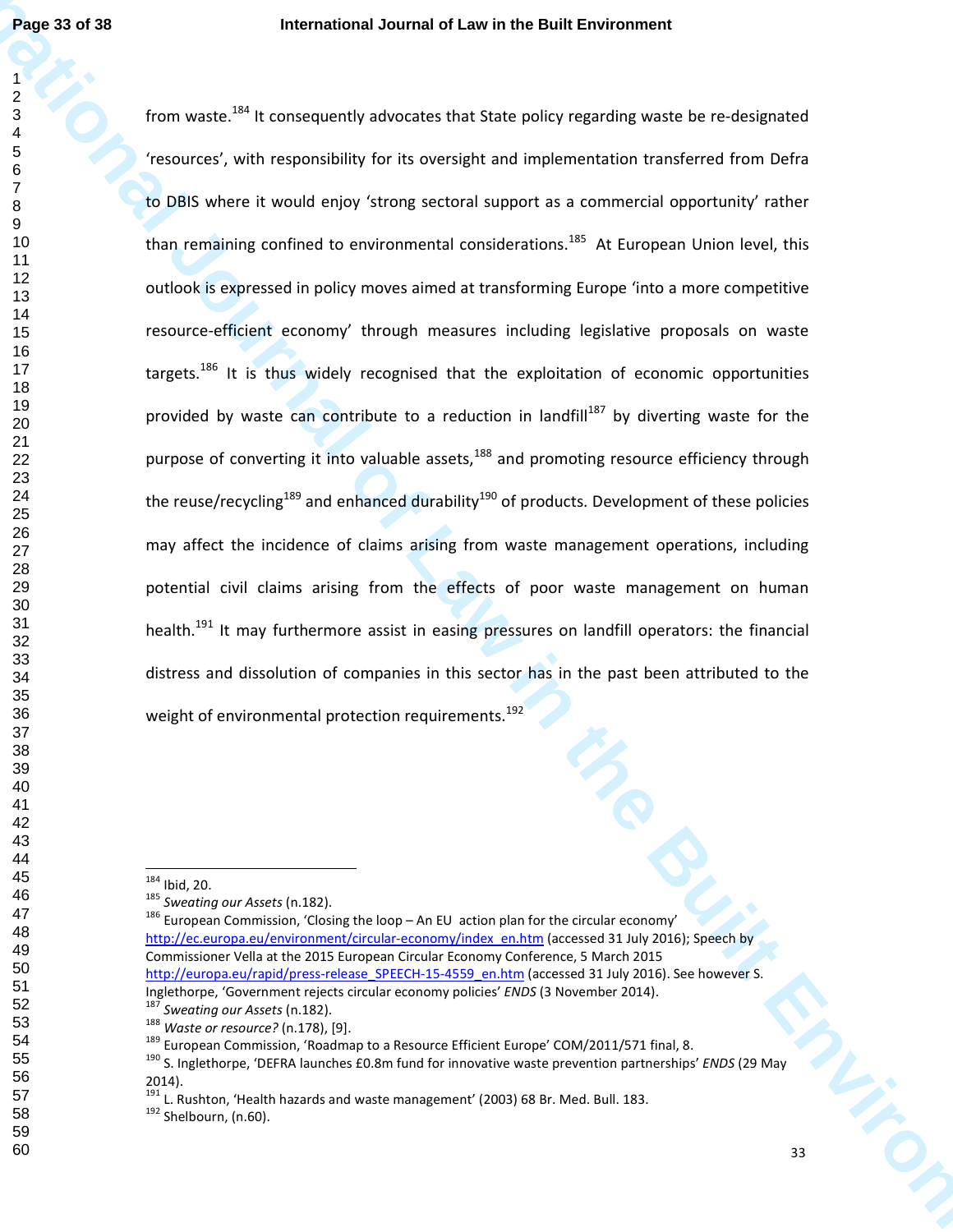# **IV(c)(iii) The 'natural capital' movement**

**International Journal of Law in the Built Environment Page 34 of 38<br>
2 of Actual developments consider and the Built Environment Page 34 of 38<br>
2 of Monthly the UV is framed such as the consider international informations** These developments coincide with increasing interest in the 'natural capital agenda', whereby the UK's 'natural assets are valued in the same way as national infrastructure'.<sup>193</sup> Proponents argue that increasing the visibility of nature in an economic sense will help to prevent continued unsustainable levels of damage by ensuring that all benefits attached to such assets are accounted for by valuing them, and using techniques such as pollution taxes to avert a decline in their 'overall amount and condition'.<sup>194</sup> This would enable businesses to identify and avoid costly or hazardous risks and practices, for instance opting to develop brownfield sites rather than destroy woodland areas.<sup>195</sup> Additional motivation may be provided in future by the introduction of environmental impact bonds, under which the government would contract to pay a certain amount in exchange for the fulfilment of environmental targets.<sup>196</sup>

It has yet to be seen to what extent this growing consensus towards economic interests being promoted, rather than impeded, by environmental protection objectives (and contributing positively to the latter) will have a discernible or lasting impact. Will they, for example, boost the remediation of contaminated land by private developers, or the effectiveness of waste management? It is recorded that landowners are 'sitting on two million acres of wasteland that could generate around £7 [billion] in natural capital', and such financial values could inform decision-making regarding the management of such land.<sup>197</sup> Importantly, would these developments affect companies of all sizes in equal

 R. Salvidge, 'Truss backs natural capital agenda' *ENDS* (15 October 2015) – indicating that the UK's natural assets were worth at least £1.6 trillion.

Ibid; R. Salvidge, 'Valuing nature: a necessary evil' *ENDS* (26 October 2015.)

<sup>&</sup>lt;sup>195</sup> Salvidge, 'Valuing nature', ibid.

<sup>&</sup>lt;sup>196</sup> Salvidge, 'Truss backs...' (n.193).

R. Salvidge, 'Wasteland could generate £7bn in natural capital' *ENDS* (12 October 2015)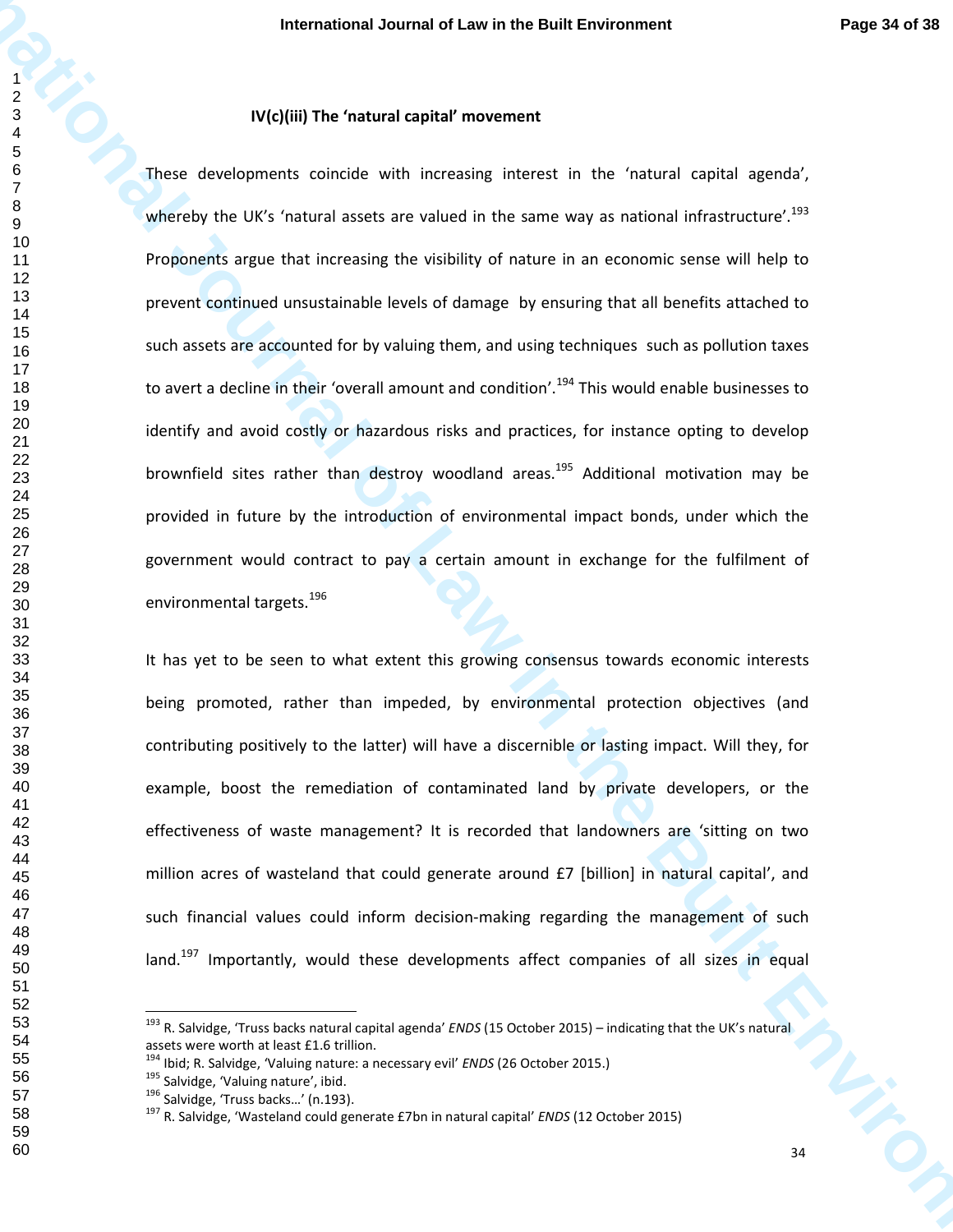measure? The 'natural capital protocol', aimed at enabling businesses to 'assess and better manage their direct [and] indirect interactions with natural capital' by providing guidance on valuing their impact and dependence on natural assets, is being developed by a coalition which focuses on 'global stakeholder engagement' and has many large (and multi-national) corporations among its members<sup>199</sup> - more than 40 of whom have led the first trial of the protocol.<sup>200</sup> Although the protocol promises to be useable 'in different business applications' at 'different organizational levels' in 'all business sectors across all geographies',<sup>201</sup> it may prove difficult for an instrument of such breadth to meet the needs of a wide variety of business types and sizes.

**Page 32 of 38**<br>
International Journal of Law in the Built Environment<br>
2.4<br> **International of The Venetical Starffulne Considered Associates with an international of the Built Environment<br>
2.5<br>
The mass of Law internation** Arguably, the motivation for large companies to engage with such initiatives may stem more forcefully from their exposure to substantial criminal penalties for environmental offences (discussed in IV(b) above). Indeed, the Environment Agency's director of legal services has also identified a significant effect of the introduction of the sentencing guidelines as being that 'some previously intractable problems have been fixed, perhaps because the level of sanction has driven investment and creativity'.<sup>202</sup> The extensive nature of these businesses' operations means that the benefits of their improved compliance and handling of natural resources would have far-reaching effects. However, it is less clear what incentives would drive smaller businesses to embrace voluntary initiatives when their levels of compliance with statutory obligations are already a source of concern: recent research has established that 94% of businesses which fail to comply with their statutory obligations regarding the

<sup>&</sup>lt;sup>198</sup> http://www.naturalcapitalcoalition.org/natural-capital-protocol.html (accessed 31 July 2016).

<sup>199</sup> Including Burberry, Coca-Cola, Marks and Spencer, Nestle, Novartis, Roche, Shell, Skanska, Tata, WalMart: http://www.naturalcapitalcoalition.org/about/coalition-members.html (accessed 31 July 2016).

 R. Salvidge, 'Multinationals pilot natural capital protocol' *ENDS* (13 October 2015) – 'companies trialling [the pilot programme] include the Coca-Cola Company, the Dow Chemical Co, F. Hoffman-LaRoche, Hugo Boss, Kering, Natura, Nespresso, Nestle, Olam International and Shell.'

<sup>&</sup>lt;sup>201</sup> http://www.naturalcapitalcoalition.org/natural-capital-protocol.html (accessed 31 July 2016).  $202 \overline{(n.152)}$ .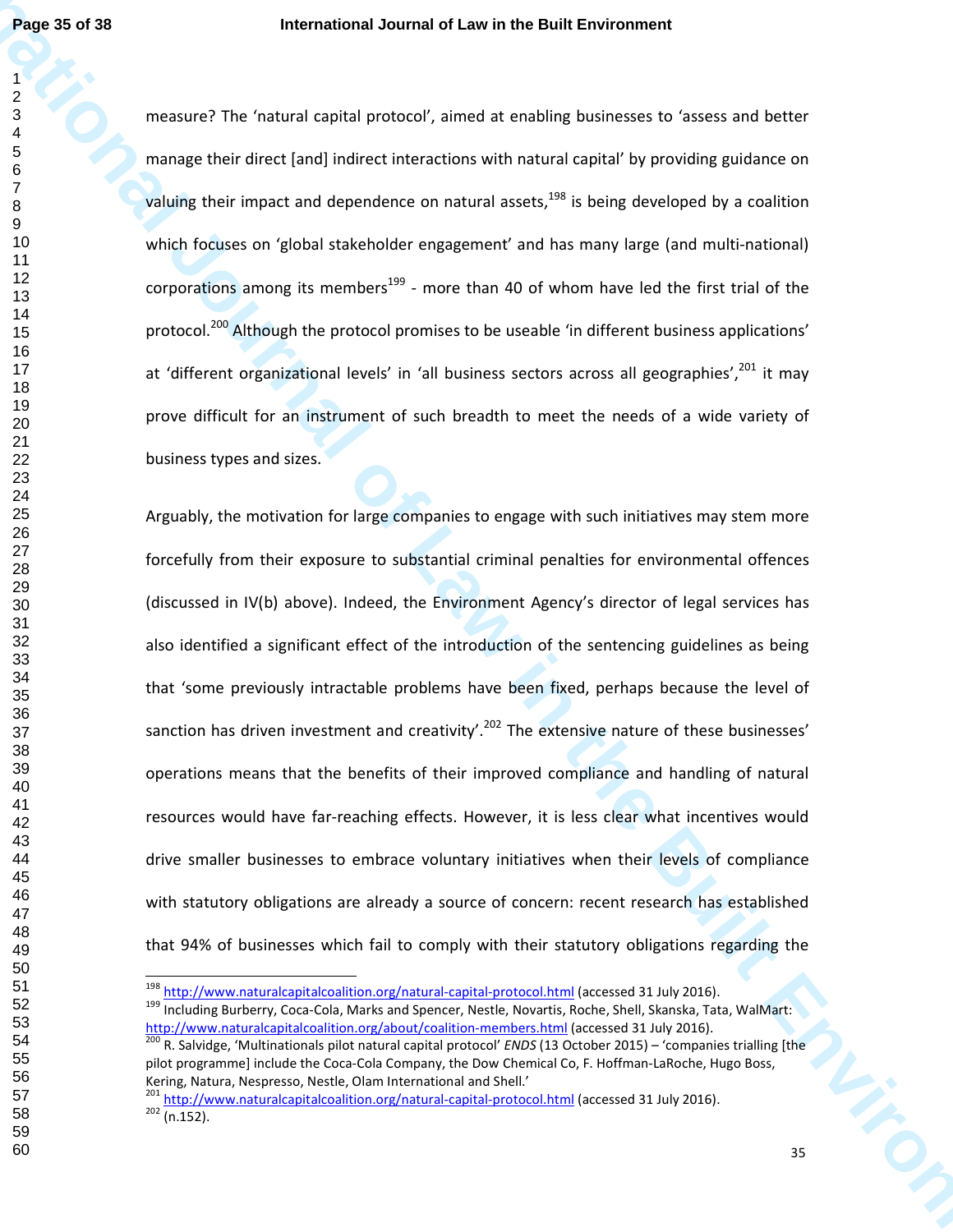safe management of waste are small and medium-sized enterprises.<sup>203</sup> The impact of the developments outlined above might therefore take some time to permeate all relevant types of business operations.

#### **V. Conclusions**

**International Journal of Law in the Built Environment Prope 3 of 38<br>
International of the Built Environment Consider the Built Environment Properties of the Built Consequent Consequent Consequent Consequent Consequent Con** Ultimately, the issue of how the law can effectively respond to situations where a company which is subject to environmental obligations becomes insolvent should be addressed, in particular the question whether it calls for resolution through legislative reform. This paper questions the urgency of such reform, taking account of the extent to which certain mechanisms within the framework of environmental protection already play a part in tempering the danger of (or necessity for) a company to rely on insolvency proceedings for shelter from such liabilities. There is room to explore the scope for these, and any other mechanisms, to be developed in a way that more strongly supports the diminution of this insolvency risk – without compromising the goal of environmental protection.

It is accepted that the mechanisms considered above are not without their weaknesses. These include the complexity of the Part 2A regime for dealing with historic contamination,<sup>204</sup> the uncertainty resulting from the looming cessation of State funding for investigation and remediation of sites under the regime, $^{205}$  and the public cost incurred due

<sup>&</sup>lt;sup>203</sup> See awareness-raising campaign managed by Environmental Services Association http://www.rightwasterightplace.com/news/2016/4/11/duty-of-care-awareness-campaign-launched-asresearch-suggests-56-of-uk-businesses-are-not-complying-with-the-law (accessed 31 July 2016); C. McGlone, 'Waste industry launches SME campaign to tackle waste crime' *ENDS* (12 April 2016). <sup>204</sup> Fogleman, (n.85).

 S. Evans, 'Death knell for Part 2A funding' *ENDS* (10 December 2013); *Examination of contaminated land sector activity in England and Wales – SP1011* (Cranfield University, C.L.A.I.R.E., 2014); R. Salvidge, 'Contaminated land figures contested as remediation funding dries up' *ENDS* (22 April 2015); G.Simkins, 'Wales slow to remediate contaminated land' *ENDS* (21 April 2016).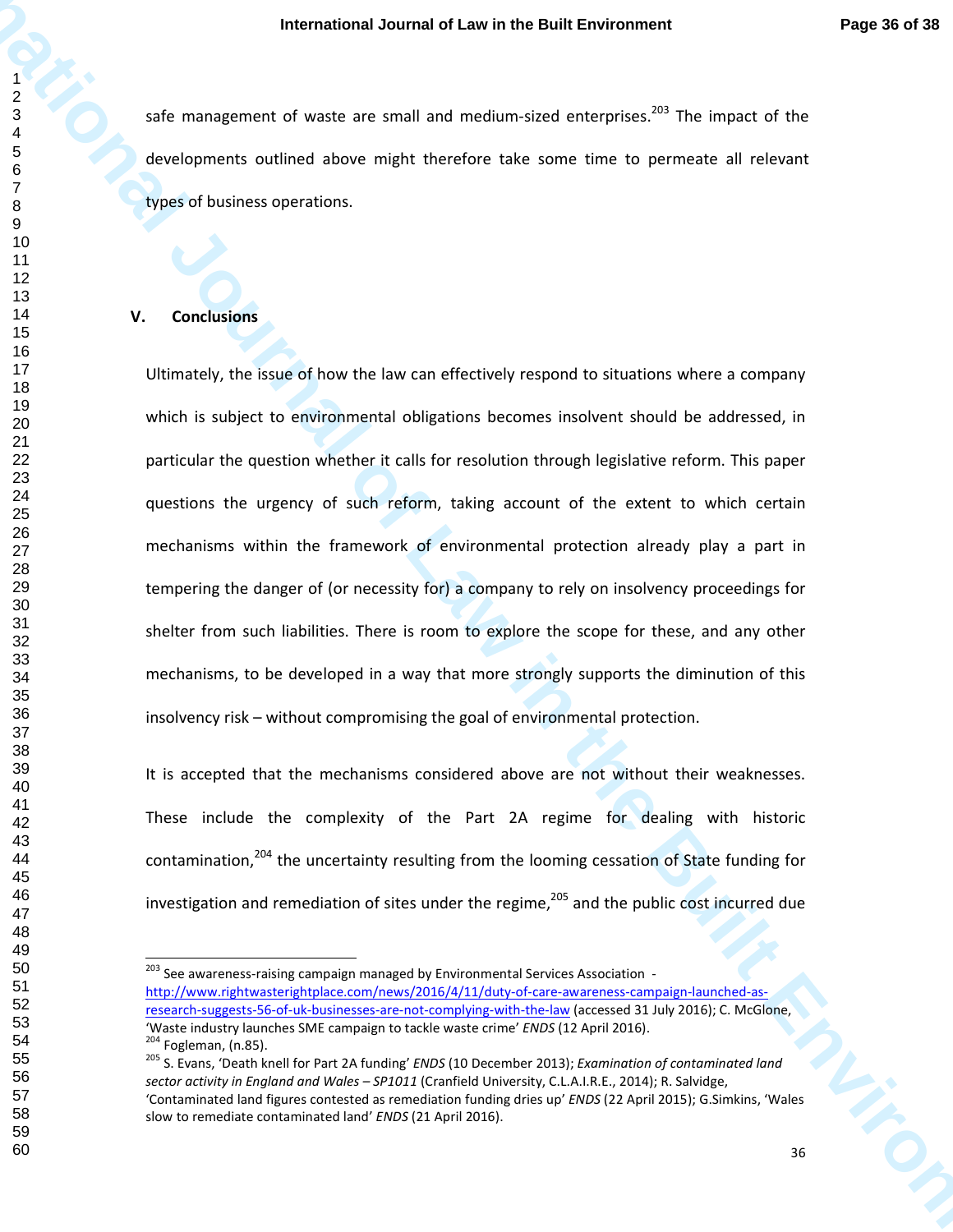to the apparent generosity of local authorities' application of the hardship criteria in their decisions regarding recovery of remediation costs.<sup>206</sup> The financial downturn has furthermore hampered the ability of developers to undertake voluntary remediation through the planning regime, while governmental funding for tackling waste crime seems limited.<sup>208</sup>

**Page 37 of 38**<br> **International Journal of Law in the Built Environment**<br> **I** to the apparent permusiva of local extension const.<sup>174</sup> the financial downtum tons<br> **Internative Engineeries** of considerable considerable cons On the basis of the factors considered in Part IV above, it may however be doubted whether evidence could be found depicting the widespread evasion or discharge of environmental claims through insolvency proceedings in the UK. Moreover, insofar as these factors shed some light on the ways in which environmental law and policy can be (and is) employed in the balancing act between the goal of environmental protection and the survival of companies, they helpfully restore the focus on the ability of the enforcement framework to support companies in preventing and remedying environmental damage. An approach that aims at strengthening these efforts would help to steer the debate away from the apparent inadequacy of the insolvency legislation to ensure that a debtor's environmental obligations are fulfilled. This could in time lead to the insolvency legislation being regarded as playing a residual role, intervening as a last resort where the most robust policy and legal safeguards have failed. Even then, the liquidation of a company would not necessarily preclude the restructuring or sale of its business/assets with a view to ensuring that the elements which require in-depth restoration can gradually be taken over by the purchaser – as witnessed in the sale of assets by the `Scottish Coal Company and Aardvark (TMC) Ltd, whereby mining activities in problematic sites owned by the two companies would initially be supported by

<sup>&</sup>lt;sup>206</sup> Lees, (n.100).

 A. Wiseman, 'Getting to grips with the new land remediation guidance' *ENDS* (Special Report, October 2013).

I. Kaminski, 'No clear funding for new DEFRA waste crime pledges' *ENDS* (9 September 2014).